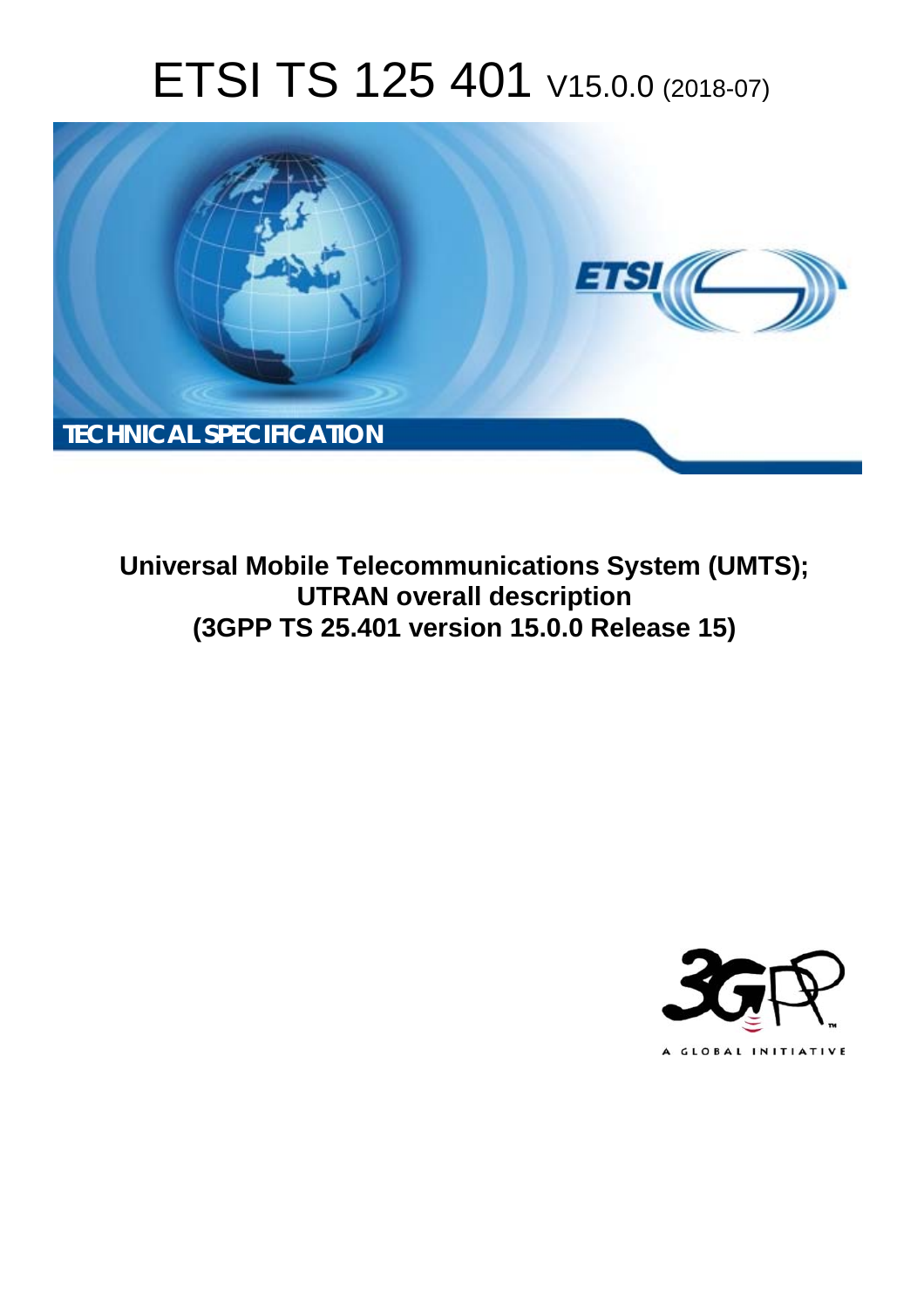Reference RTS/TSGR-0325401vf00

> Keywords UMTS

#### *ETSI*

#### 650 Route des Lucioles F-06921 Sophia Antipolis Cedex - FRANCE

Tel.: +33 4 92 94 42 00 Fax: +33 4 93 65 47 16

Siret N° 348 623 562 00017 - NAF 742 C Association à but non lucratif enregistrée à la Sous-Préfecture de Grasse (06) N° 7803/88

#### *Important notice*

The present document can be downloaded from: <http://www.etsi.org/standards-search>

The present document may be made available in electronic versions and/or in print. The content of any electronic and/or print versions of the present document shall not be modified without the prior written authorization of ETSI. In case of any existing or perceived difference in contents between such versions and/or in print, the only prevailing document is the print of the Portable Document Format (PDF) version kept on a specific network drive within ETSI Secretariat.

Users of the present document should be aware that the document may be subject to revision or change of status. Information on the current status of this and other ETSI documents is available at <https://portal.etsi.org/TB/ETSIDeliverableStatus.aspx>

If you find errors in the present document, please send your comment to one of the following services: <https://portal.etsi.org/People/CommiteeSupportStaff.aspx>

#### *Copyright Notification*

No part may be reproduced or utilized in any form or by any means, electronic or mechanical, including photocopying and microfilm except as authorized by written permission of ETSI. The content of the PDF version shall not be modified without the written authorization of ETSI. The copyright and the foregoing restriction extend to reproduction in all media.

> © ETSI 2018. All rights reserved.

**DECT**TM, **PLUGTESTS**TM, **UMTS**TM and the ETSI logo are trademarks of ETSI registered for the benefit of its Members. **3GPP**TM and **LTE**TM are trademarks of ETSI registered for the benefit of its Members and of the 3GPP Organizational Partners. **oneM2M** logo is protected for the benefit of its Members.

**GSM**® and the GSM logo are trademarks registered and owned by the GSM Association.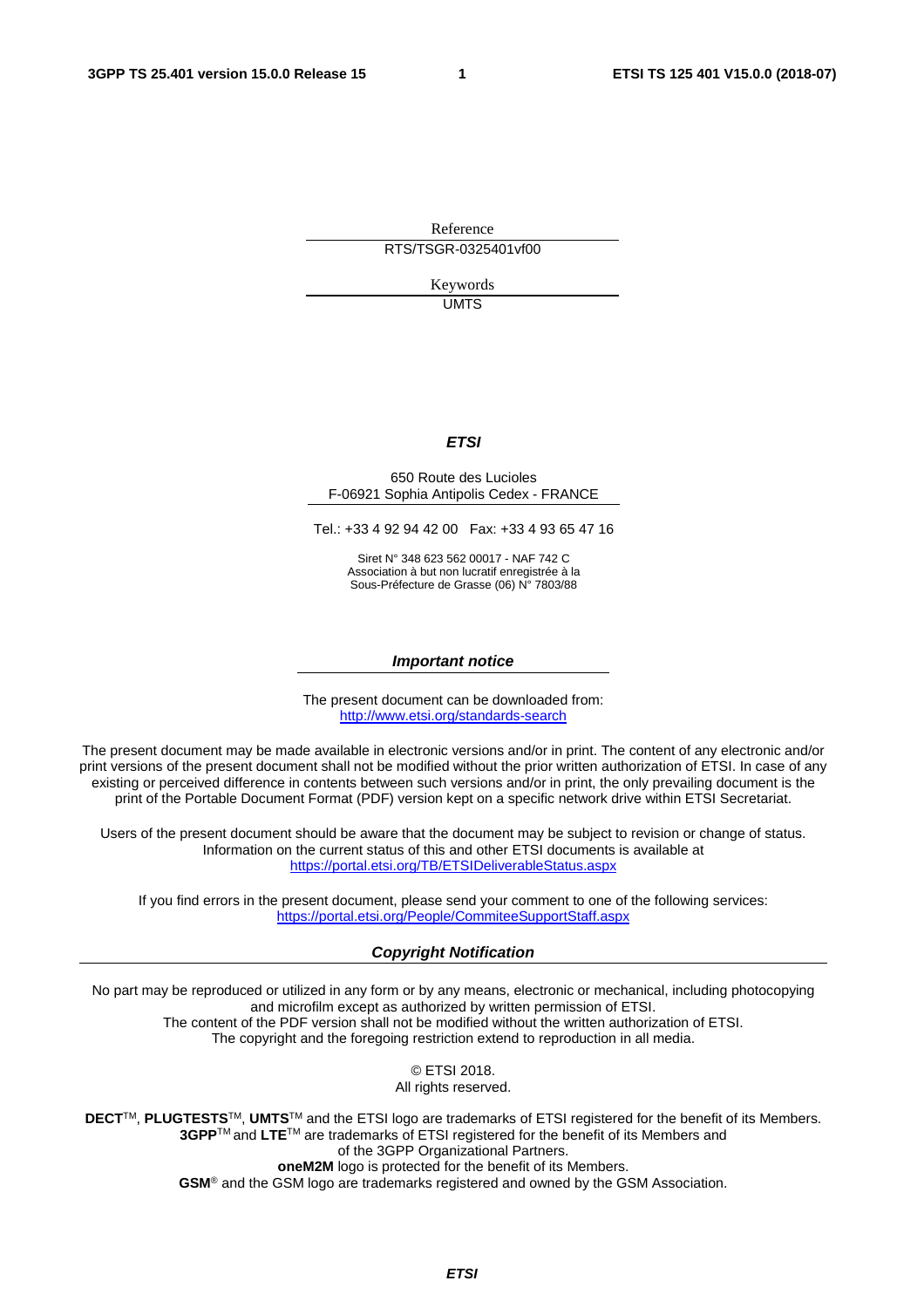## Intellectual Property Rights

#### Essential patents

IPRs essential or potentially essential to normative deliverables may have been declared to ETSI. The information pertaining to these essential IPRs, if any, is publicly available for **ETSI members and non-members**, and can be found in ETSI SR 000 314: *"Intellectual Property Rights (IPRs); Essential, or potentially Essential, IPRs notified to ETSI in respect of ETSI standards"*, which is available from the ETSI Secretariat. Latest updates are available on the ETSI Web server ([https://ipr.etsi.org/\)](https://ipr.etsi.org/).

Pursuant to the ETSI IPR Policy, no investigation, including IPR searches, has been carried out by ETSI. No guarantee can be given as to the existence of other IPRs not referenced in ETSI SR 000 314 (or the updates on the ETSI Web server) which are, or may be, or may become, essential to the present document.

#### **Trademarks**

The present document may include trademarks and/or tradenames which are asserted and/or registered by their owners. ETSI claims no ownership of these except for any which are indicated as being the property of ETSI, and conveys no right to use or reproduce any trademark and/or tradename. Mention of those trademarks in the present document does not constitute an endorsement by ETSI of products, services or organizations associated with those trademarks.

## Foreword

This Technical Specification (TS) has been produced by ETSI 3rd Generation Partnership Project (3GPP).

The present document may refer to technical specifications or reports using their 3GPP identities, UMTS identities or GSM identities. These should be interpreted as being references to the corresponding ETSI deliverables.

The cross reference between GSM, UMTS, 3GPP and ETSI identities can be found under [http://webapp.etsi.org/key/queryform.asp.](http://webapp.etsi.org/key/queryform.asp)

## Modal verbs terminology

In the present document "**shall**", "**shall not**", "**should**", "**should not**", "**may**", "**need not**", "**will**", "**will not**", "**can**" and "**cannot**" are to be interpreted as described in clause 3.2 of the [ETSI Drafting Rules](https://portal.etsi.org/Services/editHelp!/Howtostart/ETSIDraftingRules.aspx) (Verbal forms for the expression of provisions).

"**must**" and "**must not**" are **NOT** allowed in ETSI deliverables except when used in direct citation.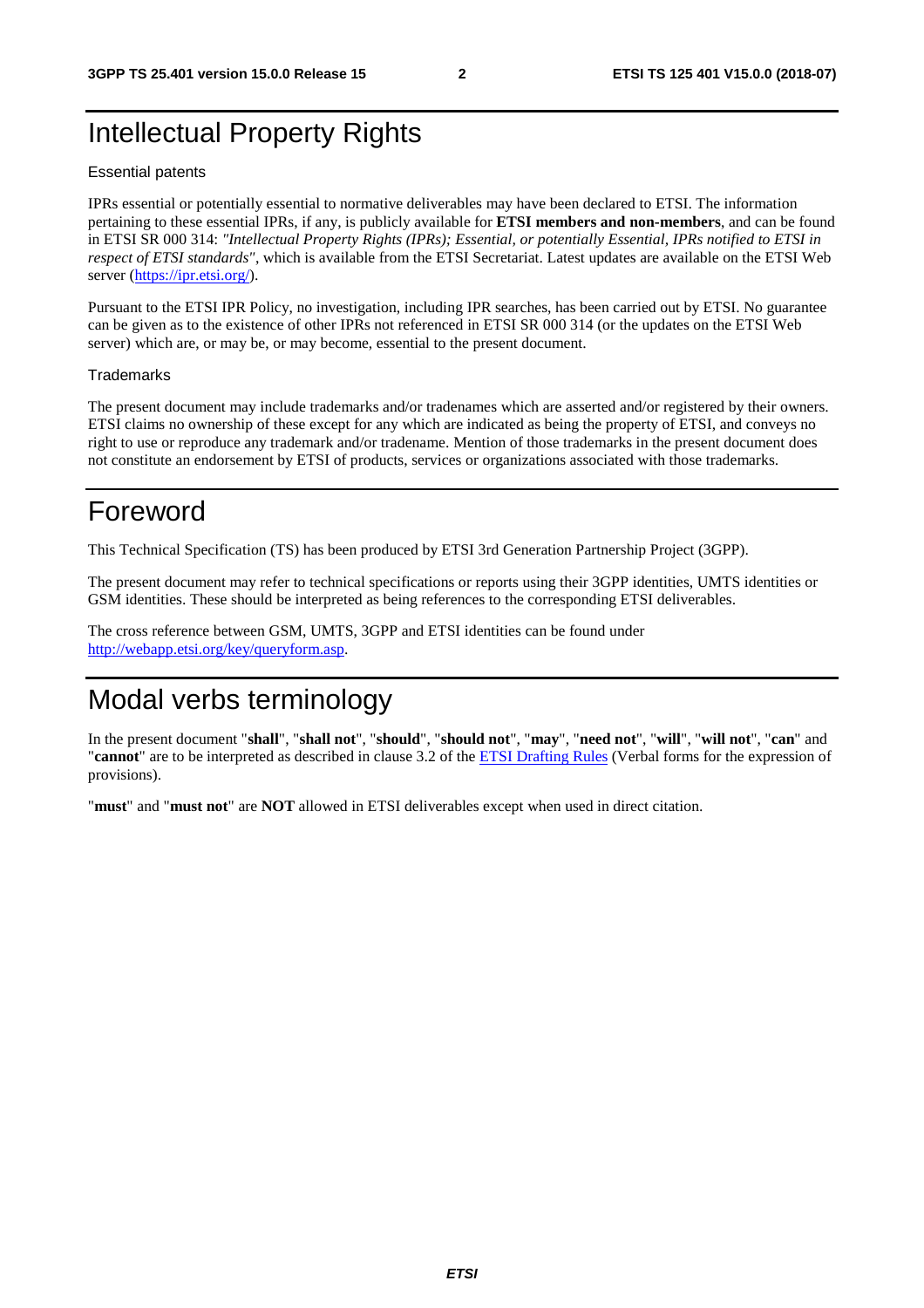$\mathbf{3}$ 

## Contents

| $\mathbf{I}$    |      |  |
|-----------------|------|--|
| $\overline{2}$  |      |  |
| 3<br>3.1        |      |  |
| 3.2             |      |  |
| 3.3             |      |  |
| $\overline{4}$  |      |  |
| 5               |      |  |
| 5.1             |      |  |
| 5.2             |      |  |
| 5.2.1<br>5.2.2  |      |  |
|                 |      |  |
| 6               |      |  |
| 6.1             |      |  |
| 6.1.1           |      |  |
| 6.1.2           |      |  |
| 6.1.3<br>6.1.4  |      |  |
| 6.1.5           |      |  |
| 6.1.6           |      |  |
| 6.1.7           |      |  |
| 6.1.7.1         |      |  |
| 6.1.7a          |      |  |
| 6.1.8           |      |  |
| 6.1.8.1         |      |  |
| 6.1.8.2         |      |  |
| 6.1.8.3         |      |  |
| 6.1.9<br>6.1.10 |      |  |
| 6.1.10.1        |      |  |
| 6.1.10.2        | TMGL |  |
| 6.1.10.3        |      |  |
| 6.1.10.4        |      |  |
| 6.1.10.5        |      |  |
| 6.1.10.6        |      |  |
| 6.1.11          |      |  |
| 6.1.12          |      |  |
| 6.1.13          |      |  |
| 6.2             |      |  |
| 6.3             |      |  |
| 7               |      |  |
| 7.1             |      |  |
| 7.2             |      |  |
| 7.2.0           |      |  |
| 7.2.1           |      |  |
| 7.2.1.1         |      |  |
| 7.2.1.2         |      |  |
| 7.2.1.3         |      |  |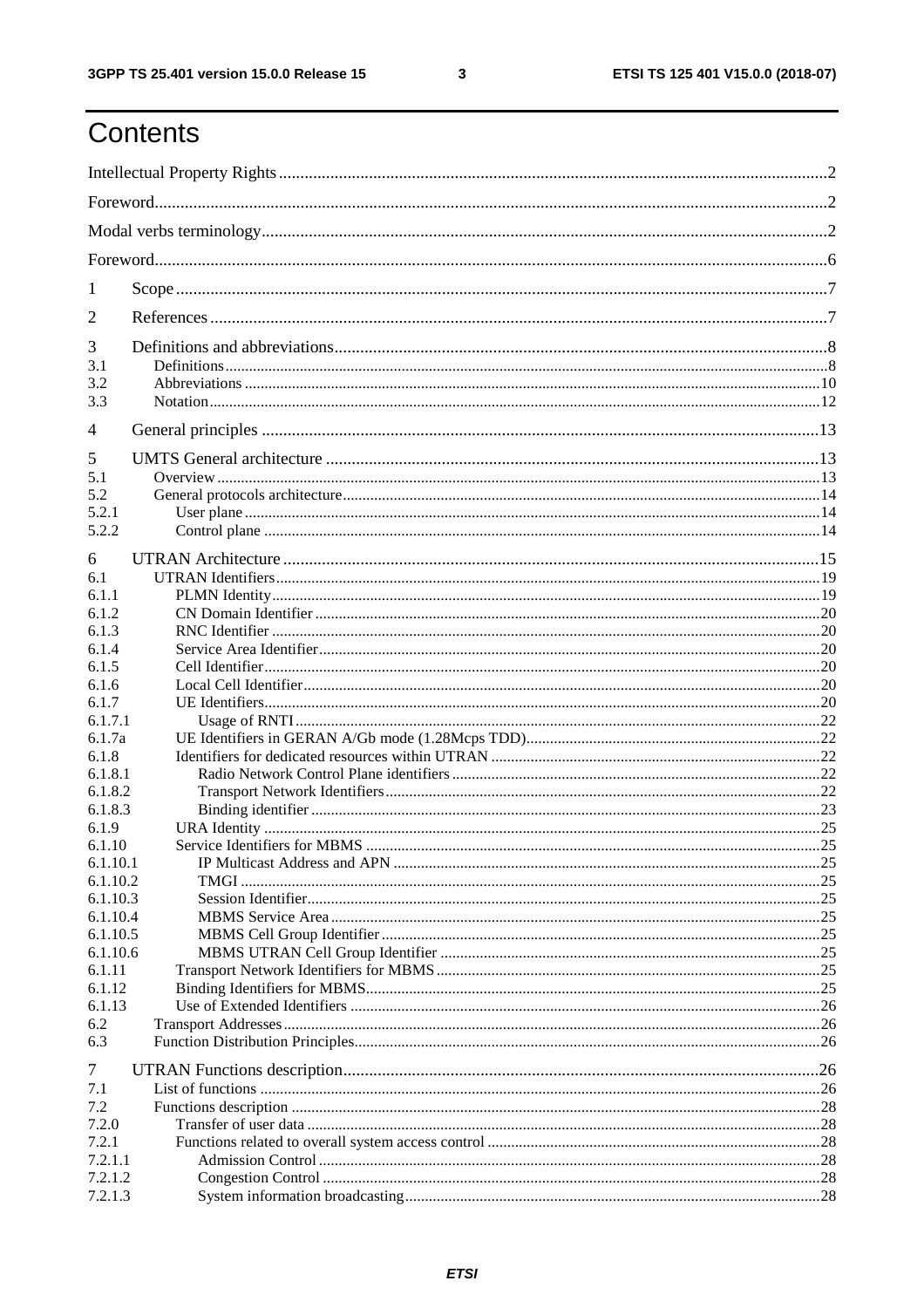$\overline{\mathbf{4}}$ 

| 7.2.1.4   |                                                                                                  |  |
|-----------|--------------------------------------------------------------------------------------------------|--|
| 7.2.2     |                                                                                                  |  |
| 7.2.3     |                                                                                                  |  |
| 7.2.3.1   |                                                                                                  |  |
| 7.2.3.2   |                                                                                                  |  |
| 7.2.3.3   |                                                                                                  |  |
| 7.2.3.4   |                                                                                                  |  |
| 7.2.3.5   |                                                                                                  |  |
| 7.2.3.6   |                                                                                                  |  |
| 7.2.3.7   |                                                                                                  |  |
| 7.2.3.8   |                                                                                                  |  |
| 7.2.3.9   |                                                                                                  |  |
| 7.2.4     |                                                                                                  |  |
| 7.2.4.1   |                                                                                                  |  |
|           |                                                                                                  |  |
| 7.2.4.2   |                                                                                                  |  |
| 7.2.4.3   |                                                                                                  |  |
| 7.2.4.4   |                                                                                                  |  |
| 7.2.4.5   |                                                                                                  |  |
| 7.2.4.6   |                                                                                                  |  |
| 7.2.4.7   |                                                                                                  |  |
| 7.2.4.8   |                                                                                                  |  |
| 7.2.4.8.1 |                                                                                                  |  |
| 7.2.4.8.2 |                                                                                                  |  |
| 7.2.4.8.3 |                                                                                                  |  |
| 7.2.4.8.4 |                                                                                                  |  |
| 7.2.4.8.5 |                                                                                                  |  |
| 7.2.4.8.6 |                                                                                                  |  |
| 7.2.4.9   |                                                                                                  |  |
| 7.2.4.10  |                                                                                                  |  |
| 7.2.4.11  |                                                                                                  |  |
| 7.2.4.12  |                                                                                                  |  |
| 7.2.4.13  |                                                                                                  |  |
| 7.2.4.14  |                                                                                                  |  |
| 7.2.4.15  |                                                                                                  |  |
| 7.2.4.16  |                                                                                                  |  |
| 7.2.5     | Functions related to broadcast and multicast services (broadcast/multicast interworking function |  |
|           |                                                                                                  |  |
| 7.2.5.1   |                                                                                                  |  |
| 7.2.5.2   |                                                                                                  |  |
| 7.2.5.3   |                                                                                                  |  |
| 7.2.6     |                                                                                                  |  |
| 7.2.7     |                                                                                                  |  |
| 7.2.8     |                                                                                                  |  |
|           |                                                                                                  |  |
| 7.2.9     |                                                                                                  |  |
| 7.2.9.1   |                                                                                                  |  |
| 7.2.9.2   |                                                                                                  |  |
| 7.2.10    |                                                                                                  |  |
| 7.2.11    |                                                                                                  |  |
| 7.2.12    |                                                                                                  |  |
| 7.2.13    |                                                                                                  |  |
| 7.2.14    |                                                                                                  |  |
| 8         |                                                                                                  |  |
| 8.1       |                                                                                                  |  |
| 8.2       |                                                                                                  |  |
|           |                                                                                                  |  |
| 9         |                                                                                                  |  |
| 9.1       |                                                                                                  |  |
|           |                                                                                                  |  |
| 10        |                                                                                                  |  |
| 10.1      |                                                                                                  |  |
| 10.1.1    |                                                                                                  |  |
| 10.1.2    |                                                                                                  |  |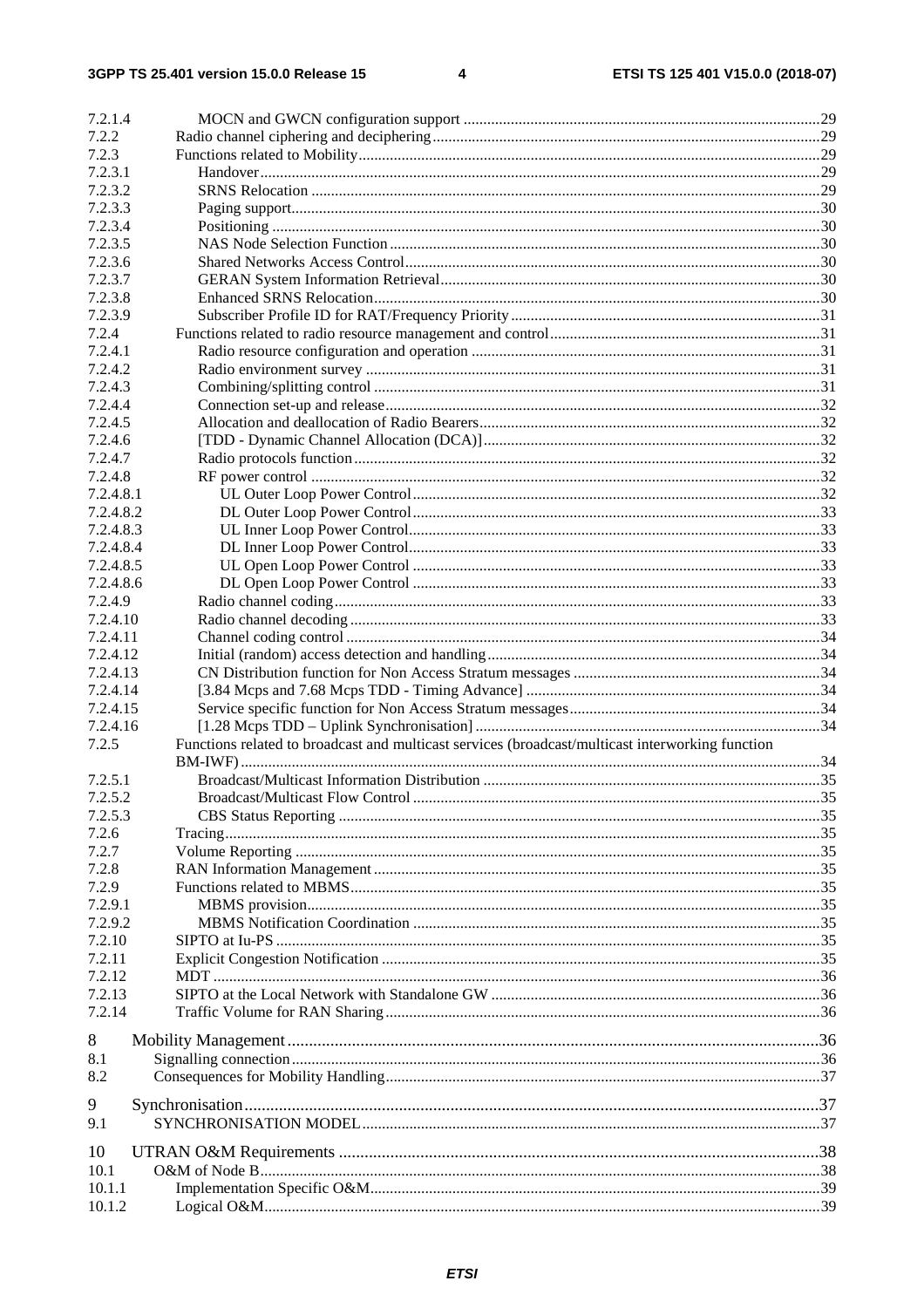#### $5\phantom{a}$

| 10.2     |                                                                                                 |  |
|----------|-------------------------------------------------------------------------------------------------|--|
| 10.2.1   |                                                                                                 |  |
| 11       |                                                                                                 |  |
| 11.1     |                                                                                                 |  |
| 11.1.1   |                                                                                                 |  |
| 11.1.2   |                                                                                                 |  |
| 11.1.3   |                                                                                                 |  |
| 11.1.3.1 |                                                                                                 |  |
| 11.1.3.2 |                                                                                                 |  |
| 11.1.3.3 |                                                                                                 |  |
| 11.1.3.4 |                                                                                                 |  |
| 11.2     |                                                                                                 |  |
| 11.2.1   |                                                                                                 |  |
| 11.2.2   |                                                                                                 |  |
| 11.2.3   |                                                                                                 |  |
| 11.2.4   |                                                                                                 |  |
| 11.2.5   |                                                                                                 |  |
| 11.2.6   |                                                                                                 |  |
| 11.2.7   |                                                                                                 |  |
| 11.2.8   |                                                                                                 |  |
| 12       |                                                                                                 |  |
| 12.1     |                                                                                                 |  |
|          |                                                                                                 |  |
|          | SPID ranges and mapping of SPID values to cell reselection and<br><b>Annex A (informative):</b> |  |
|          |                                                                                                 |  |
|          | <b>Annex A2 (Informative):</b>                                                                  |  |
| A2.1     |                                                                                                 |  |
| A2.1.1   |                                                                                                 |  |
| A2.1.2   |                                                                                                 |  |
| A2.1.3   |                                                                                                 |  |
| A2.2     |                                                                                                 |  |
| A2.2.1   |                                                                                                 |  |
| A2.2.2   |                                                                                                 |  |
| A2.2.3   |                                                                                                 |  |
|          | <b>Annex B</b> (informative):                                                                   |  |
|          |                                                                                                 |  |
|          |                                                                                                 |  |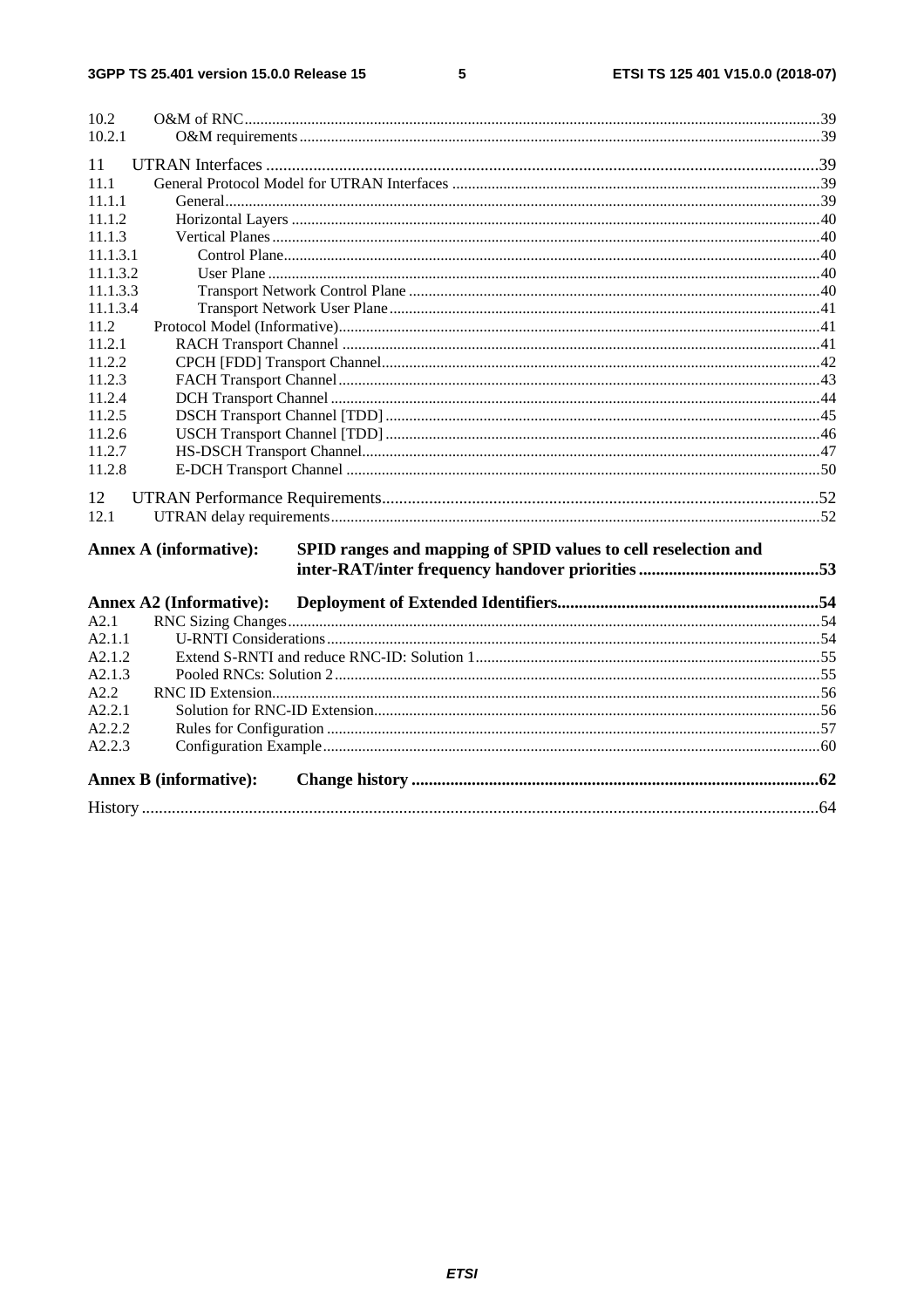## Foreword

This Technical Specification (TS) has been produced by the 3rd Generation Partnership Project (3GPP).

The contents of the present document are subject to continuing work within the TSG and may change following formal TSG approval. Should the TSG modify the contents of the present document, it will be re-released by the TSG with an identifying change of release date and an increase in version number as follows:

Version x.y.z

where:

- x the first digit:
	- 1 presented to TSG for information;
	- 2 presented to TSG for approval;
	- 3 or greater indicates TSG approved document under change control.
- y the second digit is incremented for all changes of substance, i.e. technical enhancements, corrections, updates, etc.
- z the third digit is incremented when editorial only changes have been incorporated in the document.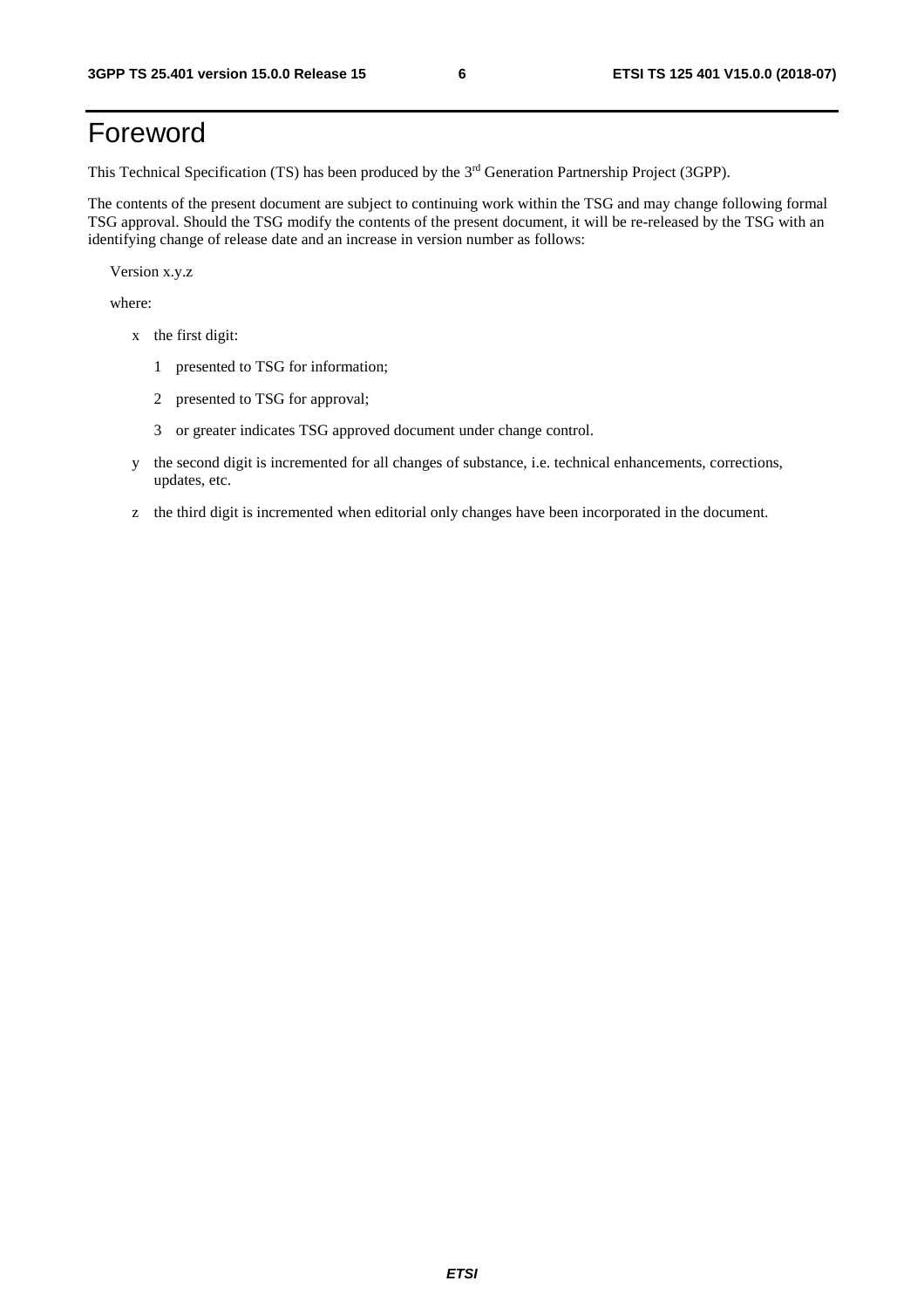## 1 Scope

The present document describes the overall architecture of the UTRAN, including internal interfaces and assumptions on the radio and Iu interfaces.

## 2 References

The following documents contain provisions which, through reference in this text, constitute provisions of the present document.

- References are either specific (identified by date of publication, edition number, version number, etc.) or non-specific.
- For a specific reference, subsequent revisions do not apply.
- For a non-specific reference, the latest version applies. In the case of a reference to a 3GPP document (including a GSM document), a non-specific reference implicitly refers to the latest version of that document *in the same Release as the present document*.
- [1] Void
- [2] 3GPP TS 23.110: "UMTS Access Stratum Services and Functions".
- [3] Void
- [4] 3GPP TS 25.442: "UTRAN Implementation Specific O&M Transport".
- [5] 3GPP TS 25.402: "Synchronisation in UTRAN, Stage 2".
- [6] 3GPP TS 23.003: "Numbering, Addressing and Identification".
- [7] 3GPP TS 25.331: " Radio Resource Control (RRC); Protocol specification".
- [8] 3GPP TS 23.101: "General UMTS Architecture".
- [9] 3GPP TS 25.414: " UTRAN Iu Interface Data Transport & Transport Signalling".
- [10] 3GPP TS 25.424: "UTRAN Iur Interface Data Transport & Transport Signalling for Common Transport Channel Data Streams".
- [11] 3GPP TS 25.434: "UTRAN Iub Interface Data Transport & Transport Signalling for Common Transport Channel Data Streams".
- [12] IETF RFC 2460 (1998-12): "Internet Protocol, Version 6 (Ipv6) Specification".
- [13] Void
- [14] IETF RFC 768 (1980-08): "User Datagram Protocol".
- [15] "Information technology Open Systems Interconnection Network service definition", X.213, ISO/IEC 8348.
- [16] "Information technology Open Systems Interconnection Network service definition Amendment 1: Addition of the Internet protocol address format identifier", X.213/Amd.1, ISO/IEC 8348.
- [17] **IETF RFC 791 (1981-09): "Internet Protocol".**
- [18] 3GPP TS 25.426: "UTRAN Iur and Iub Interface Data Transport & Transport Signalling for DCH Data Streams".
- [19] Void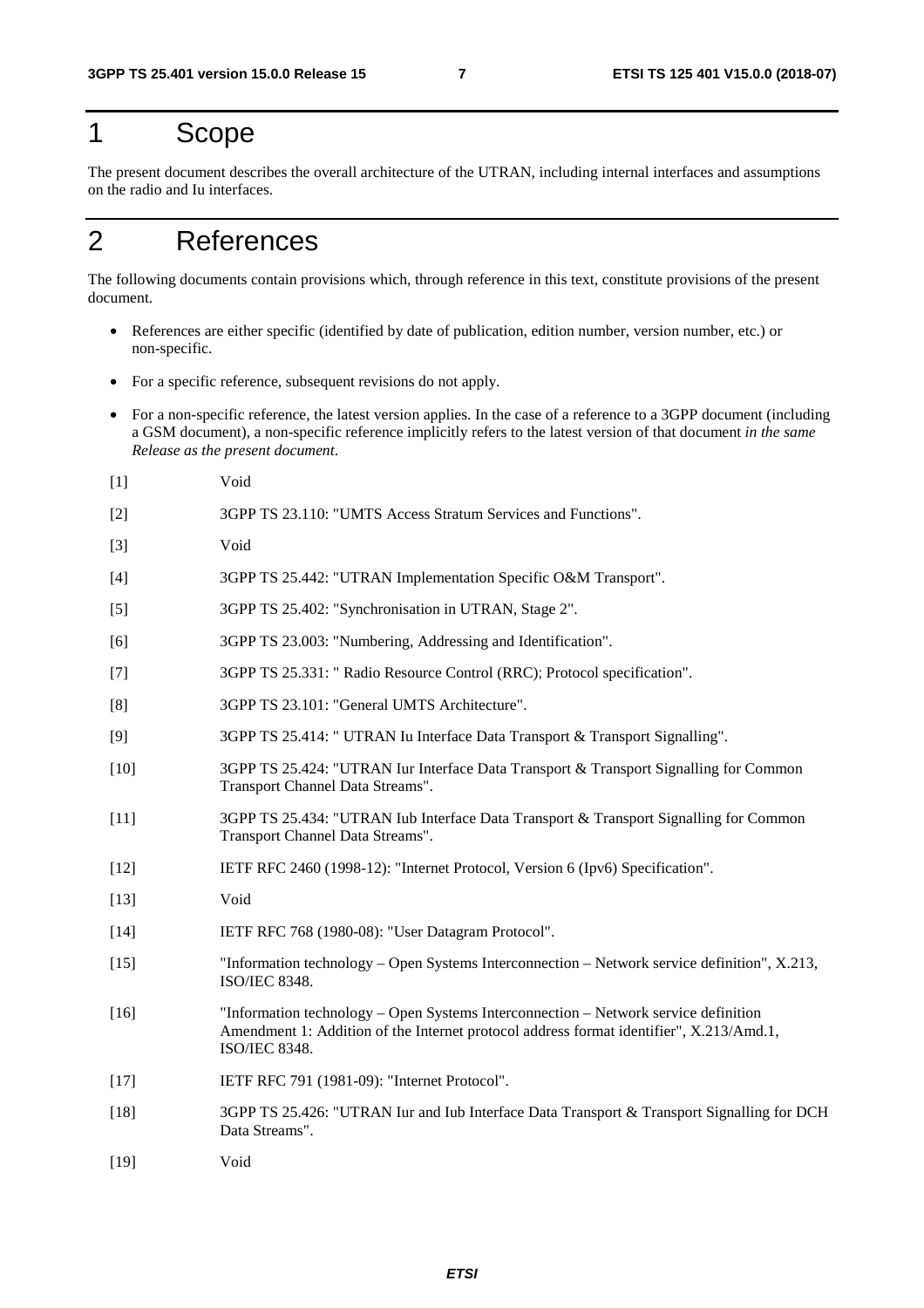- [20] 3GPP TS 23.236: "Intra-domain connection of Radio Access Network (RAN) nodes to multiple Core Network (CN) nodes".
- [21] 3GPP TR 43.930: "Iur-g interface; Stage 2".
- [22] 3GPP TR 44.901: "External Network Assisted Cell Change".
- [23] 3GPP TS 48.018: "General Packet Radio Service (GPRS); BSS GPRS Protocol (BSSGP)".
- [24] 3GPP TS 25.460: "UTRAN Iuant Interface: General Aspects and Principles".
- [25] 3GPP TS 25.461: "UTRAN Iuant Interface: Layer 1".
- [26] 3GPP TS 25.462: "UTRAN Iuant Interface: Signalling Transport".
- [27] Void
- [28] 3GPP TS 23.251: "Network sharing Architecture and functional description".
- [29] 3GPP TS 25.410: "UTRAN Iu Interface: general aspects and principles".
- [30] 3GPP TS 25.346: "Introduction of the Multimedia Broadcast Multicast Service (MBMS) in the Radio Access Network (RAN); Stage 2".
- [31] 3GPP TS 25.413: "UTRAN Iu Interface RANAP Signalling".
- [32] 3GPP TS 25.466: "UTRAN Iuant Interface: Application part".
- [33] 3GPP TS 25.305: "Stage 2 functional specification of UE positioning in UTRAN".
- [34] IETF RFC 4548 (2006-05): "Internet Code Point (ICP) Assignments for NSAP Addresses"
- [35] 3GPP TS 36.300: "Evolved Universal Terrestrial Radio Access (E-UTRA), Evolved Universal Terrestrial Radio Access Network (E-UTRAN); Overall description; stage 2".
- [36] 3GPP TS 23.060: "General Packet Radio Service (GPRS); Service description; Stage 2".
- [37] IETF RFC 3168 (2001-09): "The Addition of Explicit Congestion Notification (ECN) to IP".
- [38] 3GPP TS 37.320: "Universal Terrestrial Radio Access (UTRA) and Evolved Universal Terrestrial Radio Access (E-UTRA); Radio measurement collection for Minimization of Drive Tests (MDT); Overall description; Stage 2".

## 3 Definitions and abbreviations

## 3.1 Definitions

For the purposes of the present document, the following terms and definitions apply:

**[1.28Mcps TDD - Multi-frequency Cell:** If multiple frequencies are configured in one cell, the cell is defined as the multi-frequency cell.]

**[1.28Mcps TDD - Primary frequency:** In a multi-frequency cell, the frequency on which the P-CCPCH is transmitted is defined as primary frequency.]

**[1.28Mcps TDD - Secondary frequency:** In a multi-frequency cell, any frequency other than the primary frequency is defined as secondary frequency.]

**ALCAP:** generic name for the transport signalling protocols used to set-up and tear-down transport bearers

**Cell:** Radio Network object that can be uniquely identified by a User Equipment from a (cell) identification that is broadcasted over a geographical area from one *UTRAN Access Point* A Cell is either FDD or TDD mode.

**DCN-ID:** DCN identity identifies a specific decicated core network (DCN).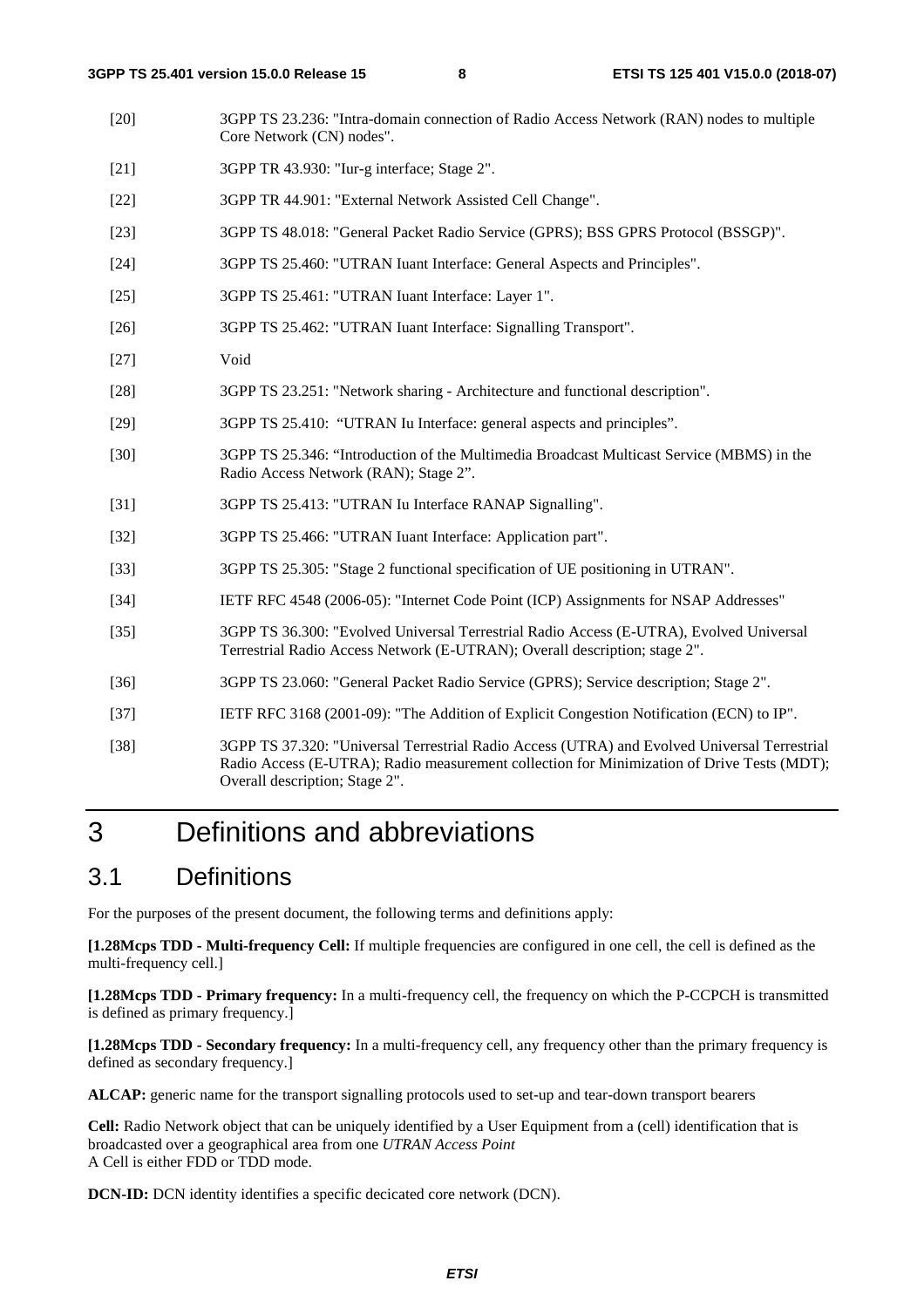**Iu:** interface between an RNC and an MSC, SGSN or CBC, providing an interconnection point between the RNS and the Core Network. It is also considered as a reference point

**Iub:** interface between the RNC and the Node B

**Iur:** logical interface between two RNCs

Whilst logically representing a point to point link between RNCs, the physical realisation need not be a point to point link.

**Iur-g:** logical interface between RNC/BSS and BSS Whilst logically representing a point to point link between RNC/BSS and BSS, the physical realisation need not be a point to point link.

**Logical Model:** Logical Model defines an abstract view of a network or network element by means of information objects representing network element, aggregations of network elements, the topological relationship between the elements, endpoints of connections (termination points), and transport entities (such as connections) that transport information between two or more termination points

The information objects defined in the Logical Model are used, among others, by connection management functions. In this way, a physical implementation independent management is achieved.

**Network sharing supporting UE:** as defined in TS 23.251 [28].

**Network sharing non-supporting UE:** as defined in TS 23.251 [28].

**Node B:** logical node in the RNS responsible for radio transmission / reception in one or more cells to/from the UE The logical node terminates the Iub interface towards the RNC.

**Radio Resources:** resources that constitute the radio interface in UTRAN, e.g. frequencies, scrambling codes, spreading factors, power for common and dedicated channels

**Node B Application Part:** Radio Network Signalling over the Iub

**Radio Network Controller:** logical node in the RNS in charge of controlling the use and the integrity of the radio resources

**Controlling RNC:** role an RNC can take with respect to a specific set of Node B's There is only one Controlling RNC for any Node B. The Controlling RNC has the overall control of the logical resources of its node B's.

**MBMS Master RNC**: role an RNC can take with respect to one or more specific MBSFN cluster(s)

MRNC may be used for Inter-RNC MBSFN operation whenever dynamic synchronization of radio resources used for MBMS services is centrally controlled. There is only one MBMS Master RNC for any MBSFN cluster, which may control one or more MBSFN cluster(s). The MRNC has the overall control of the logical resources of the RNSs that are used for MBSFN operation within the MBSFN cluster(s).

**Radio Network Subsystem:** RNS can be either a full UTRAN or only a part of a UTRAN An RNS offers the allocation and release of specific radio resources to establish means of connection in between an UE and the UTRAN. A Radio Network Subsystem contains one RNC and is responsible for the resources and transmission/reception in a set of cells.

**Serving RNS:** role an RNS can take with respect to a specific connection between an UE and UTRAN There is one Serving RNS for each UE that has a connection to UTRAN. The Serving RNS is in charge of the radio connection between a UE and the UTRAN. The Serving RNS terminates the Iu for this UE.

**Drift RNS:** role an RNS can take with respect to a specific connection between an UE and UTRAN An RNS that supports the Serving RNS with radio resources when the connection between the UTRAN and the UE need to use cell(s) controlled by this RNS is referred to as Drift RNS.

**Radio Access Network Application Part:** Radio Network Signalling over the Iu

**Radio Network Subsystem Application Part:** Radio Network Signalling over the Iur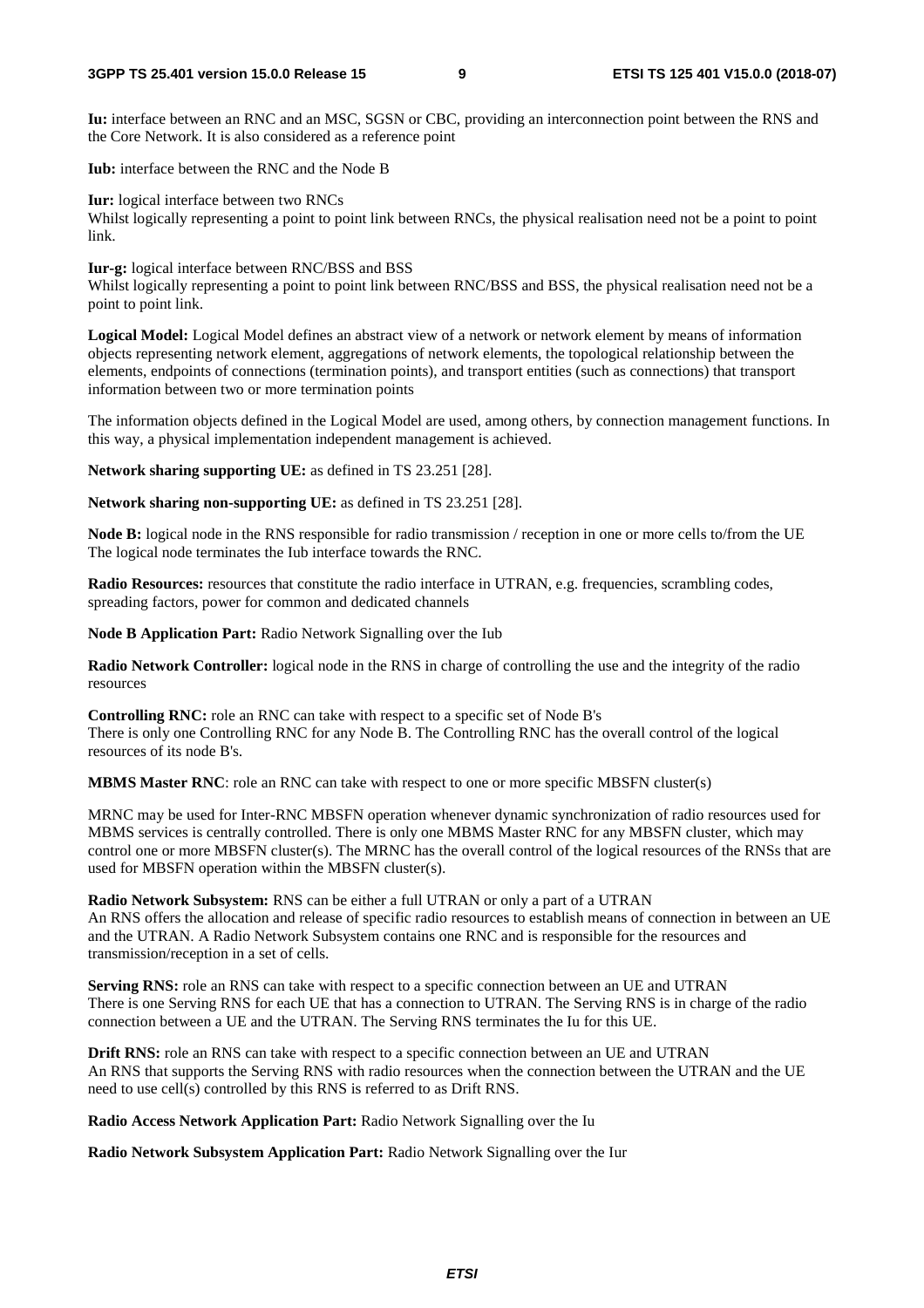**RRC Connection:** point-to-point bi-directional connection between RRC peer entities on the UE and the UTRAN sides, respectively An UE has either zero or one RRC connection.

**Stand-Alone SMLC:** as defined in TS 25.305 [33].

**User Equipment:** Mobile Equipment with one or several UMTS Subscriber Identity Module(s) A device allowing a user access to network services via the Uu interface. The UE is defined in ref. TS 23.101 [8]. If this term is used in the context of Iur-g, it means MS in case it uses radio resources of a DBSS.

**Universal Terrestrial Radio Access Network:** UTRAN is a conceptual term identifying that part of the network which consists of RNCs and Node Bs between Iu an Uu

The concept of UTRAN instantiation is currently undefined.

**User Datagram Protocol**: as defined in IETF RFC 768 [14].

**UTRAN Access Point:** conceptual point within the UTRAN performing radio transmission and reception A UTRAN access point is associated with one specific *cell*, i.e. there exists one UTRAN access point for each cell. It is the UTRAN-side end point of a *radio link*.

**Radio Link:** "radio link" is a logical association between a single User Equipment and a single UTRAN access point Its physical realisation comprises one or more radio bearer transmissions.

**Radio Link Set:** set of one or more Radio Links that has a common generation of Transmit Power Control (TPC) commands in the DL

**Uu:** Radio interface between UTRAN and the User Equipment

**RAB sub-flows:** Radio Access Bearer can be realised by UTRAN through several sub-flows These sub-flows correspond to the NAS service data streams that have QoS characteristics that differ in a predefined manner within a RAB e.g. different reliability classes.

RAB sub-flows have the following characteristics:

- 1) The sub-flows of a RAB are established and released at the RAB establishment and release, respectively.
- 2) The sub-flows of a RAB are submitted and delivered together at the RAB SAP.
- 3) The sub-flows of a RAB are carried over the same Iu transport bearer.
- 4) The sub-flows of a RAB are organised in a predefined manner at the SAP and over the Iu interface. The organisation is imposed by the NAS as part of its co-ordination responsibility.

**Set of co-ordinated DCHs:** set of co-ordinated DCHs is a set of dedicated transport channels that are always established and released in combination

Individual DCHs within a set of co-ordinated DCHs cannot be operated on individually e.g. if the establishment of one DCH fails, the establishment of all other DCHs in the set of co-ordinated DCHs shall be terminated unsuccessfully. A set of coordinated DCHs is transferred over one transport bearer. All DCHs in a set of co-ordinated DCHs shall have the same TTI.

**Shared Network Area (SNA):** Area consisting of one or more LA's to which access can be controlled.

## 3.2 Abbreviations

For the purposes of the present document, the following abbreviations apply:

| <b>ATM</b> Adaptation Layer                      |
|--------------------------------------------------|
| <b>ATM Adaptation Layer 2</b>                    |
| <b>Access Link Control Application Part</b>      |
| <b>Access Point Name</b>                         |
| Asynchronous Transfer Mode                       |
| <b>Broadcast Multicast Interworking Function</b> |
| <b>Broadcast/Multicast Control</b>               |
| <b>Base Station Subsystem</b>                    |
| <b>Cell Broadcast Centre</b>                     |
|                                                  |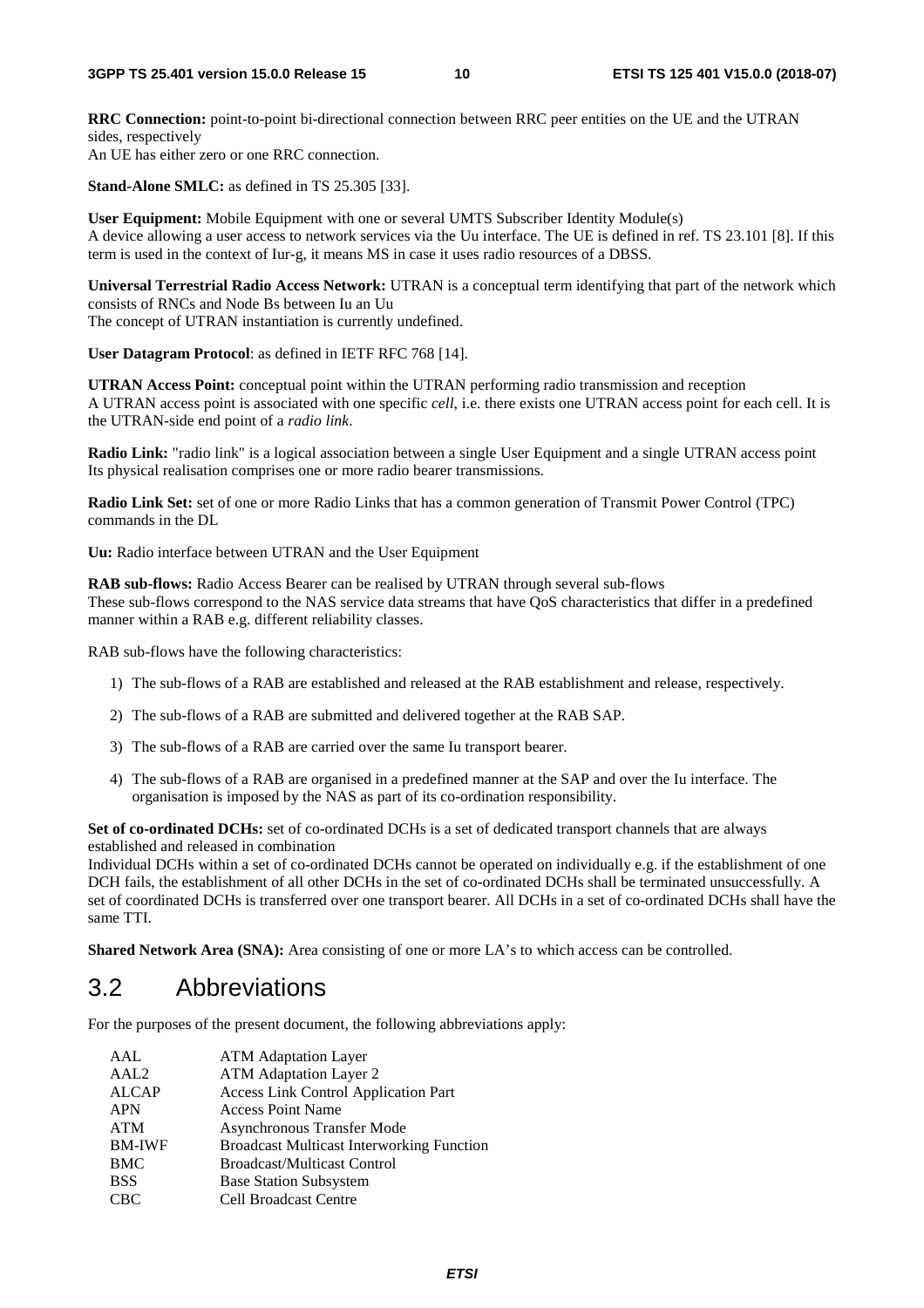| CBS                 | Cell Broadcast Service                                                   |
|---------------------|--------------------------------------------------------------------------|
| <b>CN</b>           | Core Network                                                             |
| <b>CRNC</b>         | <b>Controlling Radio Network Controller</b>                              |
| DCH                 | Dedicated Channel                                                        |
| <b>DCN</b>          | <b>Dedicated Core Network</b>                                            |
| DL                  | Downlink                                                                 |
| <b>DRNS</b>         | Drift RNS                                                                |
| <b>DSP</b>          | Domain Specific Part                                                     |
| EAB                 | <b>Extended Access Barring</b>                                           |
| E-DCH               | <b>Enhanced UL DCH</b>                                                   |
| <b>EDGE</b>         | <b>Enhanced Data rates for Global Evolution</b>                          |
| <b>FACH</b>         | <b>Forward Access Channel</b>                                            |
| <b>FFS</b>          | For Further Study                                                        |
| GERAN               | <b>GSM EDGE Radio Access Network</b>                                     |
| <b>GSM</b>          | Global System for Mobile Communications                                  |
| GTP                 | <b>GPRS</b> Tunnelling Protocol                                          |
| GWCN                | GateWay Core Network                                                     |
| <b>HPLMN</b>        | Home PLMN                                                                |
| <b>IDP</b>          | <b>Initial Domain Part</b>                                               |
| IPv4                | Internet Protocol, version 4                                             |
| IP <sub>v</sub> 6   | Internet Protocol, version 6                                             |
| LA                  | <b>Location Area</b>                                                     |
| $L$ GW $\,$         | Local GateWay                                                            |
| MAC                 | Medium Access Control                                                    |
| MBMS                | Multimedia Broadcast Multicast Service                                   |
| MCCH                | MBMS point-to-multipoint Control Channel                                 |
| MDT                 | <b>Minimization of Drive-Tests</b>                                       |
| <b>MOCN</b>         | Multi Operator Core Network                                              |
| MRNC                | <b>MBMS Master Radio Network Controller</b>                              |
| MSCH                |                                                                          |
| MTCH                | MBMS point-to-multipoint Scheduling Channel                              |
| <b>NACC</b>         | MBMS point-to-multipoint Traffic Channel<br>Network Assisted Cell Change |
| NAS                 | Non Access Stratum                                                       |
|                     |                                                                          |
| NBAP<br><b>NNSF</b> | Node B Application Part<br><b>NAS Node Selection Fuction</b>             |
| <b>NSAP</b>         | <b>Network Service Access Point</b>                                      |
| <b>PCH</b>          |                                                                          |
| <b>PLMN</b>         | Paging Channel<br><b>Public Land Mobile Network</b>                      |
| PTM                 | Point To Multipoint                                                      |
| PTP                 | Point To Point                                                           |
| QoE                 | <b>Quality of Experience</b>                                             |
| QoS                 |                                                                          |
| <b>RAB</b>          | <b>Quality of Service</b><br>Radio Access Bearer                         |
| <b>RACH</b>         | Random Access Channel                                                    |
| <b>RANAP</b>        | Radio Access Network Application Part                                    |
| RET                 |                                                                          |
| RIM                 | <b>Remote Electrical Tilting</b>                                         |
| <b>RNC</b>          | <b>RAN Information Management</b><br>Radio Network Controller            |
| <b>RNL</b>          | Radio Network Layer                                                      |
| RNS                 | Radio Network Subsystem                                                  |
| <b>RNSAP</b>        | Radio Network Subsystem Application Part                                 |
| <b>RNTI</b>         | Radio Network Temporary Identity                                         |
|                     | Service Area Broadcast                                                   |
| SAB<br>SAS          | <b>Stand-Alone SMLC</b>                                                  |
|                     | Selected IP Traffic Offload                                              |
| SIPTO               |                                                                          |
| SIPTO@LN<br>SMLC    | Selected IP Traffic Offload at the Local Network                         |
|                     | Serving Mobile Location Centre<br><b>Shared Network Area</b>             |
| SNA                 |                                                                          |
| <b>SRNC</b>         | Serving Radio Network Controller                                         |
| SRNS                | <b>Serving RNS</b>                                                       |
| S-GW                | Serving GateWay                                                          |
| TMA                 | <b>Tower Mounted Amplifier</b>                                           |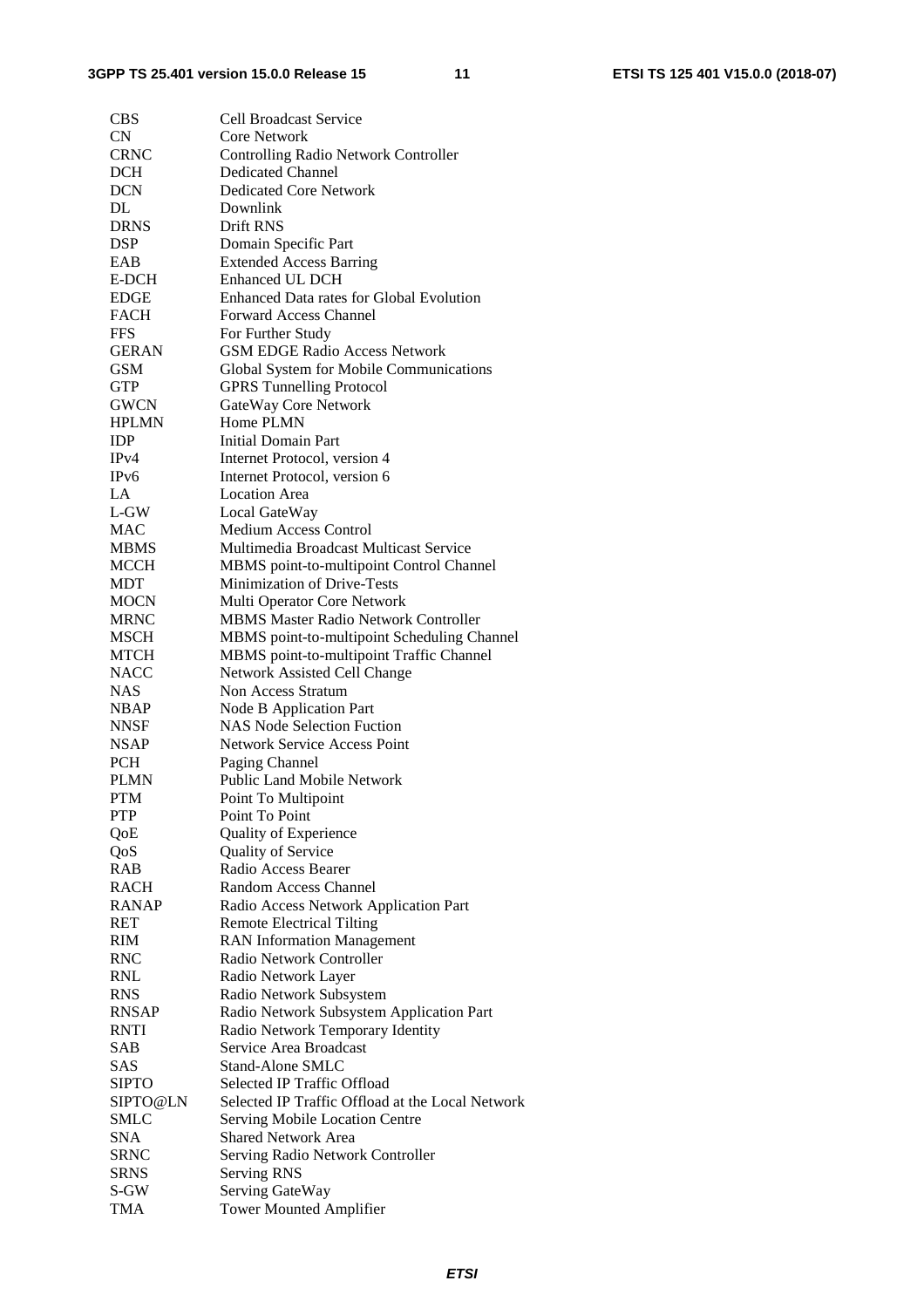| <b>TBSS</b>  | <b>Target BSS</b>                          |
|--------------|--------------------------------------------|
| <b>TEID</b>  | Tunnel Endpoint Identifier                 |
| <b>TMGI</b>  | Temporary Mobile Group Identity            |
| <b>TNL</b>   | <b>Transport Network Layer</b>             |
| <b>TTI</b>   | <b>Transmission Time Interval</b>          |
| <b>UDP</b>   | User Datagram Protocol                     |
| UE           | User Equipment                             |
| UL           | Uplink                                     |
| <b>UMTS</b>  | Universal Mobile Telecommunication System  |
| <b>URA</b>   | <b>UTRAN Registration Area</b>             |
| <b>USIM</b>  | <b>UMTS Subscriber Identity Module</b>     |
| <b>UTRAN</b> | Universal Terrestrial Radio Access Network |
|              |                                            |

## 3.3 Notation

For the purposes of the present document, the following notations apply:

- [FDD] This tagging of a word indicates that the word preceding the tag "[FDD]" applies only to FDD. This tagging of a heading indicates that the heading preceding the tag "[FDD]" and the section following the heading applies only to FDD.
- [TDD] This tagging of a word indicates that the word preceding the tag "[TDD]" applies only to TDD, including 3.84Mcps TDD, 7.68Mcps TDD and 1.28Mcps TDD. This tagging of a heading indicates that the heading preceding the tag "[TDD]" and the section following the heading applies only to TDD, including 3.84Mcps TDD, 7.68Mcps TDD and 1.28Mcps TDD.
- [3.84Mcps TDD] This tagging of a word indicates that the word preceding the tag "[3.84Mcps TDD]" applies only to 3.84Mcps TDD. This tagging of a heading indicates that the heading preceding the tag "[3.84Mcps TDD]" and the section following the heading applies only to 3.84Mcps TDD.
- [1.28Mcps TDD] This tagging of a word indicates that the word preceding the tag "[1.28Mcps TDD]" applies only to 1.28Mcps TDD. This tagging of a heading indicates that the heading preceding the tag "[1.28Mcps TDD]" and the section following the heading applies only to 1.28Mcps TDD.
- [7.68Mcps TDD] This tagging of a word indicates that the word preceding the tag "[7.68Mcps TDD]" applies only to 7.68Mcps TDD. This tagging of a heading indicates that the heading preceding the tag "[7.68Mcps TDD]" and the section following the heading applies only to 7.68Mcps TDD.
- [FDD …] This tagging indicates that the enclosed text following the "[FDD " applies only to FDD. Multiple sequential paragraphs applying only to FDD are enclosed separately to enable insertion of TDD specific (or common) paragraphs between the FDD specific paragraphs.
- [TDD …] This tagging indicates that the enclosed text following the "[TDD " applies only to TDD including 3.84Mcps TDD, 7.68Mcps TDD and 1.28Mcps TDD. Multiple sequential paragraphs applying only to TDD are enclosed separately to enable insertion of FDD specific (or common) paragraphs between the TDD specific paragraphs.
- [3.84Mcps TDD …] This tagging indicates that the enclosed text following the "[3.84Mcps TDD " applies only to 3.84Mcps TDD. Multiple sequential paragraphs applying only to 3.84Mcps TDD are enclosed separately to enable insertion of FDD and TDD specific (or common) paragraphs between the 3.84Mcps TDD specific paragraphs.
- [1.28Mcps TDD …] This tagging indicates that the enclosed text following the "[1.28Mcps TDD " applies only to 1.28Mcps TDD. Multiple sequential paragraphs applying only to 1.28Mcps TDD are enclosed separately to enable insertion of FDD and TDD specific (or common) paragraphs between the 1.28Mcps TDD specific paragraphs.
- [7.68Mcps TDD …] This tagging indicates that the enclosed text following the "[7.68Mcps TDD " applies only to 7.68Mcps TDD. Multiple sequential paragraphs applying only to 7.68Mcps TDD are enclosed separately to enable insertion of FDD and TDD specific (or common) paragraphs between the 7.68Mcps TDD specific paragraphs.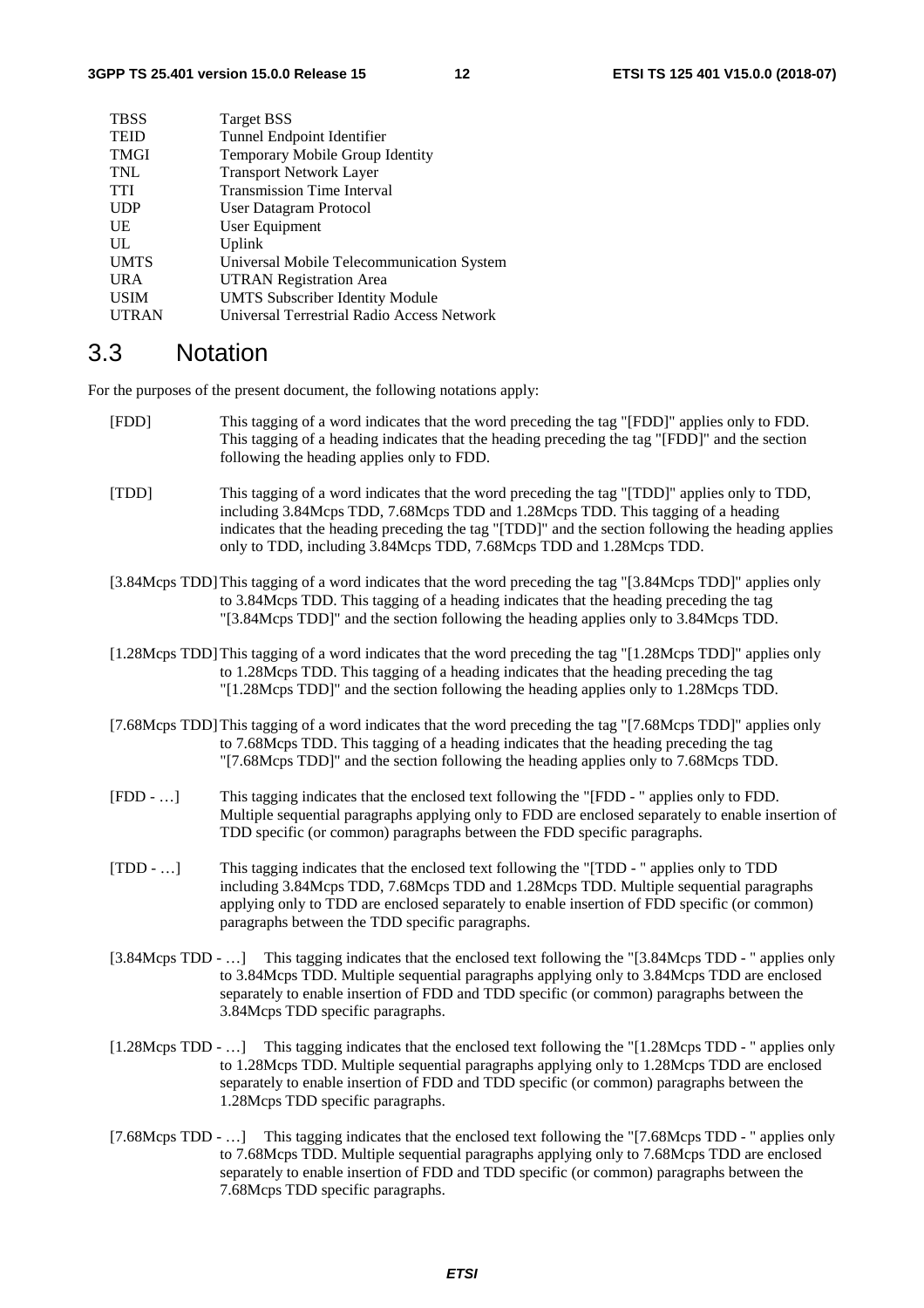**3GPP TS 25.401 version 15.0.0 Release 15 13 ETSI TS 125 401 V15.0.0 (2018-07)**

Message When referring to a message in the specification, the MESSAGE NAME is written with all letters in upper case characters followed by the word "message", e.g. RADIO LINK SETUP REQUEST message. IE When referring to an information element (IE) in the specification, the *Information Element Name* is written with the first letters in each word in upper case characters and all letters in Italic font followed by the abbreviation "IE", e.g. *Transport Format Set* IE. Value of an IE When referring to the value of an information element (IE) in the specification, the "Value" is enclosed by quotation marks, e.g. "Abstract Syntax Error (Reject)". Frame When referring to a control or data frame in the specification, the CONTROL/DATA FRAME NAME is written with all letters in upper case characters followed by the words "control/data frame", e.g. FACH FLOW CONTROL control frame.

## 4 General principles

The general principles guiding the definition of UTRAN Architecture as well as the UTRAN interfaces are the following:

- Logical separation of signalling and data transport networks.
- UTRAN and CN functions are fully separated from transports functions. Addressing scheme used in UTRAN and CN shall not be tied to the addressing schemes of transport functions. The fact that some UTRAN or CN function resides in the same equipment as some transport functions does not make the transport functions part of the UTRAN or the CN.
- [FDD Macro diversity is fully handled in the UTRAN.]
- Mobility for RRC connection is fully controlled by the UTRAN.
- When defining the UTRAN interfaces the following principles were followed: The functional division across the interfaces shall have as few options as possible.
- Interfaces should be based on a logical model of the entity controlled through this interface.
- One Physical Network Element can implement multiple Logical Nodes.

Transport Network Control Plane is a functional plane in the interfaces protocol structure that is used for the transport bearer management. The actual signalling protocol that is in use within the Transport Network Control Plane depends on the underlying transport layer technology. The intention is not to specify a new UTRAN specific Application Part for the Transport Network Control Plane but to use signalling protocols standardised in other groups (if needed) for the applied transport layer technology.

5 UMTS General architecture

## 5.1 Overview

Figure 1 shows a simplified UMTS architecture with the external reference points and interfaces to the UTRAN.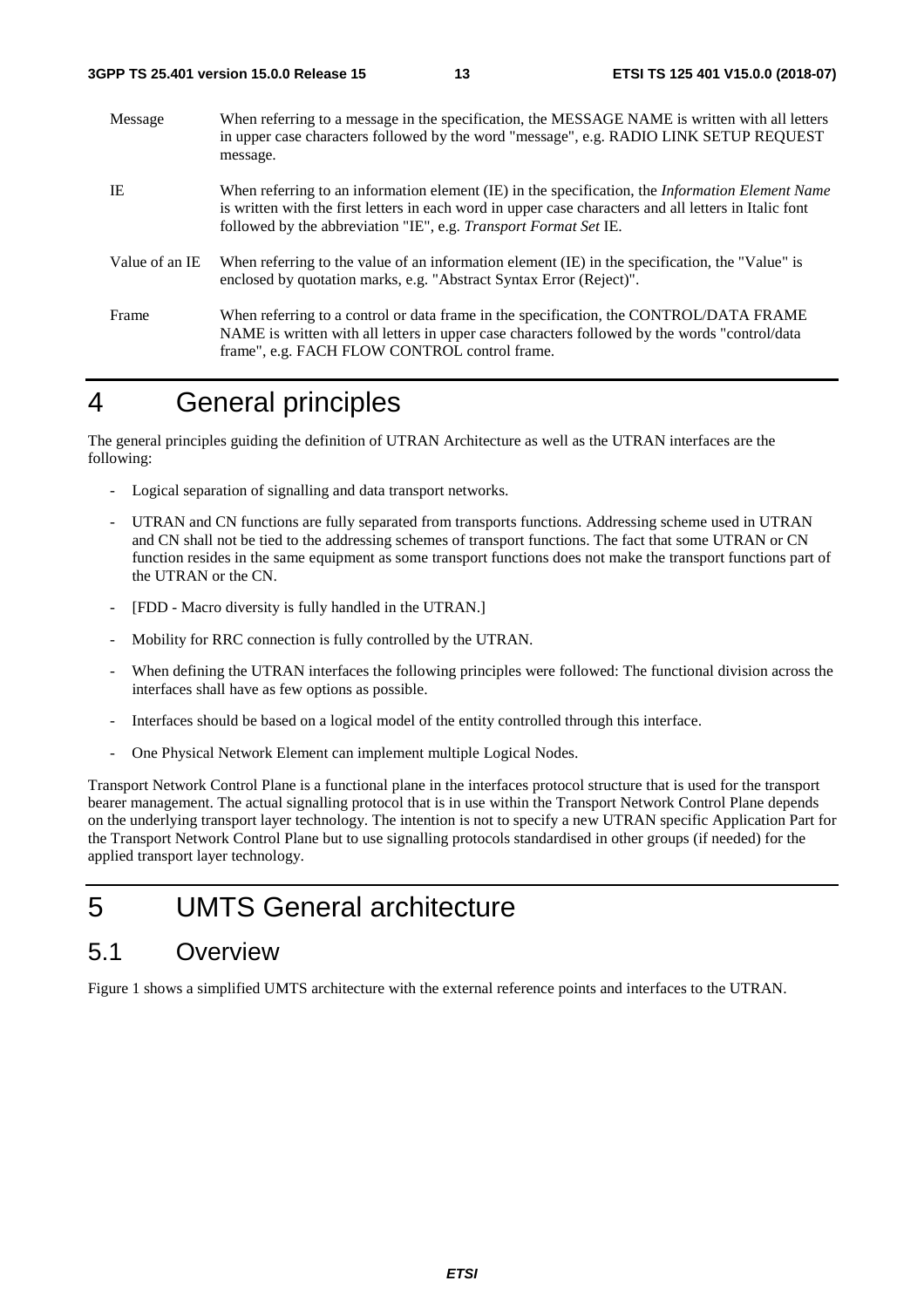

CN Core Network<br>UE User Equipme User Equipment

#### **Figure 1: UMTS Architecture**

## 5.2 General protocols architecture

The protocols over Uu and Iu interfaces are divided into two structures:

#### **- User plane protocols**

These are the protocols implementing the actual radio access bearer service, i.e. carrying user data through the access stratum.

#### **- Control plane protocols**

These are the protocols for controlling the radio access bearers and the connection between the UE and the network from different aspects (including requesting the service, controlling different transmission resources, handover & streamlining etc.). Also a mechanism for transparent transfer of NAS messages is included.

### 5.2.1 User plane

The radio access bearer service is offered from SAP to SAP by the Access Stratum. Figure 2 shows the protocols on the Uu and Iu interfaces that linked together provide this radio access bearer service.



(1) The radio interface protocols are defined in documents TS 25.2xx and TS 25.3xx.

(2) The Iu interface protocols are defined in documents TS 25.41x.

#### **Figure 2: Iu and Uu User plane**

### 5.2.2 Control plane

Figure 3 shows the control plane (signalling) protocol stacks on Iu and Uu interfaces.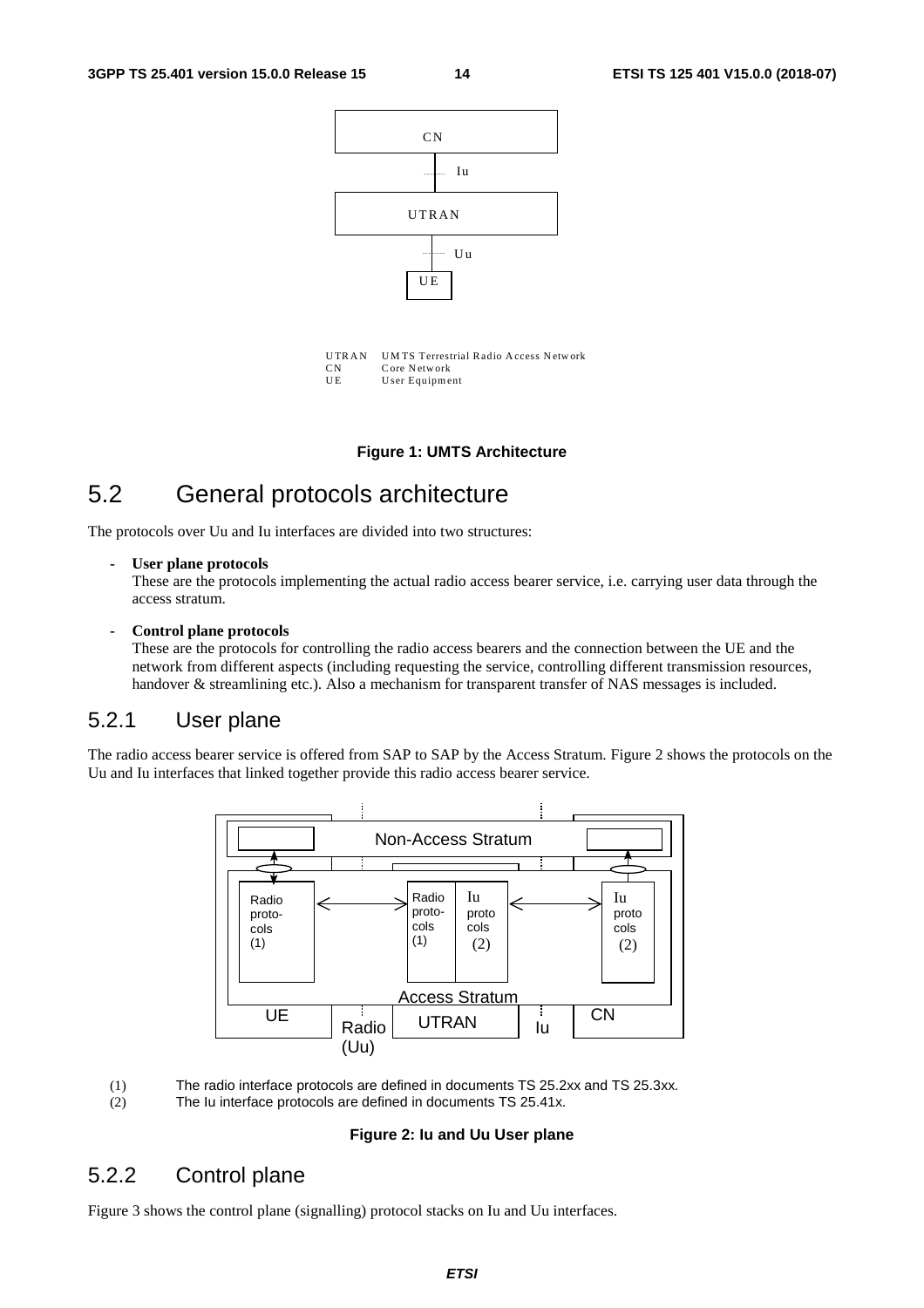

- 
- (1) The radio interface protocols are defined in documents TS 25.2xx and TS 25.3xx.<br>
(2) The protocol is defined in documents TS 25.41x. (Description of lu interface).<br> **CM,MM,GMM,SM:** This exemplifies a set of NAS control The protocol is defined in documents TS 25.41x. (Description of Iu interface).
- (3) **CM,MM,GMM,SM:** This exemplifies a set of NAS control protocols between UE and CN. There may be different NAS protocol stacks in parallel. The evolution of the protocol architecture for these protocols is outside the scope of the present document.

#### **Figure 3: Iu and Uu Control plane**

NOTE: Both the Radio protocols and the Iu protocols contain a mechanism to transparently transfer NAS messages.

## 6 UTRAN Architecture

The UTRAN consists of a set of Radio Network Subsystems connected to the Core Network through the Iu.

A RNS consists of a Radio Network Controller one or more Node Bs and optionally one SAS. A Node B is connected to the RNC through the Iub interface.

A Node B can support FDD mode, TDD mode or dual-mode operation.

There are three chip-rate options in the TDD mode: 7.68 Mcps TDD, 3.84 Mcps TDD and 1.28 Mcps TDD. Each TDD cell supports one of these options.

A Node B which supports TDD cells can support one chip-rate option only, or more than one option.

A RNC which supports TDD cells can support one chip-rate option only, or more than one option.

The RNC is responsible for the Handover decisions that require signalling to the UE.

A RNC may include a combining/splitting function to support combination/splitting of information streams (see subclause 7.2.4.3).

Inside the UTRAN, the RNCs of the Radio Network Subsystems can be interconnected together through the Iur. Iu(s) and Iur are logical interfaces. Iur can be conveyed over direct physical connection between RNCs or virtual networks using any suitable transport network.

The UTRAN architecture is shown in figure 4.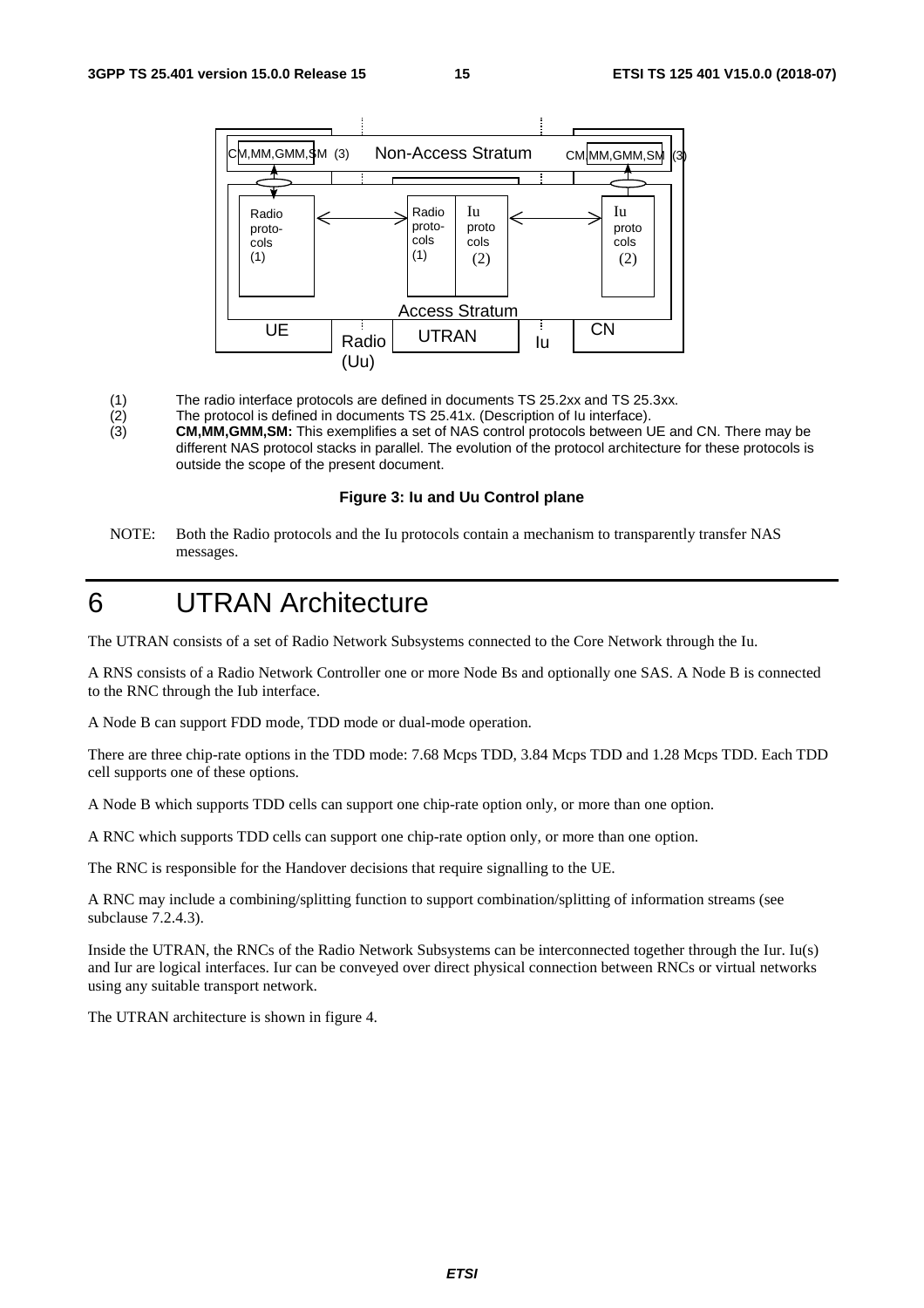

#### **Figure 4: UTRAN Architecture**

Regarding the UE positioning method, the RNC may have full internal support for this function and/or may be connected to one SAS via the Iupc interface. The following picture illustrates the resulting UTRAN architecture when the Iupc interface is adopted.



#### **Figure 4a: UTRAN Architecture with the Iupc option**

The RNC may be connected to BSS supporting GERAN Iu mode via the Iur-g interface. The following picture illustrates the UTRAN and GERAN Iu mode connection when the Iur-g interface is adopted. For 1.28Mcps TDD, the RNC may be connected to BSS supporting GERAN A/Gb mode via the Iur-g interface. The figure 4c illustrates the UTRAN and GERAN A/Gb mode connection when the Iur-g interface is adopted for 1.28Mcps TDD.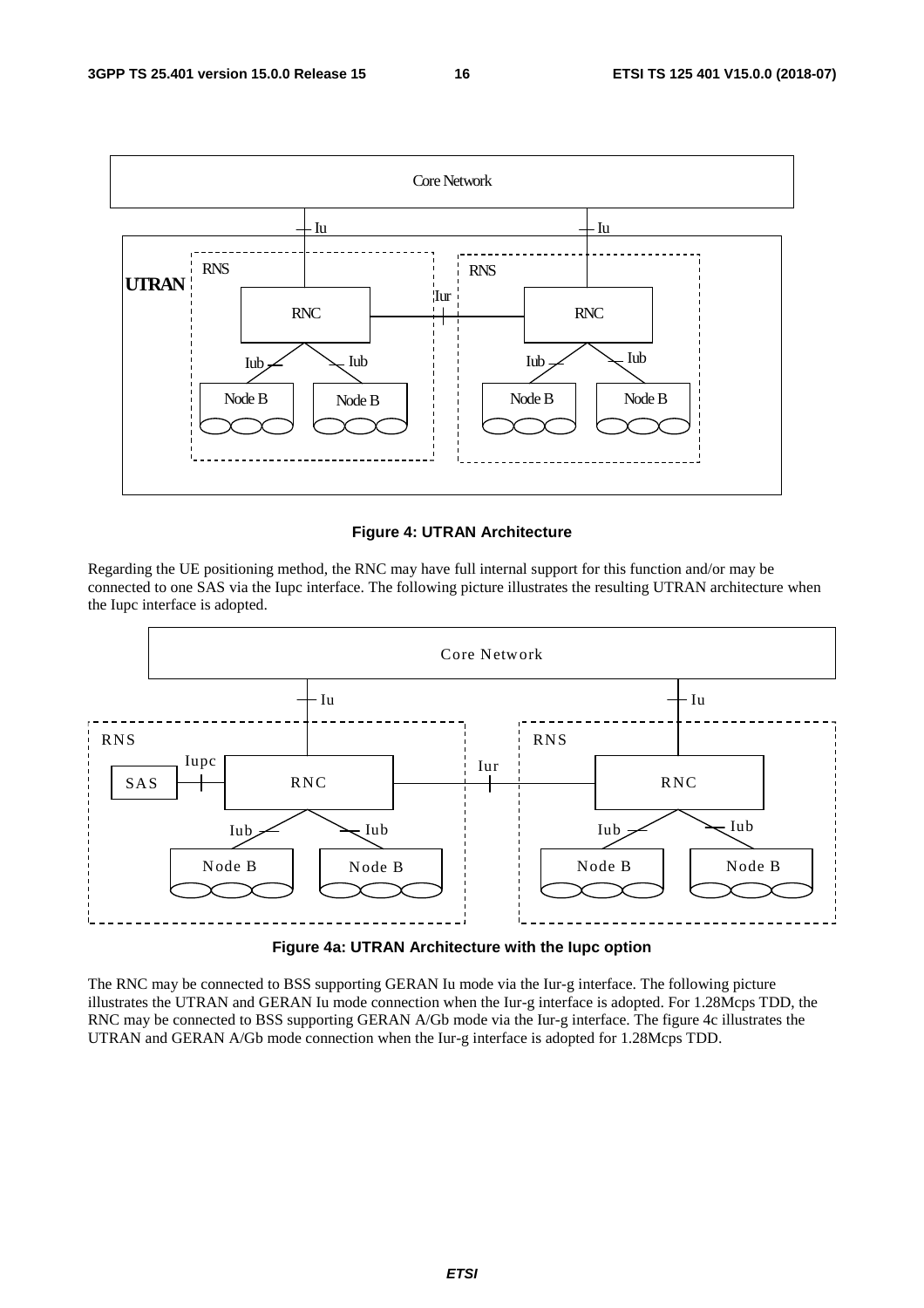

**Figure 4b: UTRAN and GERAN Iu mode connection with Iur-g** 



**Figure 4c: UTRAN and GERAN A/Gb mode connection with Iur-g for 1.28Mcps TDD** 

Each RNS is responsible for the resources of its set of cells.

For each connection between User Equipment and the UTRAN, One RNS is the Serving RNS. When required, Drift RNSs support the Serving RNS by providing radio resources as shown in figure 5. The role of an RNS (Serving or Drift) is on a per connection basis between a UE and the UTRAN.



**Figure 5: Serving and Drift RNS** 

To support UE mobility between UTRAN and GERAN Iu mode, the Serving RNS may be connected to the DBSS and vice versa as illustrated in figures 5a and 5b. For 1.28Mcps TDD, to support UE mobility between UTRAN and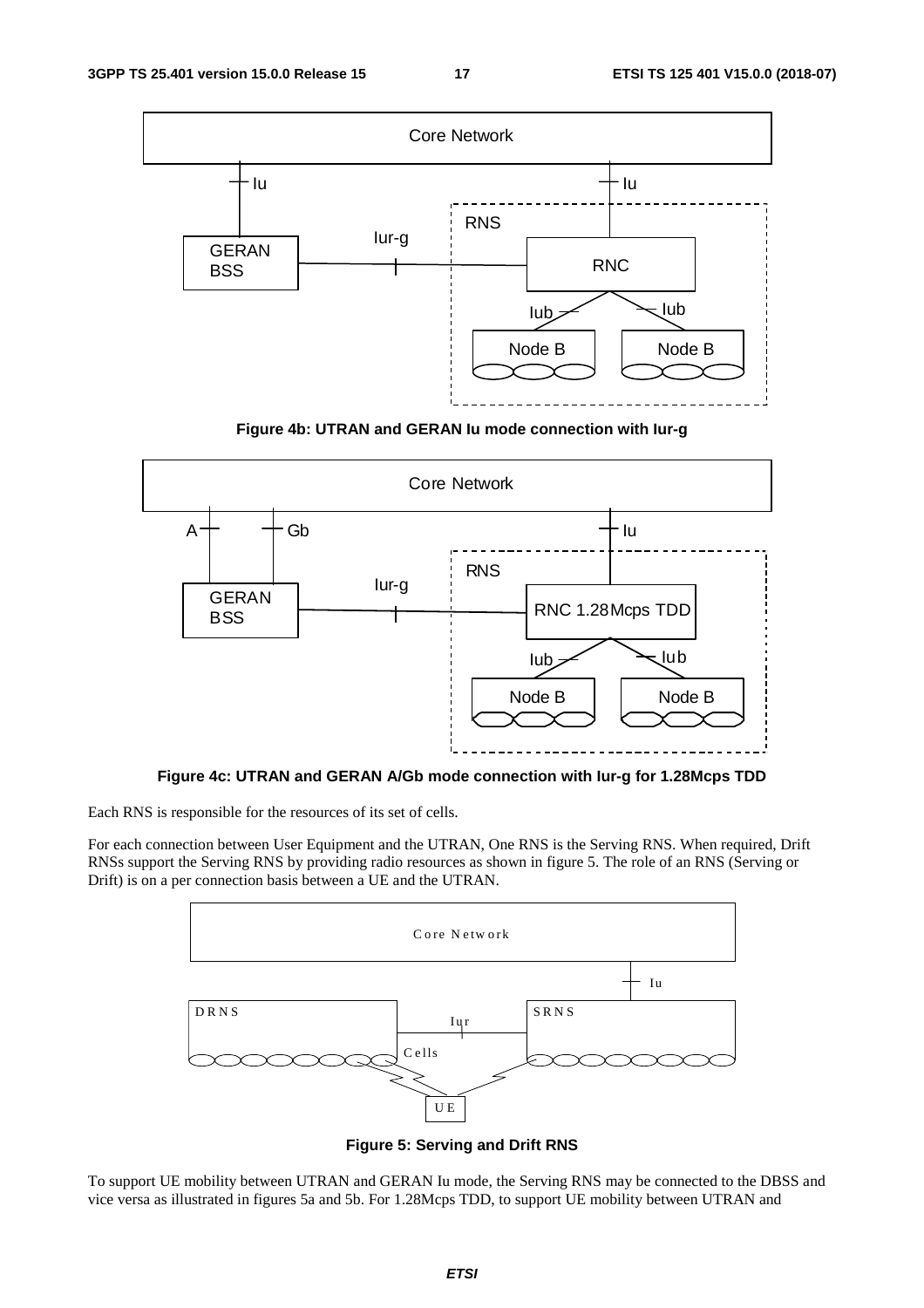GERAN A/Gb mode, the Serving RNS may be connected to the TBSS as illustrated in figure 5c. The role of an RNS or BSS (Serving or Drift) is on a per connection basis between a UE and the UTRAN/GERAN Iu mode, or between a UE and the UTRAN /GERAN A/Gb mode for 1.28Mcp TDD.



**Figure 5a: Serving RNS and Drift BSS, GERAN Iu mode** 



**Figure 5b: Serving BSS and Drift RNS, GERAN Iu mode** 



**Figure 5c: Serving RNS and Target BSS, GERAN A/Gb mode** 

The UTRAN is layered into a Radio Network Layer and a Transport Network Layer.

The UTRAN architecture, i.e. the UTRAN logical nodes and interfaces between them, are defined as part of the Radio Network Layer.

For each UTRAN interface (Iu, Iur, Iub, Iupc) the related transport network layer protocol and functionality is specified. The transport network layer provides services for user plane transport, signalling transport and transport of implementation specific O&M.

An implementation of equipment compliant with the specifications of a certain interface shall support the Radio Network Layer protocols specified for that interface. It shall also as a minimum, for interoperability, support the transport network layer protocols according to the transport network layer specifications for that interface.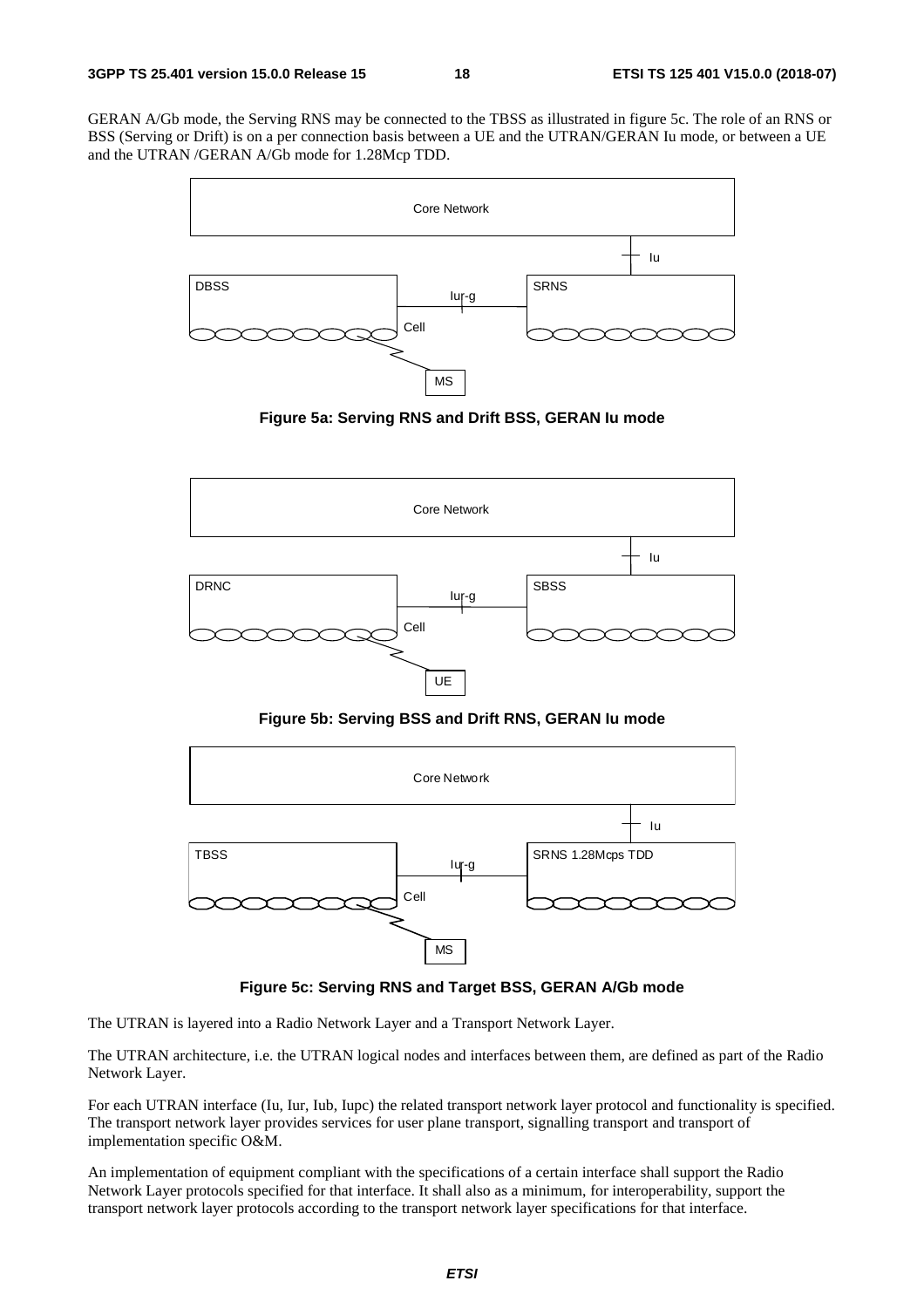The network architecture of the transport network layer is not specified by 3GPP and is left as an operator issue.

The equipment compliant to 3GPP standards shall at least be able to act as endpoints in the transport network layer, and may also act as a switch/router within the transport network layer.

For implementation specific O&M signalling to the Node B, only the transport network layer protocols are in the scope of UTRAN specifications.



#### **Figure 6: Protocol layering**

Figure 6 illustrates which parts of the transport network layer that may be (but are not mandated to be) configured by the operator as transport networks, i.e. the radio network layer provides a destination address, namely:

- Transport network for implementation specific O&M traffic;
- Signalling network for Iu, Iur, Iur-g and Iupc;
- Transport network for Iub, Iur and Iu CS user plane connections;
- Transport network for Iu PS user plane connections.

The signalling link for Iub signalling as seen by the radio network layer cannot be configured as a network (no address provided).

A transport network for UTRAN may be configured by the operator to be used also for other traffic than UTRAN traffic.

## 6.1 UTRAN Identifiers

### 6.1.1 PLMN Identity

A Public Land Mobile Network is uniquely identified as define in TS 23.003 [6] subclause 12.1.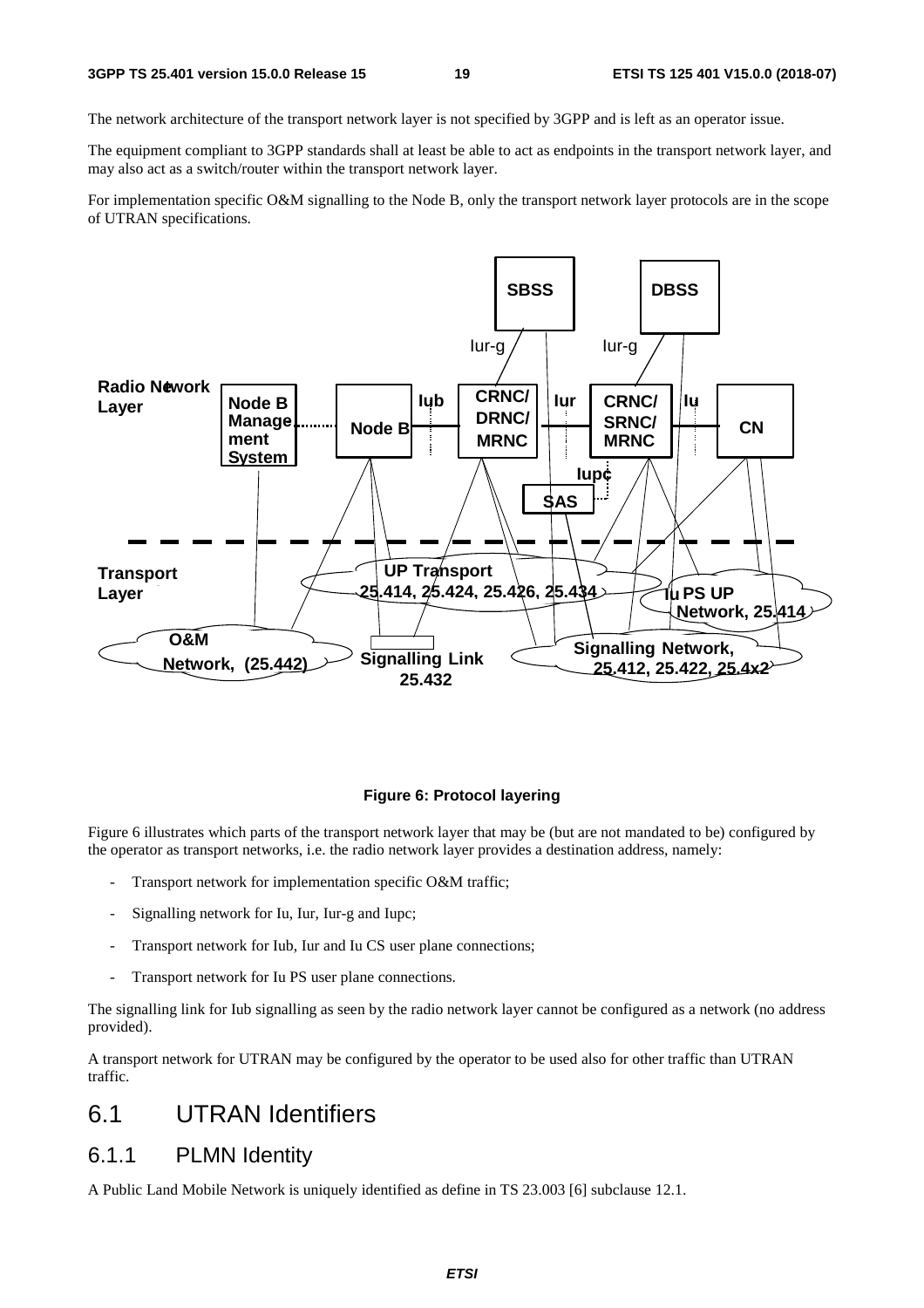## 6.1.2 CN Domain Identifier

A CN Domain Edge Node is identified as defined in TS 23.003 [6] sub-clause 12.2.

## 6.1.3 RNC Identifier

An RNC node is uniquely identified by its RNC Identifier among the nodes in UTRAN and GERAN Iu mode as defined in TS 23.003 [6] sub-clause 12.3. A BSS node in GERAN Iu mode is uniquely identified by its RNC Identifier among the nodes in GERAN Iu mode and UTRAN.

## 6.1.4 Service Area Identifier

The Service Area Identifier (SAI) is defined in TS 23.003 [6] sub-clause 12.4.

## 6.1.5 Cell Identifier

The Cell identifier (C-Id) is used to uniquely identify a cell within an RNS/BSS. The Cell-Id together with the identifier of the controlling RNC/BSS (CRNC-Id) constitutes the UTRAN/GERAN Cell Identity (UC-Id) and is used to identify the cell uniquely within UTRAN/GERAN Iu mode. UC-Id or C-Id is used to identify a cell in UTRAN Iub and Iur interfaces or Iur-g interface.

#### $\mathbf{U}\mathbf{C}\text{-}\mathbf{Id} = \mathbf{R}\mathbf{N}\mathbf{C}\text{-}\mathbf{Id} + \mathbf{C}\text{-}\mathbf{Id}.$

The C-Id is defined by the operator, and set in the RNC/BSS via O&M. The C-Id is set in a Node B by its C-RNC or in the GERAN Iu mode cell.

## 6.1.6 Local Cell Identifier

The Local Cell identifier is used to uniquely identify the set of resources within a Node B required to support a cell (as identified by a C-Id). As a minimum it shall be unique within the Node B, but it is also capable of supporting uniqueness within the UTRAN for management system purposes.

The Local Cell Identifier is used for the initial configuration of a Node B when no C-Id is defined. The Local Cell identifier is defined by the operator, and set in both the Node B and its C-RNC via O&M. The relationship between the Local Cell Identifier and C-Id is set in the C-RNC via O&M.

## 6.1.7 UE Identifiers

Radio Network Temporary Identities (RNTI) are used as UE identifiers within UTRAN/GERAN Iu mode and in signalling messages between UE and UTRAN/GERAN Iu mode.

Six types of RNTI exist:

|    | 1) Serving RNC/BSS RNTI | $(s-RNTI)$ :    |
|----|-------------------------|-----------------|
|    | 2) Drift RNC/BSS RNTI   | $(d-RNTI);$     |
|    | 3) Cell RNTI            | $(c-RNTI);$     |
|    | 4) UTRAN/GERAN RNTI     | $(u-RNTI)$ :    |
| 5) | [TDD – DSCH RNTI        | (DSCH-RNTI)];   |
| 6) | HS-DSCH RNTI            | (HS-DSCH RNTI): |
| 7) | <b>E-DCH RNTI</b>       | $(E-RNTI);$     |

#### **s-RNTI is used:**

- by UE to identify itself to the Serving RNC/BSS;
- by SRNC/SBSS to address the UE/MS;
- by DRNC/DBSS to identify the UE to Serving RNC.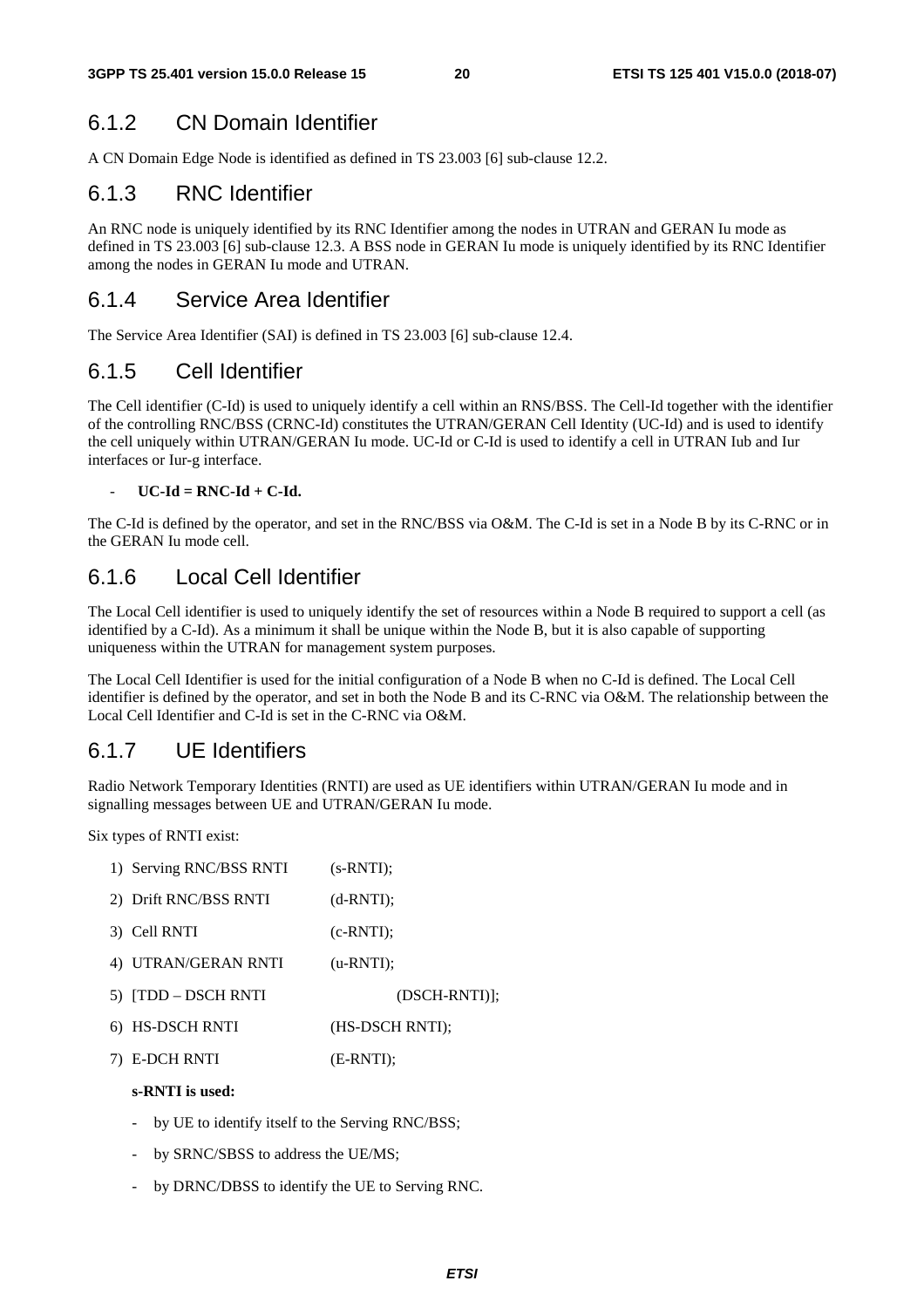s-RNTI is allocated for all UEs having a RRC connection, it is allocated by the Serving RNC/BSS and it is unique within the Serving RNC/BSS. s-RNTI is reallocated always when the Serving RNC/BSS for the RRC connection is changed.

#### **d-RNTI is used:**

- by serving RNC/BSS to identify the UE to Drift RNC/BSS.

NOTE: The d-RNTI is never used on Uu.

 d-RNTI is allocated by drift RNC/BSS upon drift UE contexts establishment and it shall be unique within the drift RNC/BSS. Serving RNC/BSS shall know the mapping between s-RNTI and the d-RNTIs allocated in Drift RNCs/BSSs for the same UE. Drift RNC/BSS shall know the s-RNTI and SRNC-ID related to existing d-RNTI within the drift RNC/BSS.

#### **c-RNTI is used:**

- by UE to identify itself to the controlling RNC;
- by controlling RNC to address the UE.

 c-RNTI is allocated by controlling RNC upon UE accessing a new cell. C-RNTI shall be unique within the accessed cell. Controlling RNC shall know the d-RNTI associated to the c-RNTI within the same logical RNC (if any).

When c-RNTI is allocated to an UE in URA\_PCH state, if it is a cell specific c-RNTI, it shall be unique within the accessed cell; if it is an URA wide c-RNTI, it shall be unique within an URA.

#### **u-RNTI**

The u-RNTI is allocated to an UE having a RRC connection and identifies the UE within UTRAN/GERAN Iu mode.

u-RNTI is composed of:

- SRNC identity;
- s-RNTI.

#### **[TDD – DSCH-RNTI is used:]**

- [TDD – by controlling RNC to address the UE on the DSCH and USCH].

 [TDD – DSCH-RNTI is allocated by controlling RNC upon UE establishing a DSCH or USCH channel. DSCH-RNTI shall be unique within the cell carrying the DSCH and/or USCH. DSCH-RNTI is used as UE identifier in RRC messages concerning DSCH and USCH allocations and is used in both the downlink and uplink.

#### **HS-DSCH RNTI is used:**

- for the UE specific CRC in HS-SCCH and HS-PDSCH.

HS-DSCH RNTI is allocated by controlling RNC upon UE establishing a HS-DSCH channel. HS-DSCH RNTI shall be unique within the cell carrying the HS-DSCH.

When HS-DSCH RNTI is allocated to an UE in URA PCH state, if it s a cell specific HS-DSCH RNTI, it shall be unique within the accessed cell; if it is an URA wide HS-DSCH RNTI, it shall be unique within an URA.

#### **E-RNTI is used:**

for the UE[FDD - /UE group] specific CRC in E-AGCH.

E-DCH RNTI is allocated by NodeB upon UE establishing an E-DCH channel. E-DCH RNTI allocated to a UE [FDD - /UE group] shall be unique within the cell carrying the E-DCH.

When E-RNTI is allocated to an UE in URA PCH state, if it is a cell specific E-RNTI, it shall be unique within the accessed cell; if it is an URA wide E-RNTI, it shall be unique within an URA.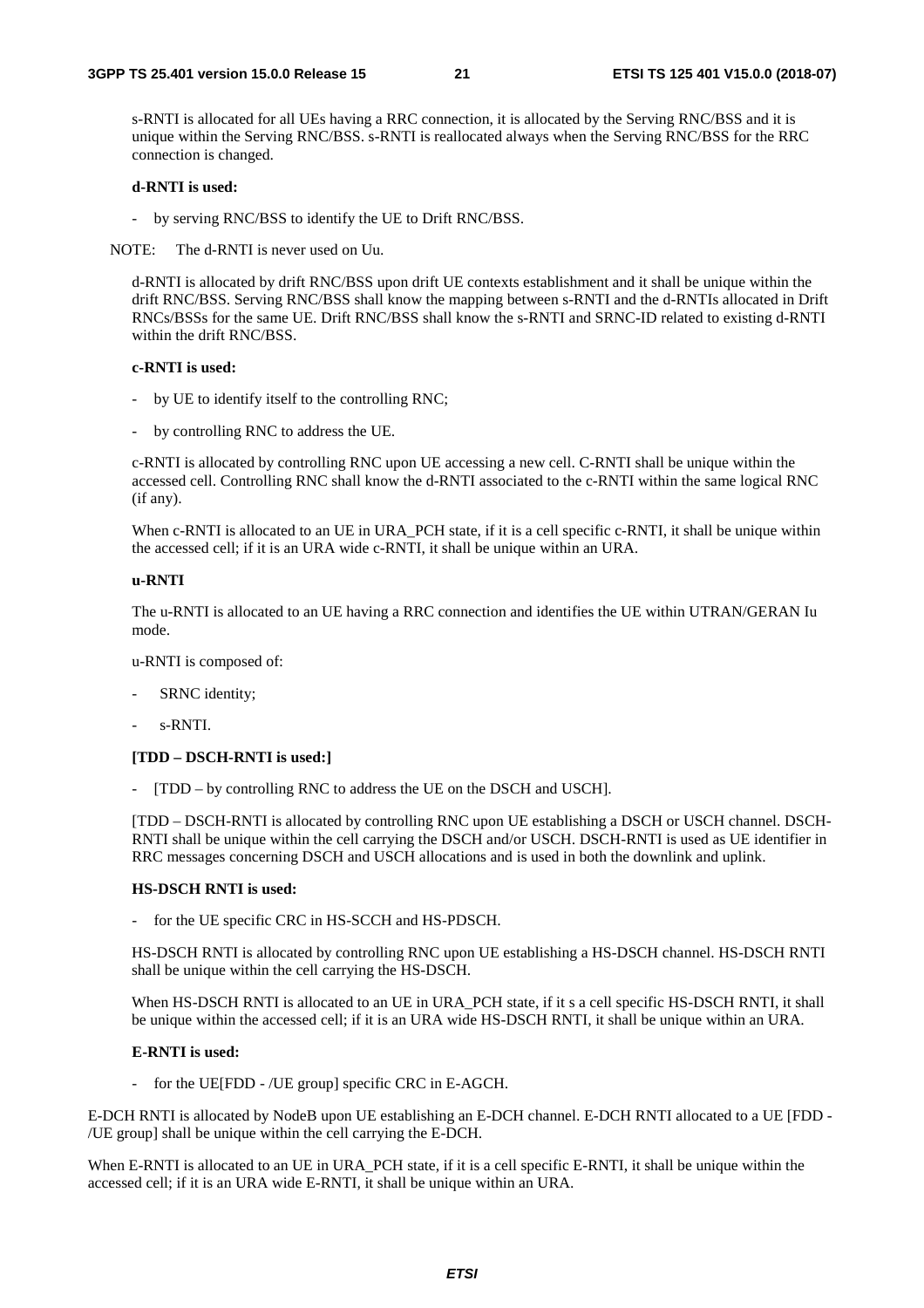Each RNC has a unique identifier within the UTRAN part of the PLMN, denoted by RNC identifier (RNC-ID). This identifier is used to route UTRAN interface messages to correct RNC. RNC-ID of the serving RNC together with the s-RNTI is a unique identifier of the UE in the UTRAN part of the PLMN.

#### 6.1.7.1 Usage of RNTI

u-RNTI is used as a UE identifier for the first cell access (at cell change) when a RRC connection exists for this UE and for UTRAN originated paging including associated response messages. RNC-ID is used by Controlling RNC/BSS to route the received uplink messages towards the Serving RNC/BSS.

NOTE: For the initial access a unique core network UE identifier is used.

c-RNTI is used as a UE identifier in all other DCCH/DTCH common channel messages on air interface.

## 6.1.7a UE Identifiers in GERAN A/Gb mode (1.28Mcps TDD)

Radio Network Temporary Identity (RNTI) is used as a UE identifier within UTRAN /GERAN A/Gb mode and in signalling messages between UE and UTRAN /GERAN A/Gb mode. One type of RNTI exists:

#### - Drift RNTI (D-RNTI)

The D-RNTI is allocated by the TBSS and is used to identify the UE during a handover via the Iur-g interface.

There is one possible scenario in which the D-RNTI is used:

a) The serving RAN node is a UTRAN RNC and the target RAN node is a GERAN BSS in A/Gb mode.

### 6.1.8 Identifiers for dedicated resources within UTRAN

### 6.1.8.1 Radio Network Control Plane identifiers

Each addressable object in each reference point has an application part level identifier. This identifier is allocated autonomously by the entity responsible for initiation of the setup of the object. This application part identifier will be used as a reference to the object that is setup. Both ends of the reference point shall memorise the AP Identifier during the lifetime of the object. Application part identifier can be related to a specific Transport Network identifier and that relationship shall also be memorised by both ends.

Table 1 lists the basic AP level identifiers in each reference point.

| <b>Object</b>              | <b>Identifier</b>      | <b>Abbreviation</b> | Valid for |  |  |
|----------------------------|------------------------|---------------------|-----------|--|--|
| Radio Access Bearer        | Radio Access Bearer ID | RAB-ID              | lu        |  |  |
| <b>Dedicated Transport</b> | DCH-ID                 | DCH-ID              | lur. lub  |  |  |
| channel                    |                        |                     |           |  |  |
| [TDD - Downlink Shared     | DSCH-ID                | DSCH-ID             | lur. lub  |  |  |
| Channell                   |                        |                     |           |  |  |
| [TDD - Uplink Shared       | USCH-ID                | USCH-ID             | lur. lub  |  |  |
| Channell                   |                        |                     |           |  |  |

#### **Table 1: Basic AP level identifiers in each reference point**

#### 6.1.8.2 Transport Network Identifiers

Transport Network identifiers are used in the Transport Network Layer (TNL) to identify the transport bearer and may be used in User Plane in the actual data transmission using the transport link. The Transport Network identifier identifies the transport link according to the naming conventions defined for the transport link type in question. Both ends of the reference point of the concerned TNL shall memorise the Transport Network identifiers during the lifetime of the transport link. Each Transport Network identifier can be binded to an Application Part identifier.

The Transport Network identifiers vary depending on the transport link type.

Table 2 indicates examples of the identifiers used for different transmission link types.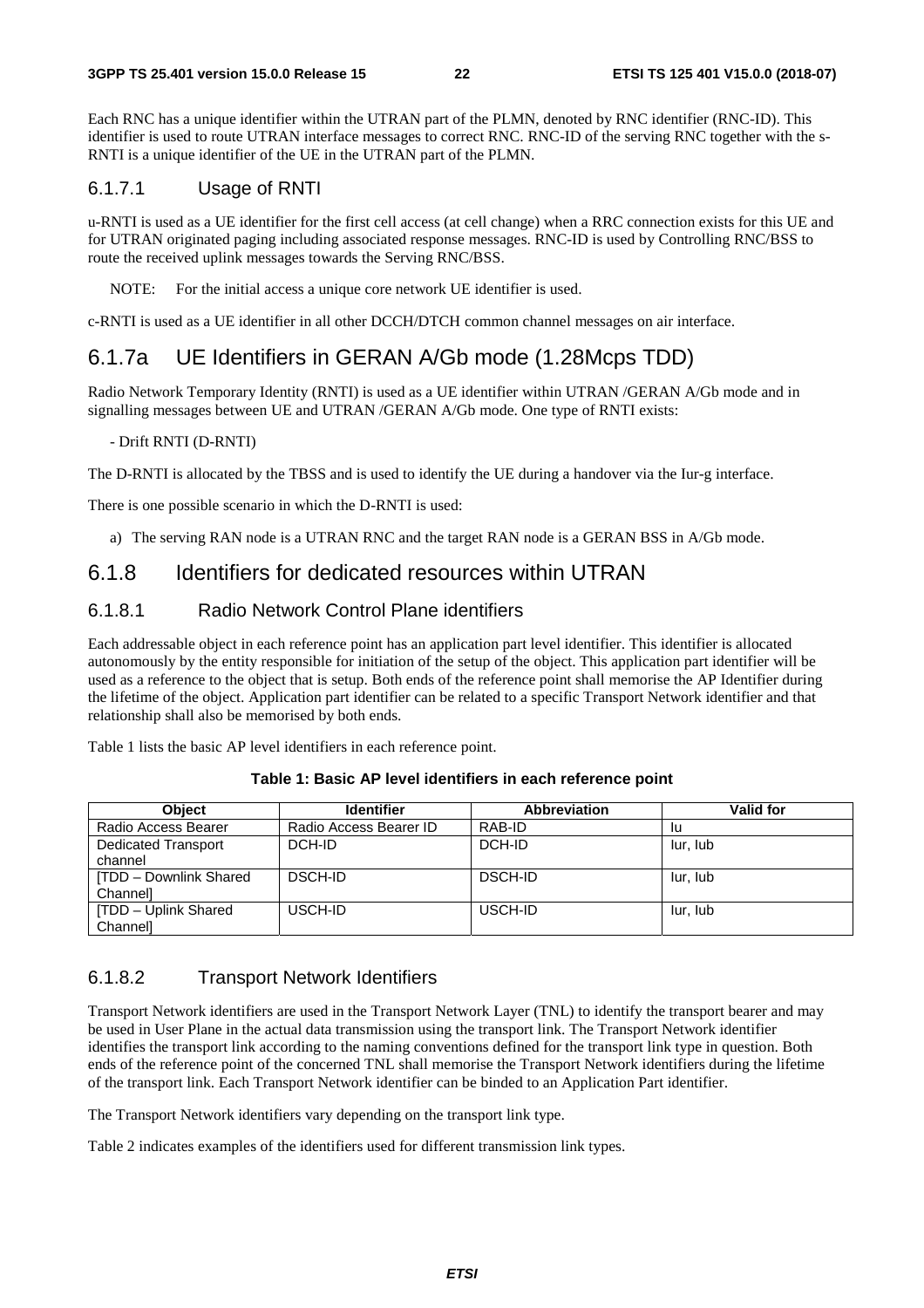| <b>Transmission link type</b> | <b>Transport Network Identifier</b> |  |  |
|-------------------------------|-------------------------------------|--|--|
| AAL 2                         | AAL2 Path ID + CID                  |  |  |
| GTP over IP                   | IP address + TEID                   |  |  |
| UDP over IP                   | IP address + UDP port               |  |  |

#### **Table 2: Examples of the identifiers used for different transmission link types**

The communication of Transport Network identifiers is made in two ways:

When an ALCAP is used, the transport layer address communicated via the Radio Network Layers protocols (NBAP, RNSAP, RANAP…) is a Transport Network Control Plane address and the Transport Network identifiers are communicated through this Transport Network Control Plane only.

When no ALCAP is used, the Transport Network identifiers are directly communicated via the Radio Network Layers protocols (NBAP, RNSAP, RANAP…) on all interfaces.

In both cases, the transport layer address (e.g. IP address) is encapsulated by the Transport Network Layer in the NSAP structure as defined in [Annex A of X.213, ISO/IEC 8348 [15], X.213/Amd. 1, ISO/IEC 8348 [16]] transported transparently on Iub, Iur and Iu-CS and passed transparently from the Radio Network Layer to the Transport Network Layer. The NSAP structure (encapsulation) is only used in order to provide to the TNL explicit identification of the type of the TNL address that is being conveyed by the given RNL protocol. It is then the responsibility of the Transport Network Layer to interpret this structure (e.g. to determine accordingly if the requested network type is ATM or IP).

On the Iu-PS, the NSAP structure is not used in RANAP but the 'straight IP addressing' shall be used.

The following scheme depicts the encapsulation of a native IPv6 (IETF RFC 2460 [12]) address in NSAP structure when conveyed in RANAP, RNSAP and NBAP.

| Octet 1                           | octet <sub>2</sub> | octet 3                 |  | octet 4         |        |  |  |
|-----------------------------------|--------------------|-------------------------|--|-----------------|--------|--|--|
| $AFI=35$ (IANA)                   |                    | $ICP=0$ (embedded IPv6) |  | $IPv6$ (byte 1) |        |  |  |
| $IPv6$ (bytes 2-5)                |                    |                         |  |                 |        |  |  |
| $IPv6$ (bytes $6-9$ )             |                    |                         |  |                 |        |  |  |
| <b>IPv6 (bytes 10-13)</b>         |                    |                         |  |                 |        |  |  |
| 0000<br><b>IPv6 (bytes 14-16)</b> |                    |                         |  |                 | $0000$ |  |  |

#### **Figure 6A: IPv6 address embedded in NSAP structure in RANAP/RNSAP/NBAP.**

Note 1: The last octet of the DSP (the DSP is the remaining octets after the IDP IETF RFC 4548 [34]) the encapsulation of a native IPv6 address in NSAP structure is unspecified.

Note 2: The encapsulation of a native IPv4 address in NSAP structure when conveyed in RANAP, RNSAP and NBAP shall be encoded according to IETF RFC 4548 [34]. The last 13 octets of the DSP are unspecified.

Note 3: The default values for the unspecified octets are zero.

#### 6.1.8.3 Binding identifier

Binding Identifier (Binding ID) is used to initialise the linkage between ALCAP and Application Part (RANAP, RNSAP, NBAP) identifiers. Binding identifier can be used both in Radio Network Control plane Application Part protocols and in Transport Network Control Plane's ALCAP protocol. When no ALCAP is used, Binding ID may also be used to carry the UDP port on Iub, Iur and Iu-CS interfaces.

Binding ID binds the Radio and Transport Network Control plane identifiers together. To ensure maximal independence of those two planes, the binding ID should be used only when necessary: Binding ID shall thus be used only in Radio Network Control plane Application Part messages in which a new association between the planes is created and in ALCAP messages creating new transport bearers.

Binding ID for each transport bearer shall be allocated before the setup of that transport bearer.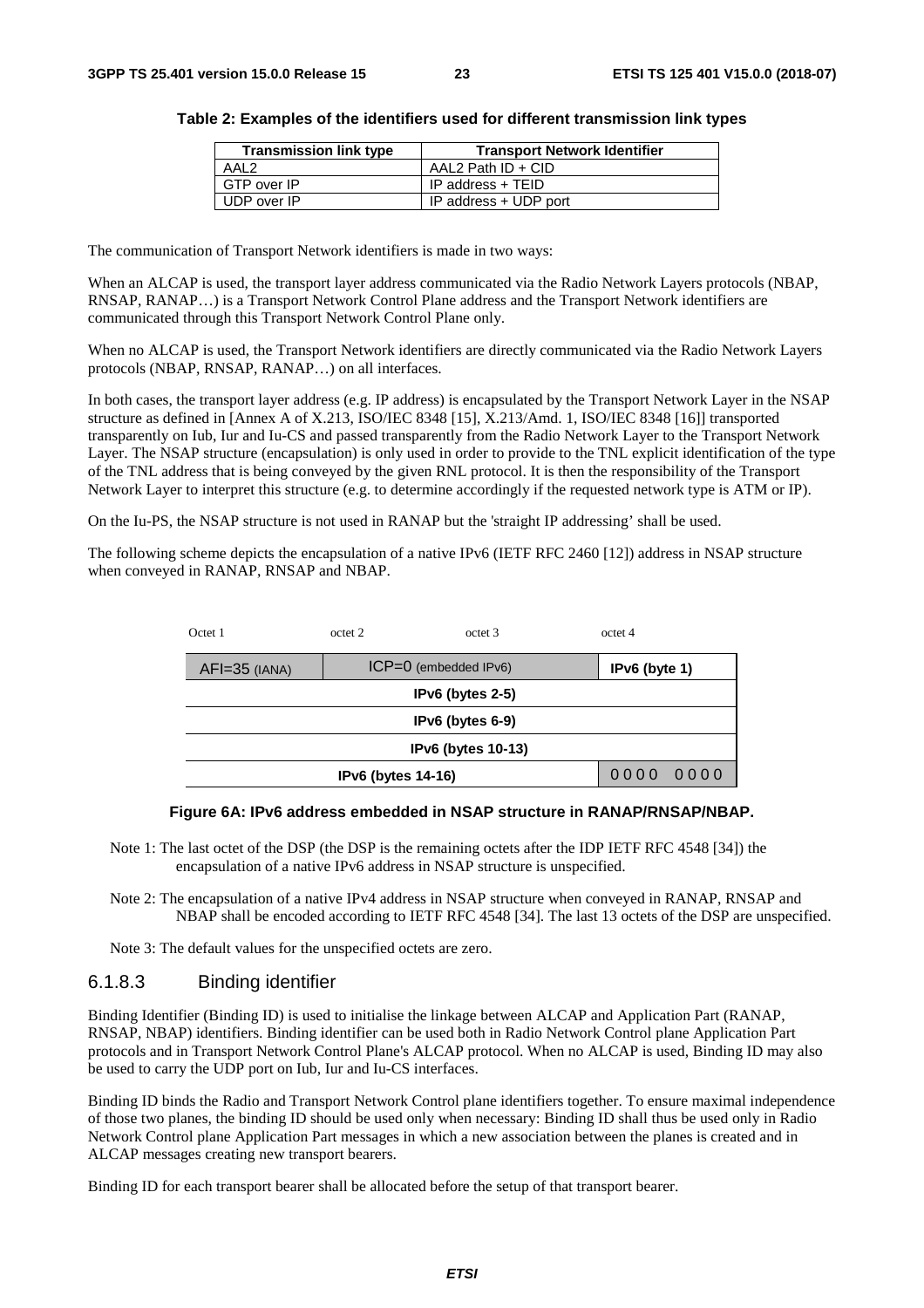The Binding ID is sent on one direction using the Application Part protocol and is return in the other direction by the ALCAP protocol.

When an Application Part procedure with an allocated Binding ID is applied for modifying an existing Radio Network User Plane connection, the decision to use the Binding ID (and the ALCAP procedures) shall be done by that end of the reference point that decides whether to use the existing transport bearer or to set up a new transport bearer.

The Binding ID shall already be assigned and tied to a radio application procedure when the first ALCAP message is received in a node.

The association between the connection Id in the Application Part protocol (e.g. identifying a RAB) and the corresponding connection Id in the ALCAP protocol (e.g. identifying the AAL2 channel for that RAB) that was created with the help of Binding ID shall be memorised by both peers of each reference point for the lifetime of the corresponding transport bearer.

The Binding ID may be released and re-used as soon as both the Application Part procedure and the ALCAP procedure that used it are completed in both peers of the reference point.

Figure 6a illustrates how application instances of the Radio Network Control Plane and instances of the Transport Network Plane are linked together through the Binding Identifier in the set-up phase.



Step 1: Application Part AP-1 assigns the Binding Identifier and sends a Radio Network Control Plane Set-up (Response) message (which of the two messages depends on the involved interface - Iu/Iur or Iub). The message contains the originating node Transport layer address and the Binding Identifier.

Step 2: Among reception of the Radio Network Control Plane Set-up message, the peer entity AP-2 requests ALCAP-2 to establish a transport bearer. The Binding Identifier is passed to ALCAP-2.

Step 3: ALCAP-2 sends an ALCAP Establish Request to the peer entity ALCAP-1. The message contains the Binding Identifier. The Binding Identifier allows correlating the incoming transport connection with the Application Part transaction in step 1.

#### **Figure 6a: Usage of Binding ID**

Table 3 indicates the binding identifier allocating entity in each interface.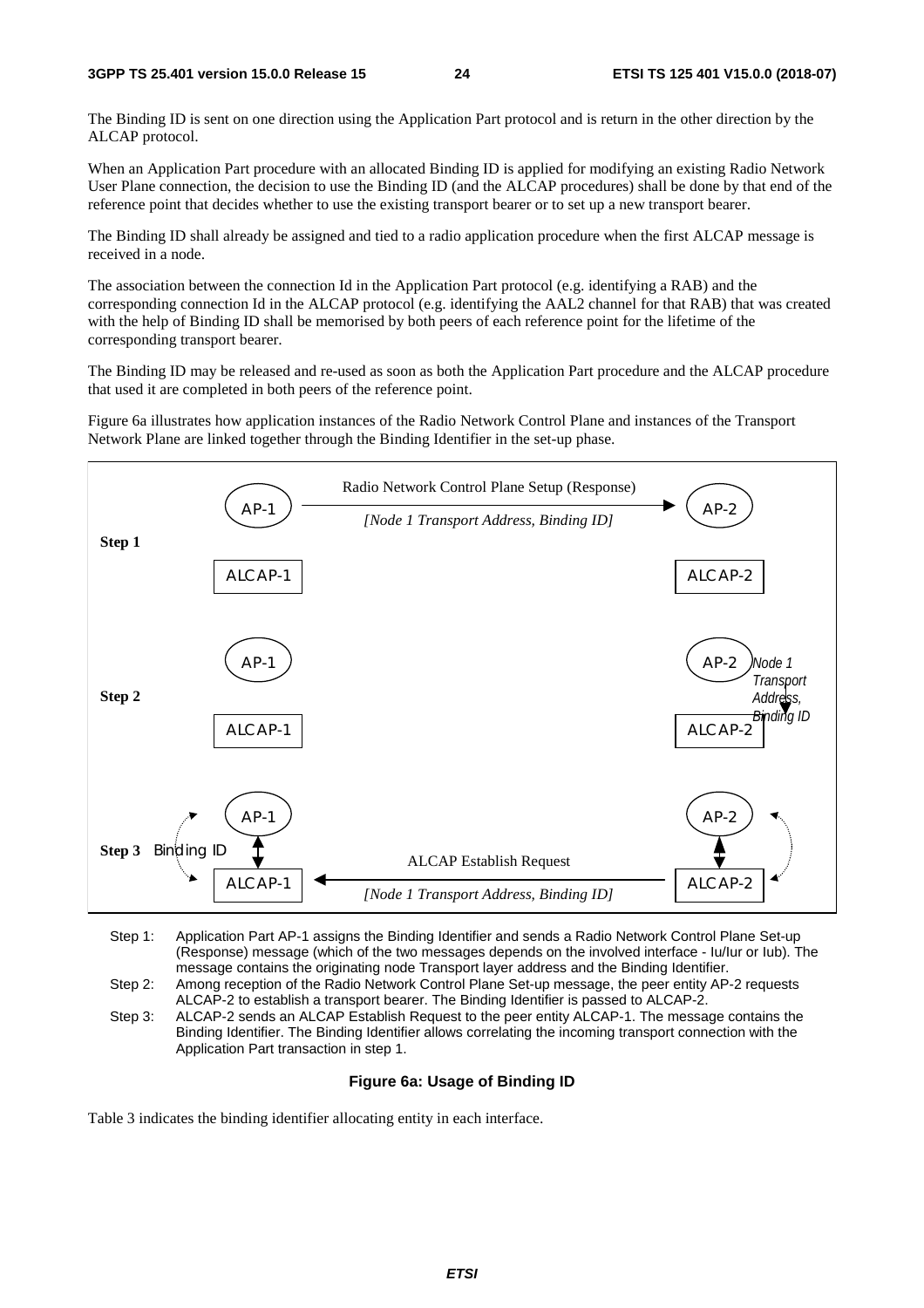| <b>Reference point</b> | <b>Allocating entity</b> | Application part message including<br><b>Binding-ID</b> |
|------------------------|--------------------------|---------------------------------------------------------|
|                        | CΝ                       | <b>Request from CN</b>                                  |
| lur                    | <b>DRNC</b>              | Response to the request from SRNC                       |
| lub                    | Node-B                   | Response to the request from DRNC                       |

#### **Table 3: Binding identifier allocating entity in each interface**

## 6.1.9 URA Identity

The URA identity is used to uniquely identify an URA, which is a specified set of UTRAN and/or GERAN cells. The URA identity can be used to indicate to the UE and the SRNC which URA it shall use in case there are multiple URA identities broadcast in the cell where the UE is located.

### 6.1.10 Service Identifiers for MBMS

#### 6.1.10.1 IP Multicast Address and APN

The IP Multicast Address and an APN are used to enable the routing of MBMS registration requests within the CN. These identifiers are transparent to RAN.

#### 6.1.10.2 TMGI

The Temporary Mobile Group Identity (TMGI) is used for group notification purposes and is unique within HPLMN. TMGI is used at the start of a session and at UE linking to identify an MBMS Bearer Service.

The structure of TMGI is specified in TS 23.003 [6].

#### 6.1.10.3 Session Identifier

MBMS session Identifier is used to identify one specific session of a MBMS service and is forwarded transparently to the UE.

#### 6.1.10.4 MBMS Service Area

The MBMS Service Area is defined in TS 25.413 [31].

The mapping between a MBMS Service Area and a list of cells is set in the RNC via O&M.

#### 6.1.10.5 MBMS Cell Group Identifier

The MBMS Cell Group Identifier is defined in TS 25.346 [30]

#### 6.1.10.6 MBMS UTRAN Cell Group Identifier

Void.

### 6.1.11 Transport Network Identifiers for MBMS

Transport Network identifiers are used in the Transport Network Layer (TNL) to identify the MBMS transport bearers and may be used in User Plane in the actual MBMS data transmission using the transport link. Each MBMS Transport Network identifier can be binded to an Application Part identifier. The Application Part identifier over the Iu interface is the TMGI corresponding to one MBMS Bearer Service.

The handling of the MBMS Transport Network identifiers is the same as the handling of Transport Network identifiers for dedicated resources described in section 6.1.8.2.

## 6.1.12 Binding Identifiers for MBMS

Binding identifiers can be used for MBMS both in Radio Network Control plane Application Part protocols and in Transport Network Control Plane's ALCAP protocol. When ALCAP is used, Binding Identifiers (Binding ID) are used to initialise the linkage between ALCAP and the MBMS Application Part (RNSAP, NBAP) identifiers. When no ALCAP is used, the Binding ID may also be used to carry the UDP port on Iub and Iur interfaces.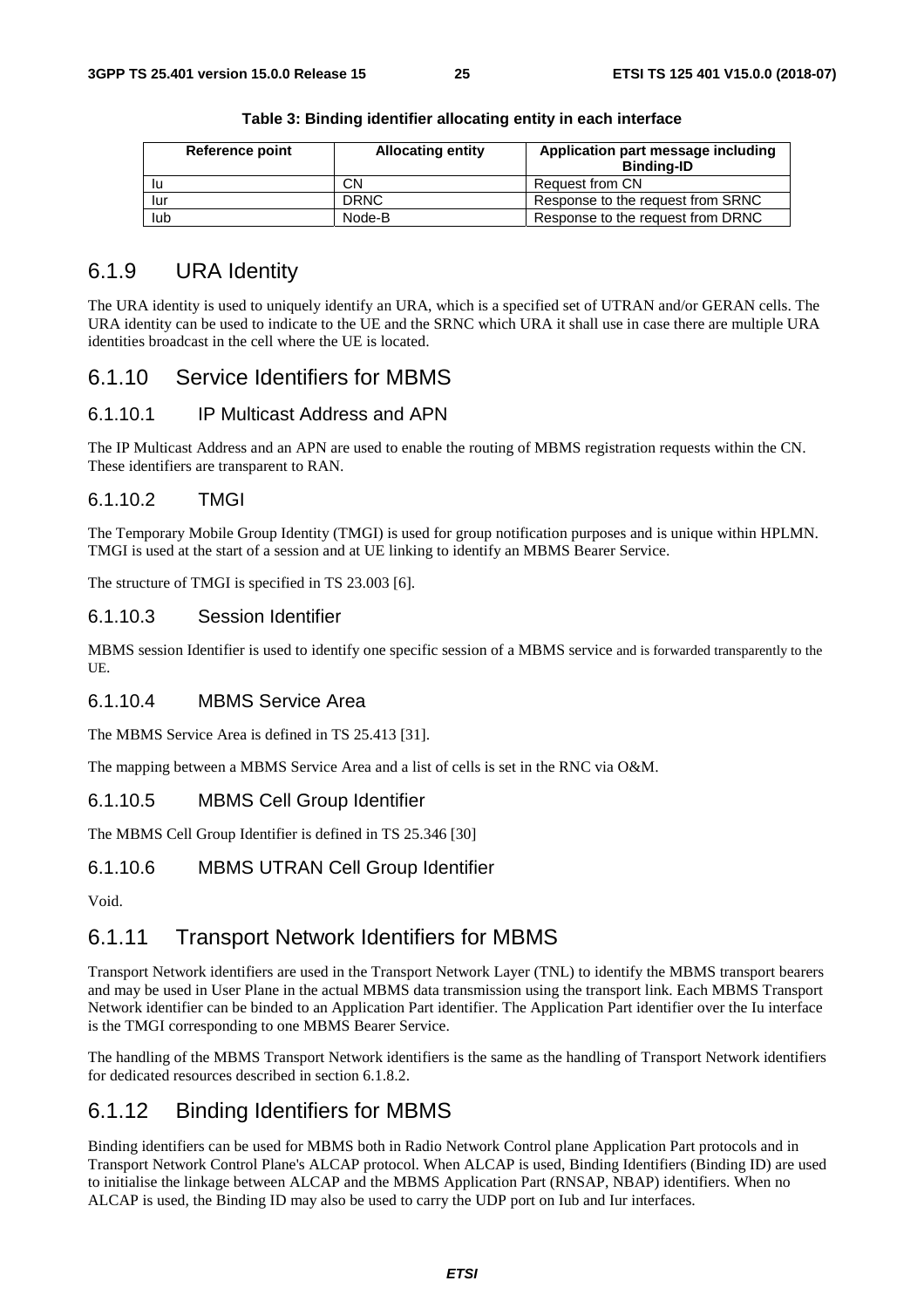The handling of the MBMS Binding identifiers is the same as the handling of Binding identifiers for dedicated resources described in section 6.1.8.3.

## 6.1.13 Use of Extended Identifiers

The use and deployment of extended RNC-ID and extened S-RNTI in deployments is described in Annex A2.

## 6.2 Transport Addresses

The transport layer address parameter is transported in the radio network application signalling procedures that result in establishment of transport bearer connections.

The transport layer address parameter shall not be interpreted in the radio network application protocols and reveal the addressing format used in the transport layer.

The formats of the transport layer addresses are further elaborated in TS 25.414 [9], TS 25.424 [10], TS 25.434 [11], TS 25.426 [18].

## 6.3 Function Distribution Principles

For radio resource management functionality, the following principles apply:

- The CRNC owns the radio resources of a cell.
- The SRNC handles the connection to one UE, and may borrow radio resources of a certain cell from the CRNC.
- When used, the MRNC controls the logical resources of the RNSs that are used for MBSFN operation within the MBSFN cluster(s).

Dynamical control of power for dedicated channels, within limits admitted by CRNC, is done by the SRNC.

- Dynamic control on smaller time-scale for some radio links of the UE connection may be done by the Node B. This "inner loop" control is controlled by an "outer loop", for which the SRNC has overall responsibility.
- Scheduling of data for dedicated channels is done by the SRNC, while for common channels it is done by the CRNC.

For management of node-internal resources, the following principle apply:

Each UTRAN node is considered a network element on its own. The knowledge about the equipment of a network element is kept within the network element itself and its management system. The node itself always manages node-internal resources.

For transport network resource management, the following principle apply:

- Management of transport network resources belong to the Transport Layer. Mechanisms relevant for the selected transport technology are used. No functional split between UTRAN nodes is specified what regards the Transport Layer.

As a general guideline, the UTRAN protocols should be designed in such a way that they minimise the need for a DRNC to interpret the user plane frame protocol information other than for the combining/splitting purpose.

## 7 UTRAN Functions description

## 7.1 List of functions

- Transfer of User Data.
- Functions related to overall system access control:
	- Admission Control;
	- Congestion Control;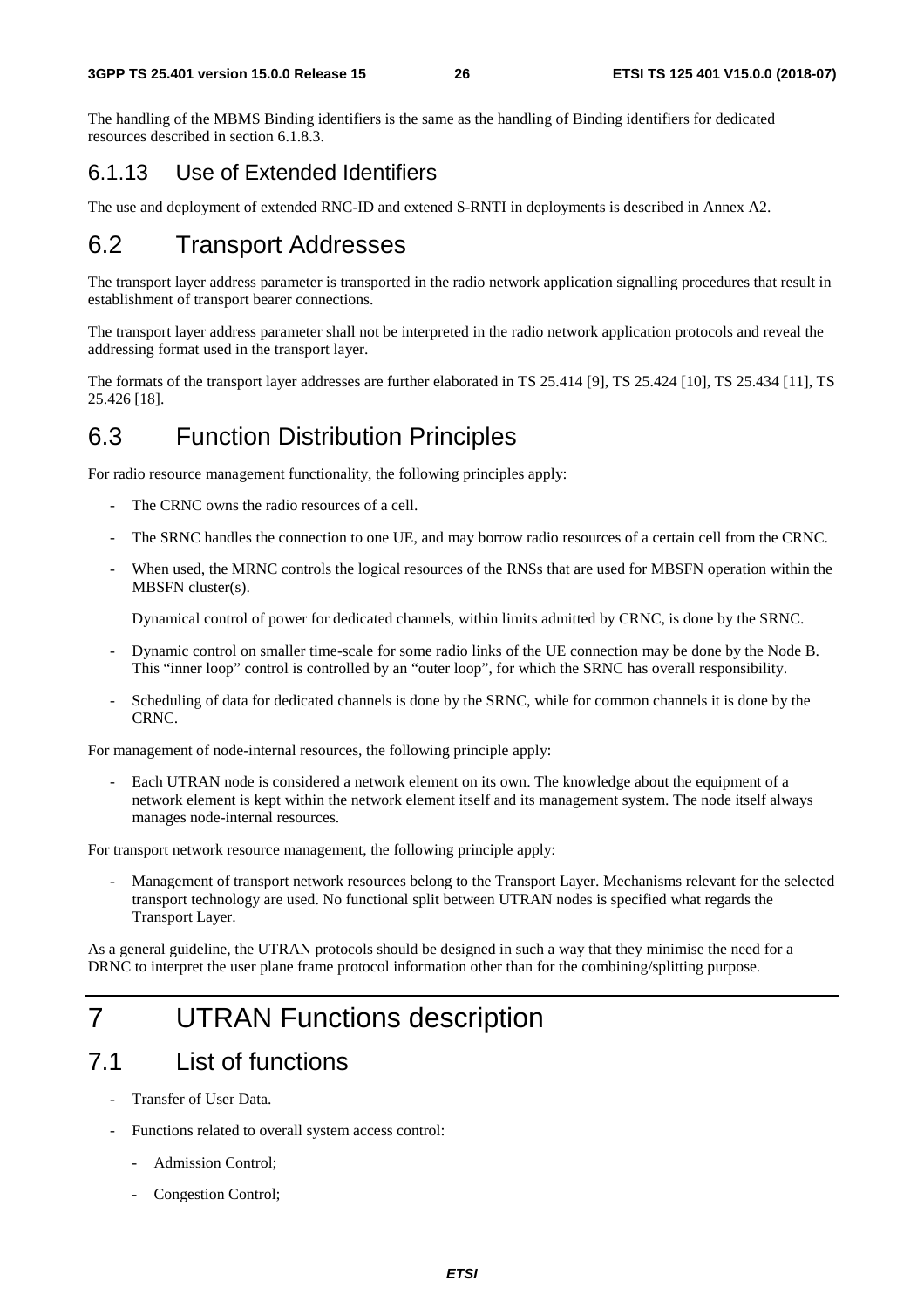- System information broadcasting.
- Radio channel ciphering and deciphering.
- Integrity protection.
- Functions related to mobility:
	- Handover;
	- SRNS Relocation;
	- Paging support;
	- Positioning;
	- GERAN System Information Retrieval;
	- Enhanced SRNS Relocation.
- Functions related to radio resource management and control:
	- Radio resource configuration and operation;
	- Radio environment survey;
	- Combining/splitting control;
	- Connection set-up and release;
	- Allocation and deallocation of Radio Bearers;
	- [TDD Dynamic Channel Allocation (DCA)];
	- Radio protocols function;
	- RF power control;
	- [3.84 Mcps TDD and 7.68Mcps TDD Timing Advance];
	- [1.28 Mcps TDD Uplink Synchronisation];
	- Radio channel coding;
	- Radio channel decoding;
	- Channel coding control;
	- Initial (random) access detection and handling;
	- CN Distribution function for Non Access Stratum messages.
- Synchronisation.
- Functions related to broadcast and multicast services (see note) (broadcast/multicast interworking function BM-IWF).
- NOTE: Only Broadcast is applicable for Release 99.
- Broadcast/Multicast Information Distribution.
- Broadcast/Multicast Flow Control.
- CBS Status Reporting.
- Tracing.
- MDT.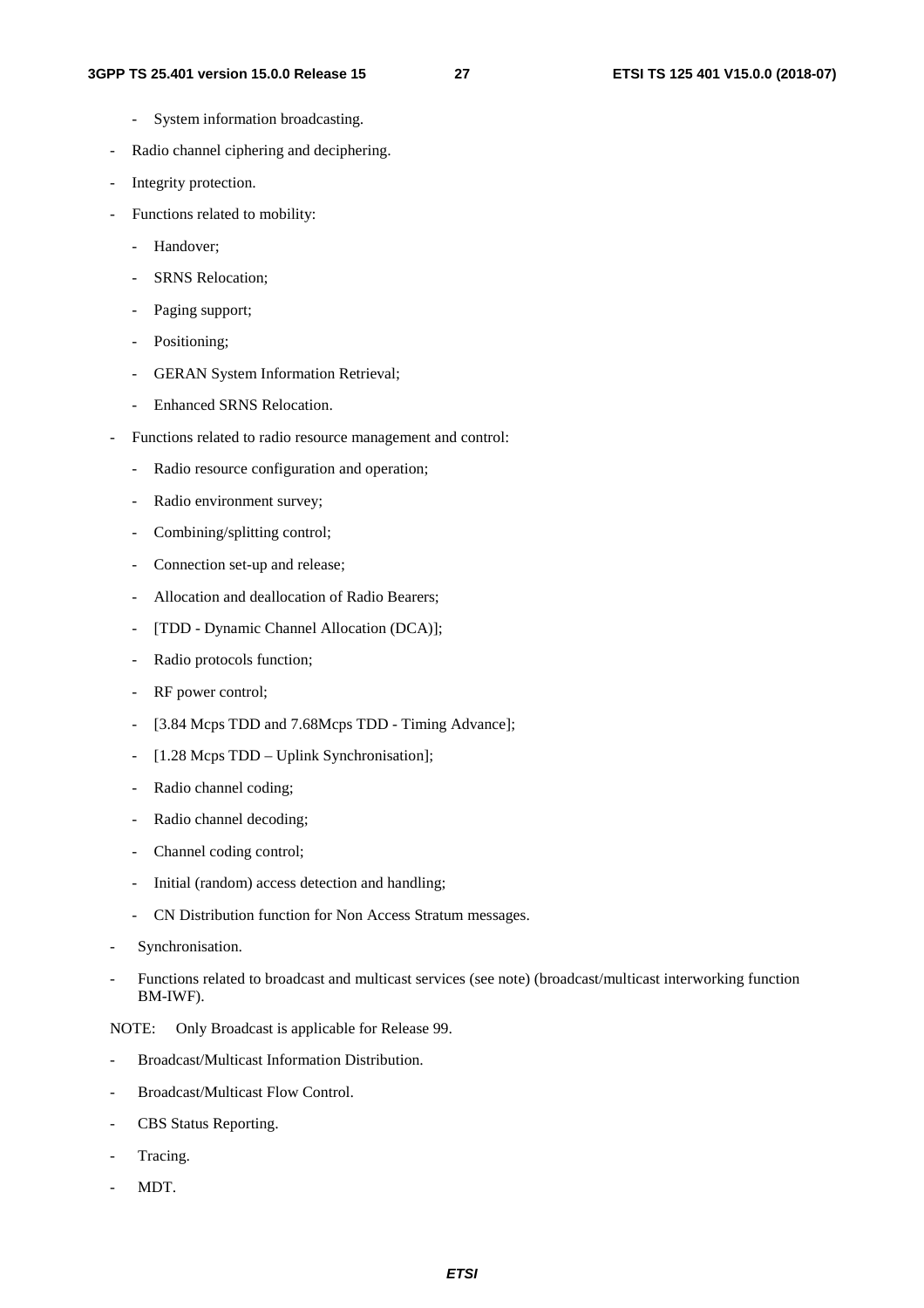- Volume reporting.
- NAS Node Selection.
- RAN Information Management.
- MBMS provision.
- MBMS Notification.
- MOCN and GWCN configuration support.
- SIPTO at Iu-PS (optional).
- Explicit Congestion Notification.
- Traffic Volume for RAN Sharing.
- OoE.

## 7.2 Functions description

### 7.2.0 Transfer of user data

This function provides user data transfer capability across the UTRAN between the Iu and Uu reference points.

### 7.2.1 Functions related to overall system access control

System access is the means by which a UMTS user is connected to the UTRAN in order to use UMTS services and/or facilities. User system access may be initiated from either the mobile side, e.g. a mobile originated call, or the network side, e.g. a mobile terminated call.

#### 7.2.1.1 Admission Control

The purpose of the admission control is to admit or deny new users, new radio access bearers or new radio links (for example due to handover). The admission control should try to avoid overload situations and base its decisions on interference and resource measurements. The admission control is employed at for example initial UE access, RAB assignment/reconfiguration and at handover. These cases may give different answers depending on priority and situation.

The Admission Control function based on UL interference and DL power is located in the Controlling RNC.

The Serving RNC is performing admission Control towards the Iu interface.

### 7.2.1.2 Congestion Control

The task of congestion control is to monitor, detect and handle situations when the system is reaching a near overload or an overload situation with the already connected users. This means that some part of the network has run out, or will soon run out of resources. The congestion control should then bring the system back to a stable state as seamless as possible.

NOTE: This admission Control function is related to Radio Resources.

Congestion control is performed within UTRAN.

The RNC may trigger EAB as specified in TS 23.060 [36] subclause 5.3.6.4 and TS 23.251[28] subclause 4.6.

### 7.2.1.3 System information broadcasting

This function provides the mobile station with the Access Stratum and Non Access Stratum information which are needed by the UE for its operation within the network.

The basic control and synchronisation of this function is located in UTRAN.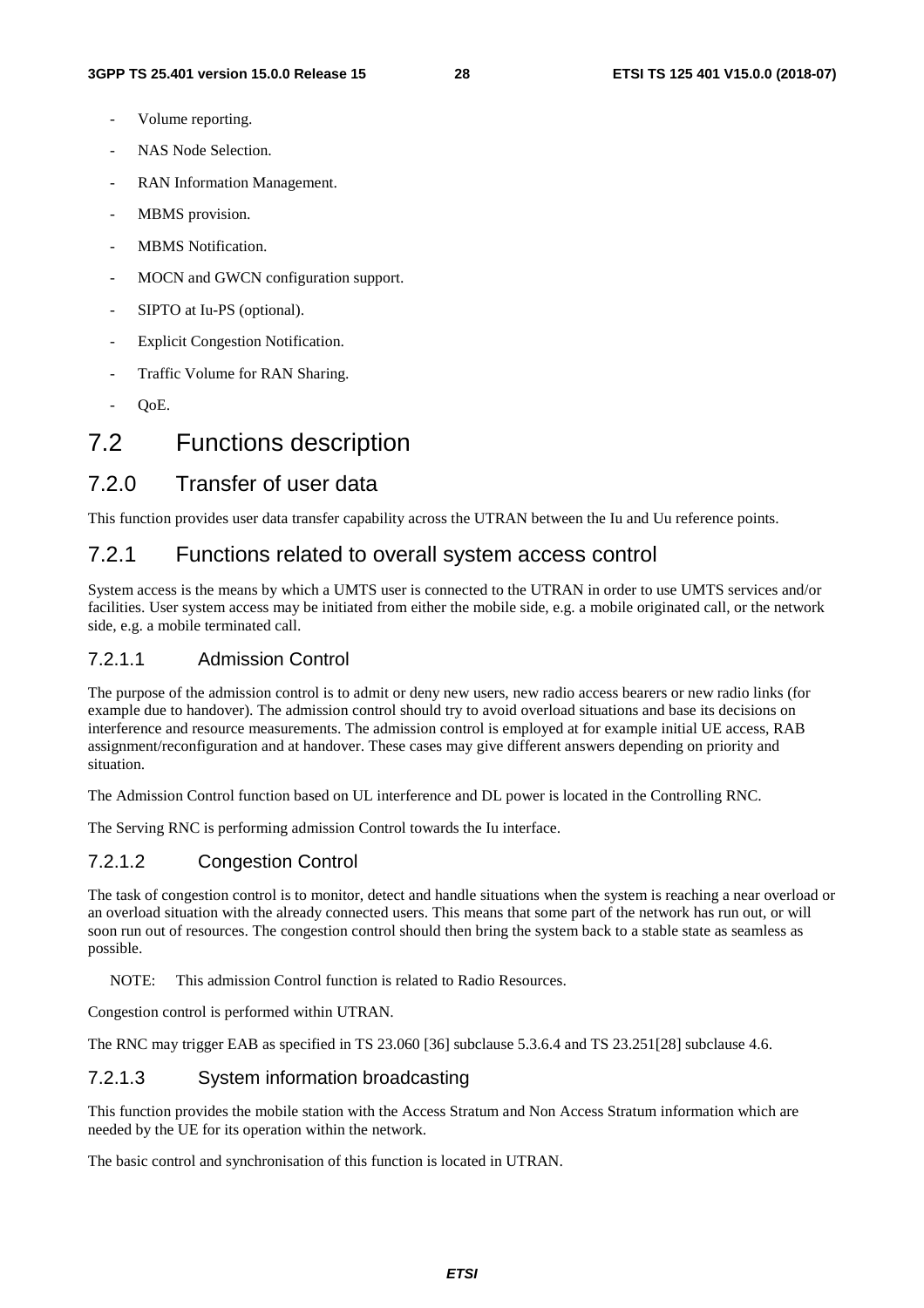### 7.2.1.4 MOCN and GWCN configuration support

In the MOCN configuration only the radio access part of the network is shared. For the MOCN configuration it is required that the rerouting function, as described in TS 25.410 [29], is supported.

In the GWCN configuration, besides shared radio access network, the core network operators also share part of the core network, at least MSC and/or SGSN.

For both the GWCN and MOCN configurations, the RNC carries the selected PLMN-id between network sharing supporting UEs and the corresponding CN.

The network sharing MOCN and GWCN configurations are described in detail in TS 23.251 [28].

## 7.2.2 Radio channel ciphering and deciphering

This function is a pure computation function whereby the radio transmitted data can be protected against a nonauthorised third-party. Ciphering and deciphering may be based on the usage of a session-dependent key, derived through signalling and/or session dependent information.

This function is located in the UE and in the UTRAN.

## 7.2.3 Functions related to Mobility

#### 7.2.3.1 Handover

This function manages the mobility of the radio interface. It is based on radio measurements and it is used to maintains the Quality of Service requested by the Core Network.

Handover may be directed to/from another system (e.g. UMTS to GSM handover).

The handover function may be either controlled by the network, or independently by the UE. Therefore, this function may be located in the SRNC, the UE, or both.

#### 7.2.3.2 SRNS Relocation

The SRNS Relocation function coordinates the activities when the SRNS role is to be taken over by another RNS/BSS. The SRNS relocation function manages the Iu interface connection mobility from an RNS to another RNS/BSS.



**Figure 7: Serving RNS Relocation** 

The SRNS Relocation is initiated by the SRNC.

This function is located in the RNC and the CN.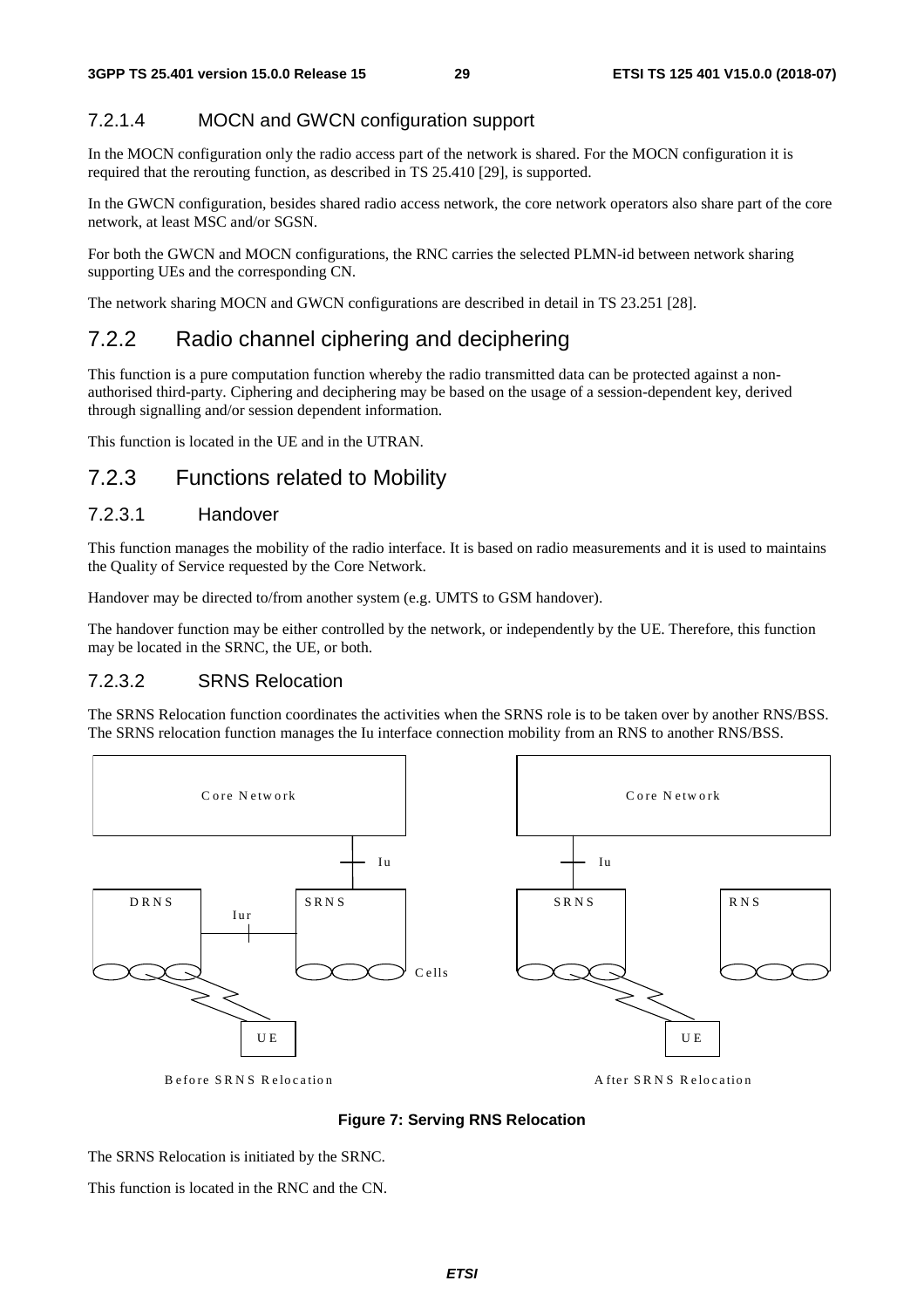### 7.2.3.3 Paging support

This function provides the capability to request a UE to contact the UTRAN/GERAN Iu mode when the UE is in Idle, CELL\_PCH or URA\_PCH/GRA\_PCH states (TS 25.331 [7], TR 43.930 [21]). This function also encompasses a coordination function between the different Core Network Domains onto a single RRC connection.

#### 7.2.3.4 Positioning

This function provides the capability to determine the geographic position and optionally the velocity of a UE.

#### 7.2.3.5 NAS Node Selection Function

The optional NAS Node Selection Function (NNSF) enables the RNC to initially assign CN resources to serve a UE and subsequently setup a signalling connection to the assigned CN resource.

The NNSF is described in detail in TS 23.236 [20].

The Reroute NAS Request procedure enables a SGSN to trigger the RNC to setup a signalling connection to another SGSN node within a given DCN as described in TS 23.060 [36].

RNC selects serving SGSN based on the DCN-ID provided by the UE and the configuration in RNC if a serving SGSN corresponding to the information provided by the UE (e.g. NRI, etc.) cannot be found by the RNC.

### 7.2.3.6 Shared Networks Access Control

The Shared Networks Access Control function allows the CN to request the UTRAN to apply UE specific access control to LAs of the UTRAN and LAs of neighbouring networks.

The Shared Networks Access Control function is based on either whole PLMNs or Shared Network Areas (SNAs). An SNA is an area corresponding to one ore more LAs within a single PLMN to which UE access can be controlled.

In order to apply Shared Networks Access Control for the UTRAN or for a neighbouring system, the UTRAN shall be aware of whether the concerned LA belongs to one (or several) SNA(s) or not.

If access for a specific UE needs to be restricted, the CN shall provide SNA Access Information for that UE. The SNA Access Information indicates which PLMNs and/or which SNAs the UE is allowed to access.

Based on whether the LA belongs to the PLMNs or SNAs the UE is allowed to access, the UTRAN determines if access to a certain LA for a certain UE shall be allowed.

If access is not allowed, the UTRAN shall request the CN to release existing resources either by initiating Iu Release Request procedure with cause value "Access Restricted due to Shared Network" or by requesting a relocation with the same cause value.

#### 7.2.3.7 GERAN System Information Retrieval

In order to provide the UE with system information related to NACC towards a GERAN system - to be used as an optimisation - the GERAN System Information Retrieval function allows:

- The source RAN to request GERAN (via CN) to provide this system information.
- The SRNC to request the DRNC (via Iur interface) to provide this system information, if available.

The request and subsequent transfer of the GERAN System Information is performed transparently with the RIM function. The RIM function is further described in section 7.2.8.

#### 7.2.3.8 Enhanced SRNS Relocation

The Enhanced SRNS Relocation function coordinates the activities when the SRNS role is to be taken over by another RNS. The Enhanced SRNS Relocation function manages the Iu interface connection mobility from an RNS to another RNS.

The Enhanced SRNS Relocation is initiated by the SRNC. The relocation of the SRNS functionality is prepared via RNSAP means. The CN is not informed until the preparation and execution of the relocation has taken place.

This function is located in the RNC and the CN.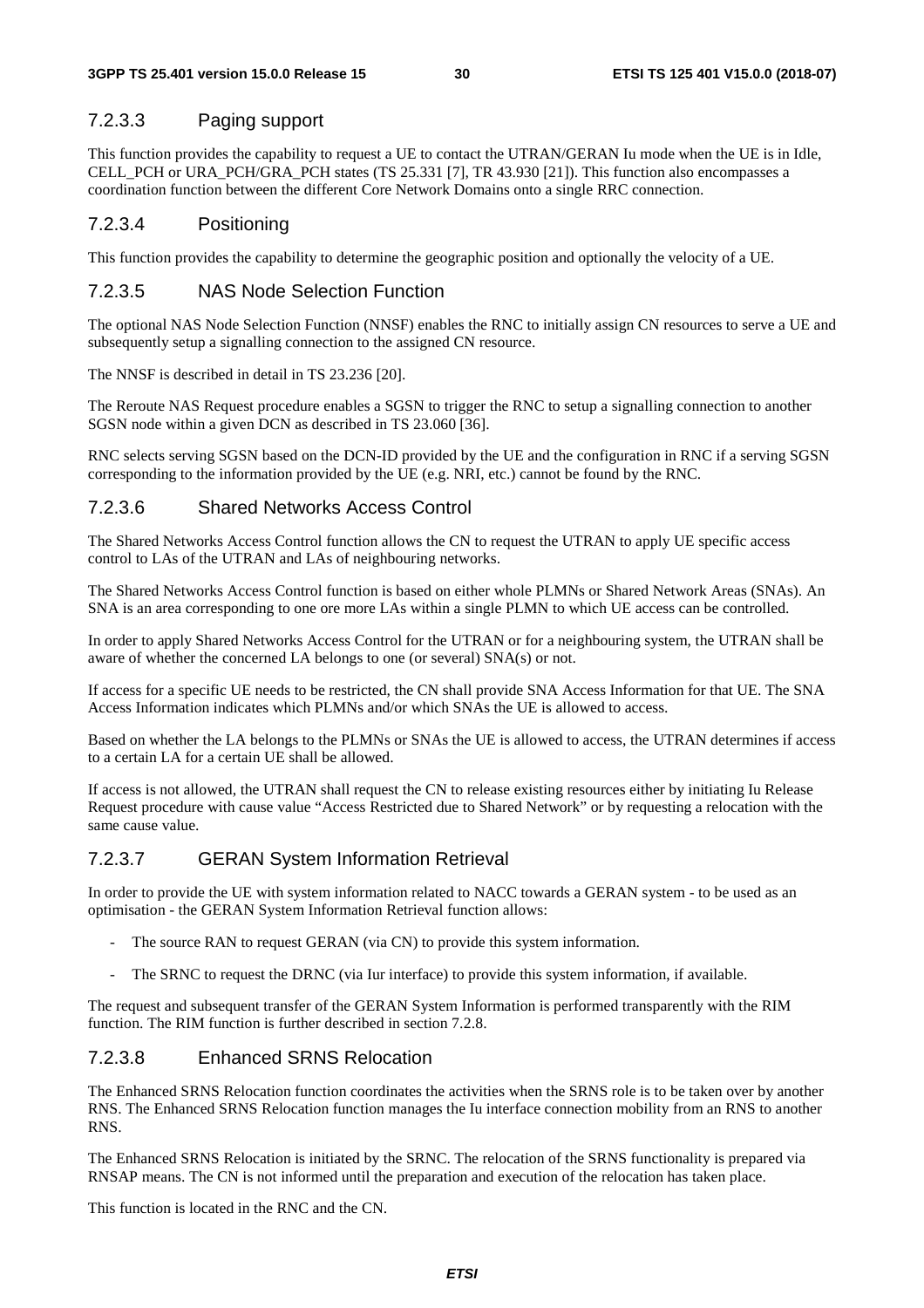### 7.2.3.9 Subscriber Profile ID for RAT/Frequency Priority

The RRM strategy in UTRAN may be based on user specific information.

The Subscriber Profile ID for RAT/Frequency Priority (SPID) parameter received by the RNC via the Iu interface is an index referring to user information (e.g. mobility profile, service usage profile). The information is UE specific and applies to all its Radio Bearers.

This index is mapped by the RNC to locally defined configuration in order to apply specific RRM strategies (e.g. to define RRC\_IDLE mode priorities and control inter-RAT/inter frequency handover in RRC\_CONNECTED mode).

## 7.2.4 Functions related to radio resource management and control

*Radio resource management* is concerned with the allocation and maintenance of radio communication resources. UMTS radio resources must be shared between circuit transfer mode services and packet transfer modes services (i.e. Connection-oriented and/or connectionless-oriented services).

#### 7.2.4.1 Radio resource configuration and operation

This function performs configures the radio network resources, i.e. cells and common transport channels, and takes the resources into or out of operation.

#### 7.2.4.2 Radio environment survey

This function performs measurements on radio channels (current and surrounding cells) and translates these measurements into radio channel quality estimates. Measurements may include:

- 1) Received signal strengths (current and surrounding cells);
- 2) Estimated bit error ratios, (current and surrounding cells);
- 3) Estimation of propagation environments (e.g. high-speed, low-speed, satellite, etc.);
- 4) Transmission range (e.g. through timing information);
- 5) Doppler shift;
- 6) Synchronisation status;
- 7) Received interference level;
- 8) Total DL transmission power per cell.

This function is located in the UE and in the UTRAN.

#### 7.2.4.3 Combining/splitting control

This function controls the combining/splitting of information streams to receive/ transmit the same information through multiple physical channels (possibly in different cells) from/ towards a single mobile terminal.

The UL combining of information streams may be performed using any suitable algorithm, for example:

- [FDD based on maximum ratio algorithm (maximum ratio combining)];
- [FDD based on quality information associated to each TBS (selection-combining)];
- [TDD based on the presence/absence of the signal (selection)].

[FDD - combining/splitting control should interact with channel coding control in order to reduce the bit error ratio when combining the different information streams].

In some cases, depending on physical network configuration, there may be several entities which combine the different information streams, i.e. there may be combining/splitting at the SRNC, DRNC or Node B level.

This function is located in the UTRAN.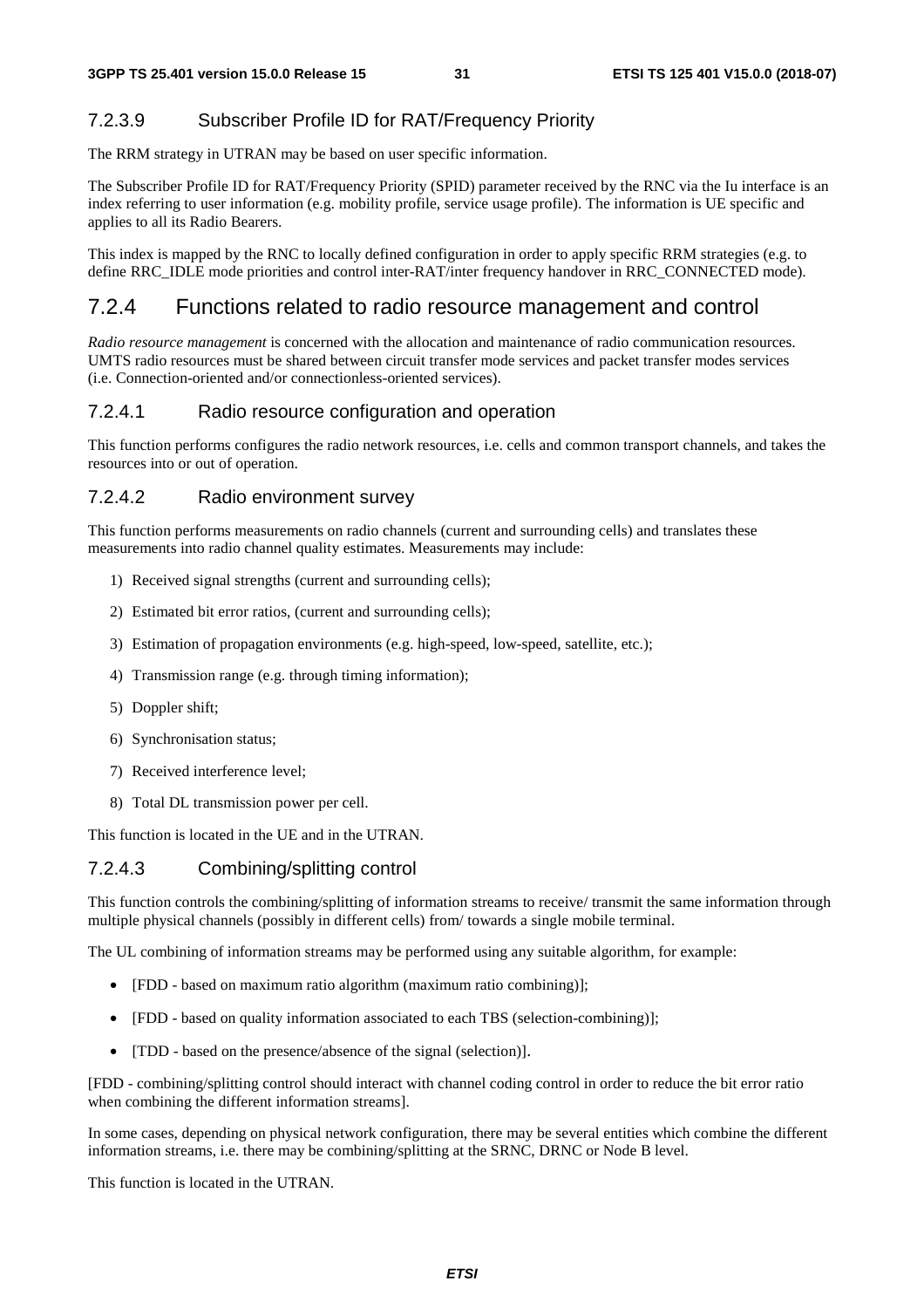#### 7.2.4.4 Connection set-up and release

This function is responsible for the control of connection element set-up and release in the radio access sub network. The purpose of this function is:

- 1) To participate in the processing of the end-to-end connection set-up and release;
- 2) And to manage and maintain the element of the end-to-end connection, which is located in the radio access sub network.

In the former case, this function will be activated by request from other functional entities at call set-up/release. In the latter case, i.e. when the end-to-end connection has already been established, this function may also be invoked to cater for in-call service modification or at handover execution.

This function is located both in the UE and in the RNC.

#### 7.2.4.5 Allocation and deallocation of Radio Bearers

This function consists of translating the connection element set-up (resp. release) requests into physical radio channel allocation (resp. deallocation) accordingly to the QoS of the Radio Access Bearer.

This function may be activated during the call since e.g. the user service request may vary, or macro diversity may be used.

This function is located in the CRNC and SRNC.

#### 7.2.4.6 [TDD - Dynamic Channel Allocation (DCA)]

DCA is used in the TDD mode. It includes Fast DCA and Slow DCA. Slow DCA is the process of assigning radio resources, including time slots, to different TDD cells according to the varying cell load. Fast DCA is the process of assigning resources to Radio Bearers, and is related to Admission Control.

#### 7.2.4.7 Radio protocols function

This function provides user data and signalling transfer capability across the UMTS radio interface by adapting the services (according to the QoS of the Radio Access Bearer) to the Radio transmission. This function includes amongst other:

- Multiplexing of services and multiplexing of UEs on Radio bearers;
- Segmentation and reassembly;
- Acknowledged/Unacknowledged delivery according to the Radio Access Bearer QoS.

#### 7.2.4.8 RF power control

This group of functions controls the level of the transmitted power in order to minimise interference and keep the quality of the connections. It consist of the following functions: UL Outer Loop Power Control, DL Outer Loop Power Control, UL Inner Loop Power Control, DL Inner Loop Power Control, UL Open Loop Power Control and DL Open Loop Power Control.

#### 7.2.4.8.1 UL Outer Loop Power Control

The UL Outer Loop Power Control located in the SRNC [TDD – except for uplink shared channels where it is located in the CRNC] sets the target quality value for the UL Inner Loop Power Control which is located in Node B for FDD and 1.28 Mcps TDD and is located in the UE for 3.84 Mcps and 7.68Mcps TDD. It receives input from quality estimates of the transport channel. The UL outer loop power control is mainly used for a long-term quality control of the radio channel.

In FDD and 1.28 Mcps TDD this function is located in the UTRAN, in 3.84 Mcps and 7.68 Mcps TDD the function is performed in UTRAN and the target quality value is sent to the UE by the SRNC or the CRNC, respectively.

In FDD and 1.28 Mcps TDD, if the connection involves both a SRNS and a DRNS the function UL Outer Loop Power Control (located in the SRNC [1.28 Mcps TDD – or in the CRNC, respectively]) sets the target quality for the UL Inner Loop Power Control function (located in Node B).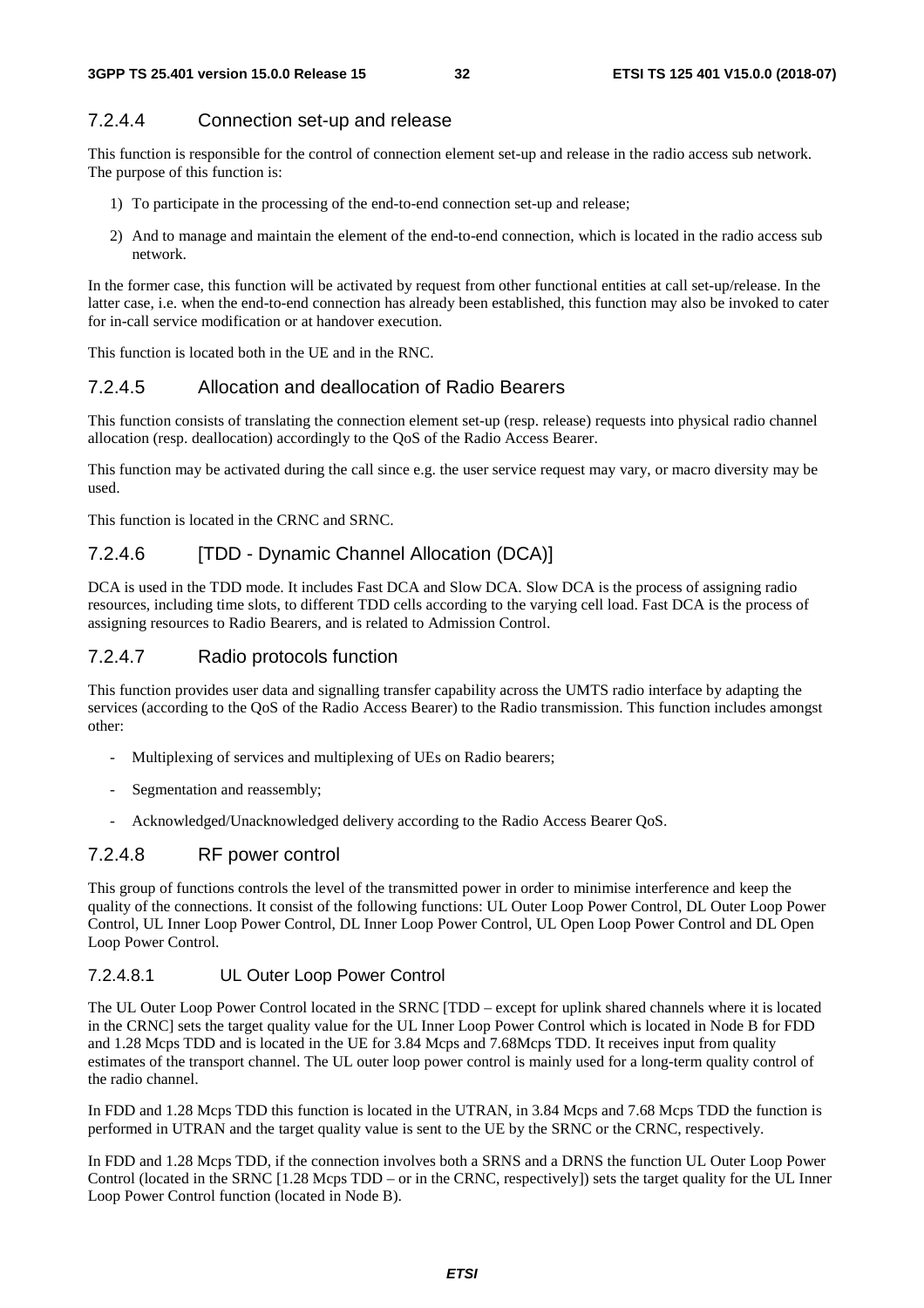#### 7.2.4.8.2 DL Outer Loop Power Control

The DL Outer Loop Power Control sets the target quality value for the DL inner loop power control. It receives input from quality estimates of the transport channel, measured in the UE. The DL outer loop power control is mainly used for a long-term quality control of the radio channel.

This function is located mainly in the UE, but some control parameters are set by the UTRAN.

The SRNC, regularly (or under some algorithms), sends the target down link power range based on the measurement report from UE.

#### 7.2.4.8.3 UL Inner Loop Power Control

The UL Inner Loop Power Control sets the power of the uplink dedicated [TDD – and shared] physical channels.

In FDD, it is a closed loop process. It receives the quality target from UL Outer Loop Power Control and quality estimates of the uplink dedicated physical control channel. The power control commands are sent on the downlink dedicated physical control channel to the UE. This function is located in both the UTRAN and the UE.

In 3.84 Mcps and 7.68 Mcps TDD it is a open loop process, it receives the quality target from the UL Outer Loop Power Control and uses the quality target and quality estimates of downlink channels to set the transmit power. This function is located in the UE.

In 1.28 Mcps TDD, it is a closed loop process. It receives the quality target from UL Outer Loop Power Control, and quality estimates of the uplink dedicated physical channels as well as physical uplink shared channels, if any. The power control commands are sent on the downlink dedicated physical channels and physical downlink shared channels, if any, to the UE. This function is located in both the UTRAN and the UE.

#### 7.2.4.8.4 DL Inner Loop Power Control

The DL Inner Loop Power Control sets the power of the downlink dedicated [TDD – and shared] physical channels. It receives the quality target from DL Outer Loop Power Control and quality estimates of the [FDD - downlink dedicated physical control channel] [TDD – downlink dedicated physical channels and physical downlink shared channels if any]. The power control commands are sent on the [FDD - uplink dedicated physical control channel] [TDD – downlink dedicated physical channels and physical downlink shared channels if any] to the UTRAN.

This function is located in both the UTRAN and the UE.

#### 7.2.4.8.5 UL Open Loop Power Control

The UL Open Loop Power Control sets the initial power of the UE, i.e. at random access. The function uses UE measurements and broadcasted cell/system parameters as input.

This function is located in both the UTRAN and the UE.

#### 7.2.4.8.6 DL Open Loop Power Control

The DL Open Loop Power Control sets the initial power of downlink channels. It receives downlink measurement reports from the UE.

This function is located in both the UTRAN and the UE.

#### 7.2.4.9 Radio channel coding

This function introduces redundancy into the source data flow, increasing its rate by adding information calculated from the source data, in order to allow the detection or correction of signal errors introduced by the transmission medium. The channel coding algorithm(s) used and the amount of redundancy introduced may be different for the different types of logical channels and different types of data.

This function is located in both the UE and in the UTRAN.

#### 7.2.4.10 Radio channel decoding

This function tries to reconstruct the source information using the redundancy added by the channel coding function to detect or correct possible errors in the received data flow. The channel decoding function may also employ a priori error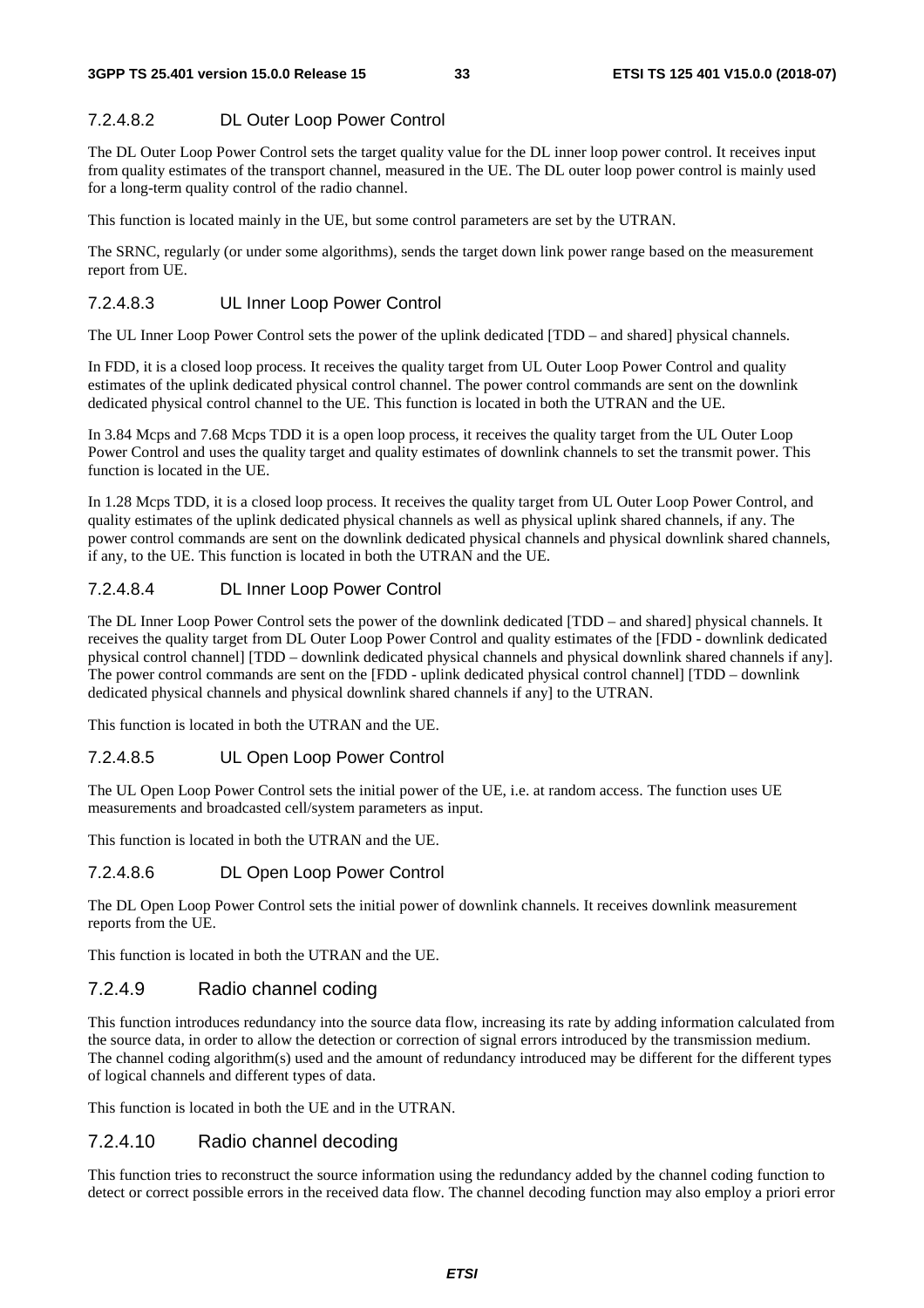likelihood information generated by the demodulation function to increase the efficiency of the decoding operation. The channel decoding function is the complement function to the channel coding function.

This function is located in both the UE and in the UTRAN.

### 7.2.4.11 Channel coding control

This function generates control information required by the channel coding/ decoding execution functions. This may include channel coding scheme, code rate, etc.

This function is located in both the UE and in the UTRAN.

#### 7.2.4.12 Initial (random) access detection and handling

This function will have the ability to detect an initial access attempt from a mobile station and will respond appropriately. The handling of the initial access may include procedures for a possible resolution of colliding attempts, etc. The successful result will be the request for allocation of appropriate resources for the requesting mobile station.

This function is located in the **UTRAN**.

### 7.2.4.13 CN Distribution function for Non Access Stratum messages

In the RRC protocol, messages from the NAS shall be transparently transferred within the Access Stratum using the Direct Transfer procedure. A distribution function in the UE and the SRNC shall handle the CN domain indicator being part of the AS message to direct messages to the appropriate NAS entity i.e. the appropriate Mobility Management instance in the UE domain and the appropriate CN domain.

In the downlink direction the UE shall be provided by the SRNC with the information on the originating CN domain for the individual NAS message.

In the uplink direction, the process performed by the distribution function in the UE consists in inserting the appropriate values for the CN domain indicator in the AS message and the process performed by the SRNC consists in evaluating the CN domain indicator contained in the AS message and distribute the NAS message to the corresponding RANAP instance for transfer over Iu interface.

This distribution function is located in both the UE and in the SRNC.

### 7.2.4.14 [3.84 Mcps and 7.68 Mcps TDD - Timing Advance]

This function is used in uplink to align the uplink radio signals from the UE to the UTRAN. Timing Advance is based on uplink burst timing measurements performed by the Node B L1, and on Timing Advance commands sent downlink to the UE.

#### 7.2.4.15 Service specific function for Non Access Stratum messages

A service specific function in the UE provides a SAP for a particular service (e.g. a given priority). In the downlink direction, the SRNC may base the routing on this SAP.

This service specific function is located in both the UE and the SRNC.

#### 7.2.4.16 [1.28 Mcps TDD – Uplink Synchronisation]

This function is used in uplink to synchronise the uplink radio signals from the UE to the UTRAN. At the detection of uplink burst, the Node B will evaluate the received power level and timing, and reply by sending the adjustment information to UE to modify its timing and power level for next transmission and for establishment of the Uplink synchronisation procedure.

## 7.2.5 Functions related to broadcast and multicast services (broadcast/multicast interworking function BM-IWF)

See note.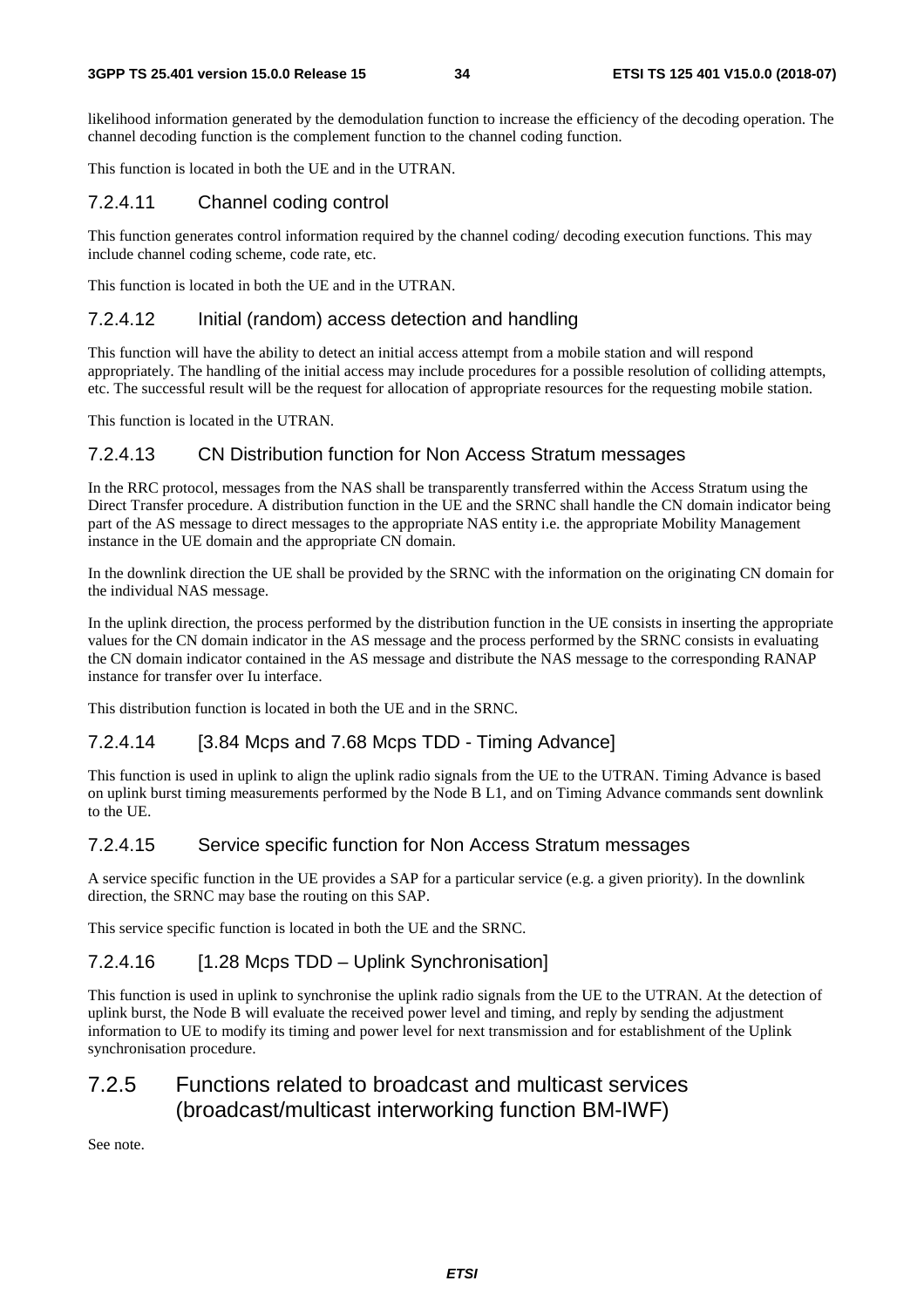### 7.2.5.1 Broadcast/Multicast Information Distribution

The broadcast/multicast information distribution function distributes received CBS messages towards the BMC entities configured per cell for further processing. The distribution of broadcast/multicast information relate on the mapping between service area and cells controlled by the RNC. The provision of this mapping information is an O&M function.

NOTE: Only Broadcast is applicable for Release 99.

### 7.2.5.2 Broadcast/Multicast Flow Control

When processing units of the RNC becomes congested, the Broadcast/Multicast Flow Control function informs the data source about this congestion situation and takes means to resolve the congestion.

### 7.2.5.3 CBS Status Reporting

The RNC collects status data per cell (e.g. No-of-Broadcast-Completed-List, Radio-Resource-Loading-List), and matches these data to Service Areas. The status data is transmitted to the CBC, if a query has been made by the CBC.

## 7.2.6 Tracing

This function allows tracing of various events related to the UE and its activities.

## 7.2.7 Volume Reporting

The data volume reporting function is used to report the volume of unacknowledged data to the CN for accounting purpose.

## 7.2.8 RAN Information Management

The RAN Information Management (RIM) function is a generic mechanism that allows the request and transfer of information between two RAN nodes e.g. GERAN System information. The RIM mechanism allows to start, stop and resume both on demand and on event transfer of information. RIM also provides native error handling function at RIM level and at RIM application level. The RIM function is further described in TR 44.901 [22] and TS 48.018 [23].

## 7.2.9 Functions related to MBMS

#### 7.2.9.1 MBMS provision

The MBMS provision enables the RNC to provide a multicast service via an optimised transmission of the MBMS bearer service in UTRAN via techniques such as PTM transmission, selective combining, Soft Combining and transmission mode selection between PTM and PTP bearer.

The MBMS provision enables the RNC to provide a broadcast service via a PTM transmission bearer.

#### 7.2.9.2 MBMS Notification Coordination

The characteristic of MBMS implies a need for MBMS notification co-ordination i.e. specific handling of MBMS Notification when UE is in Cell-DCH state. MBMS notification co-ordination is performed by UTRAN when the session is ongoing. The TMGI is used for coordination.

The MBMS functions are further described in TS 25.346 [30].

## 7.2.10 SIPTO at Iu-PS

If supported, SIPTO at Iu- PS Function provides the capability to offload certain PS RABs from the CN at RAB setup. The SIPTO at Iu-PS is implementation dependent and may be implemented in a separate entity outside of RNS, for further information see TS 23.060 [36].

## 7.2.11 Explicit Congestion Notification

The RNC and the UE support of the Explicit Congestion Notification (ECN) is specified in Section 5 of IETF RFC 3168 [37] (i.e., the normative part of IETF RFC 3168 [37] that applies to the end-to-end flow of IP packets), and below. This enables the RNC to control the initial codec rate selection and/or to trigger a codec rate reduction. Thereby the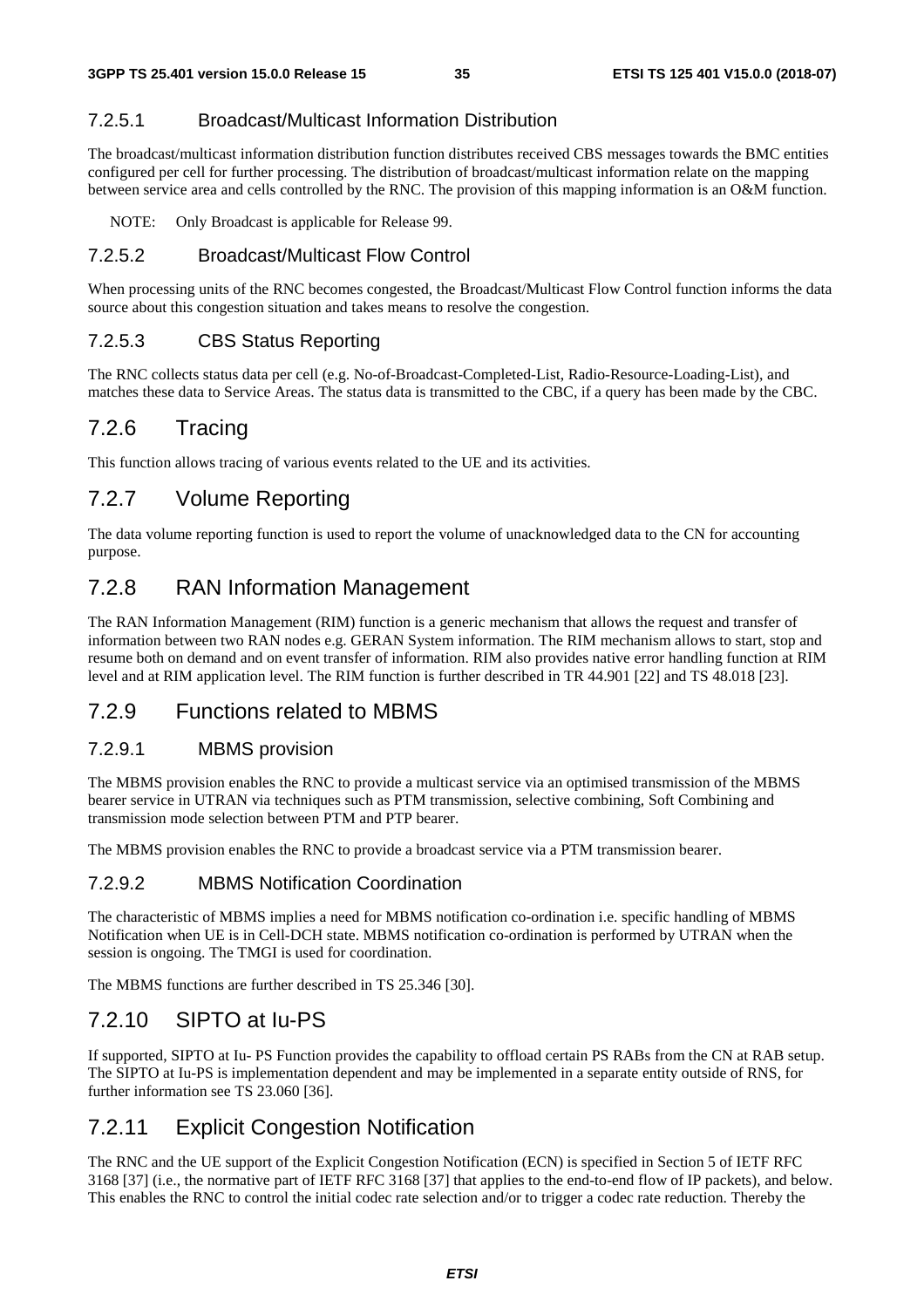RNC can increase capacity (e.g., in terms of number of accepted VoIP calls), and improve coverage (e.g. for high bit rate video sessions).

The RNC should set the Congestion Experienced (CE) codepoint ('11') in PDCP SDUs in the downlink direction to indicate downlink (radio) congestion if those PDCP SDUs have one of the two ECN-Capable Transport (ECT) codepoints set.

The RNC should set the Congestion Experienced (CE) codepoint ('11') in PDCP SDUs in the uplink direction to indicate uplink (radio) congestion if those PDCP SDUs have one of the two ECN-Capable Transport (ECT) codepoints set.

## 7.2.12 MDT

This function allows to activate and handle MDT sessions by trace procedure as described in TS37.320 [38].

### 7.2.13 SIPTO at the Local Network with Standalone GW

SIPTO@LN provides access to a defined IP network (e.g. the Internet) without the user plane traversing the mobile operator's core network by using standalone GW (with S-GW and L-GW collocated) function in the local network, as specified in TS 23.060 [36].

### 7.2.14 Traffic Volume for RAN Sharing

The traffic volume for RAN sharing function is used to report the traffic volume of the CS and the PS traffic per CN operator in the shared network. The traffic volume is collected at UTRAN and reported to O&M.

For the PS traffic, the DL data volume is defined as the amount of PDCP SDU bits in the downlink delivered from PDCP layer to RLC layer per participating core network operator.

The UL data volume is defined as the amount of PDCP SDU bits successfully received by the RNC in the uplink per participating core network operator.

NOTE: Implementation may collect data volume on a different layer, e.g., MAC-d PDU, but if inter-vendor interoperability is needed the measurement type shall be for PDCP SDU.

For the CS traffic, the traffic volume is defined as the cumulative time duration of CS service sessions per participating core network operator.

## 8 Mobility Management

## 8.1 Signalling connection

Based on TS 23.110 [2], the UE may either have or not have a signalling connection:

1) When a signalling connection exists that is established over the Dedicated Control Service Access Point (DC-SAP) from the Access Stratum.

Therefore, the CN can reach the UE by the dedicated connection SAP on the CN side, and the UTRAN has a context with the UE and CN for this particular connection. This context is erased when the connection is released. The *dedicated connection* can be initiated from the UE only.

NOTE: A dedicated connection is currently defined as Signalling Connection in TS 23.110 [2]. Note that in the radio interface, dedicated or common channels can be used.

 Depending on the activity of a UE, the location of the UE is known either on cell level (higher activity) or in a larger area consisting of several cells (lower activity). This will (i) minimise the number of location update messages for moving UEs with low activity and (ii) remove the need for paging for UEs known on cell level.

2) When a dedicated connection does not exist, the CN must reach the UE via the Notification SAP. The message sent to the UE can be a request to the UE to establish a dedicated connection. The UE is addressed with a user/terminal identity and a "geographical area".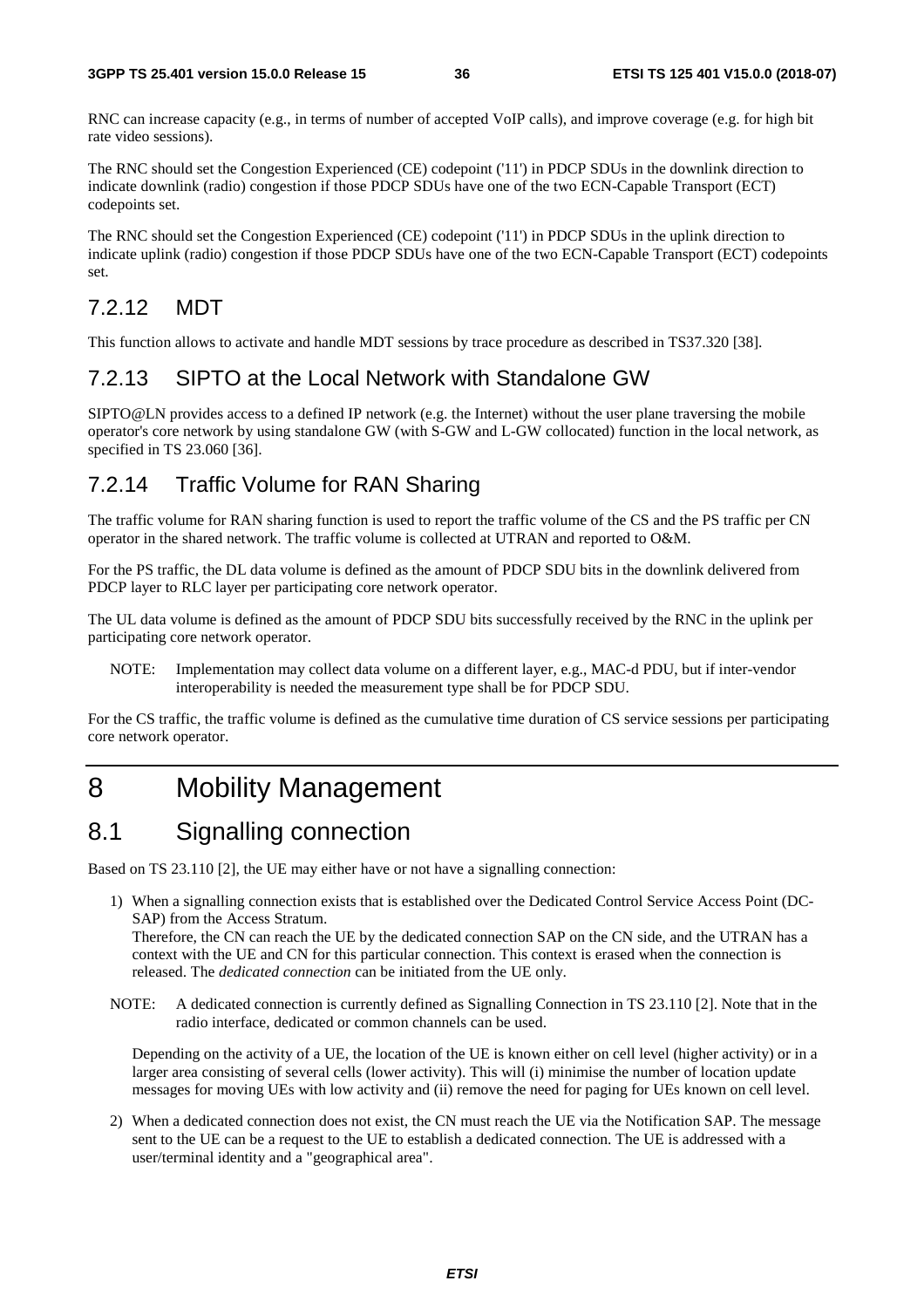## 8.2 Consequences for Mobility Handling

It is generally agreed to contain radio access specific procedures within UTRAN. This means that all cell level mobility should be handled within UTRAN. Also the cell structure of the radio network should not necessarily be known outside the UTRAN.

When there exists a dedicated connection to the UE, the UTRAN shall handle the radio interface mobility of the UE. This includes procedures such as soft handover, and procedures for handling mobility in the CELL\_PCH and URA\_PCH/GRA\_PCH state TS 25.331 [7].

When a dedicated connection between the UTRAN and the UE does not exist, no UE information is needed in UTRAN. Therefore, the mobility is handled directly between UE and CN outside access stratum (e.g. by means of registration procedures). When paging the UE, the CN indicates a 'geographical area' that is translated within UTRAN to the actual cells that shall be paged. A 'geographical area' shall be identified in a cell-structure independent way. One possibility is the use of 'Location Area identities'.

During the lifetime of the dedicated connection, the registrations to the CN are suppressed by the UE. When a dedicated connection is released, the UE performs a new registration to the CN, when needed.

Thus, the UTRAN does not contain any permanent 'location registers' for the UE, but only temporary contexts for the duration of the dedicated connection. This context may typically contain location information (e.g. current cell(s) of the UE) and information about allocated radio resources and related connection references.

## 9 Synchronisation

## 9.1 SYNCHRONISATION MODEL

Different synchronisation issues are identified within UTRAN, i.e.:

- Network Synchronisation;
- Node Synchronisation:
- Transport Channel synchronisation;
- Radio Interface Synchronisation;
- Time Alignment handling.

The Nodes involved by the above mentioned synchronisation issues (with exception of Network and Node Synchronisation) are shown by the Synchronisation Issues Model of figure 8. Further details of synchronisation are in TS 25.402 [5].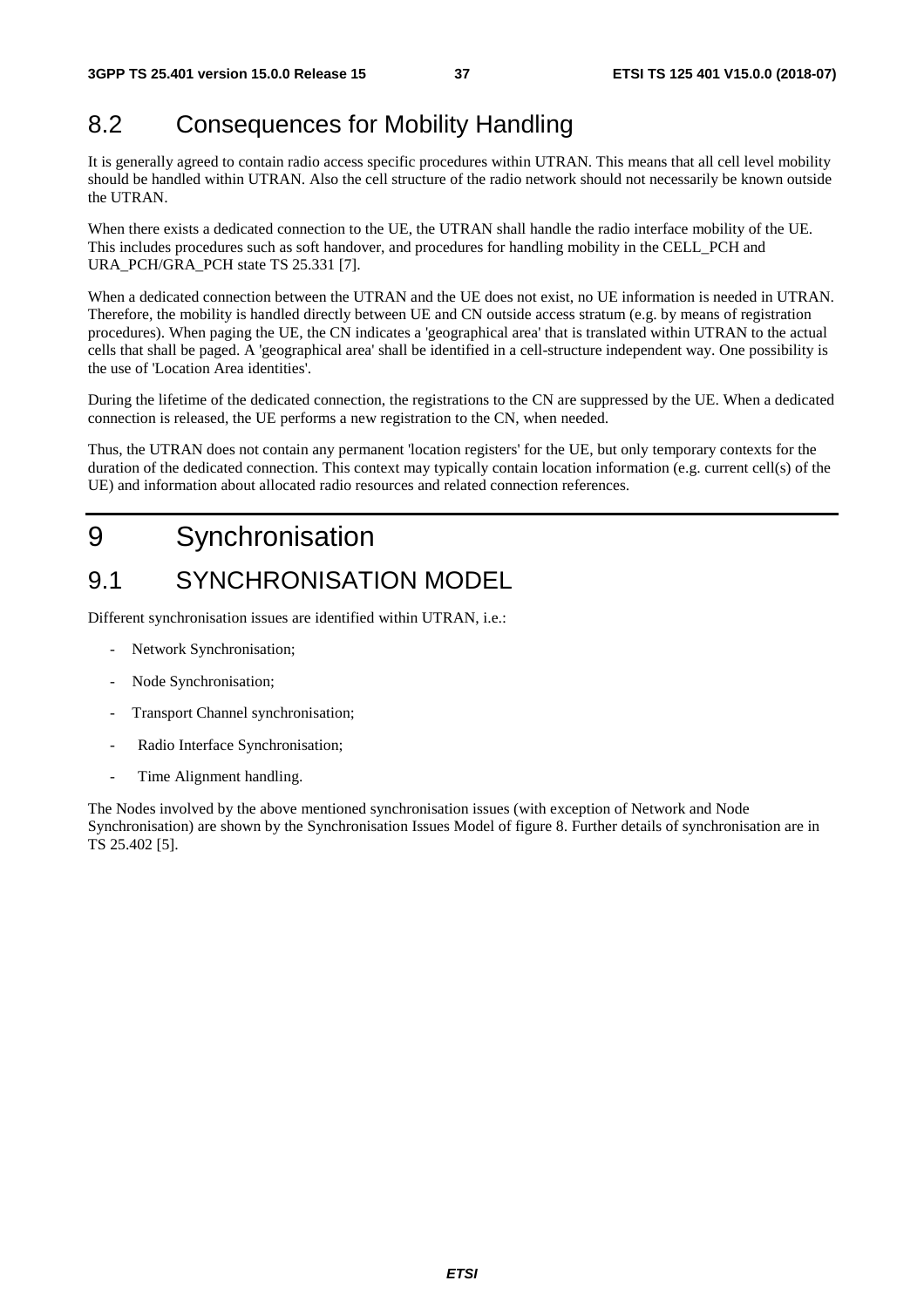

**Figure 8: Synchronisation issues model** 

## 10 UTRAN O&M Requirements

## 10.1 O&M of Node B

The O&M of Node B is separated in two parts: the O&M linked to the actual implementation of Node B, denoted as Implementation Specific *O&M*, and the O&M which impacts on the traffic carrying resources in Node B controlled from the RNC, denoted *logical O&M*. The RNS architecture with the O&M interfaces is shown in figure 9.



**Figure 9: RNS architecture with O&M interfaces** 

- NOTE 1: The concept of an interface from the RNC to the management system is shown for clarity only. It's definition is outside the scope of 3GPP-TSG-RAN-WG3.
- NOTE 2: The presentation of the O&M functions within the management system is shown for clarity only. Their actual implementation is outside the scope of 3GPP-TSG-RAN-WG3.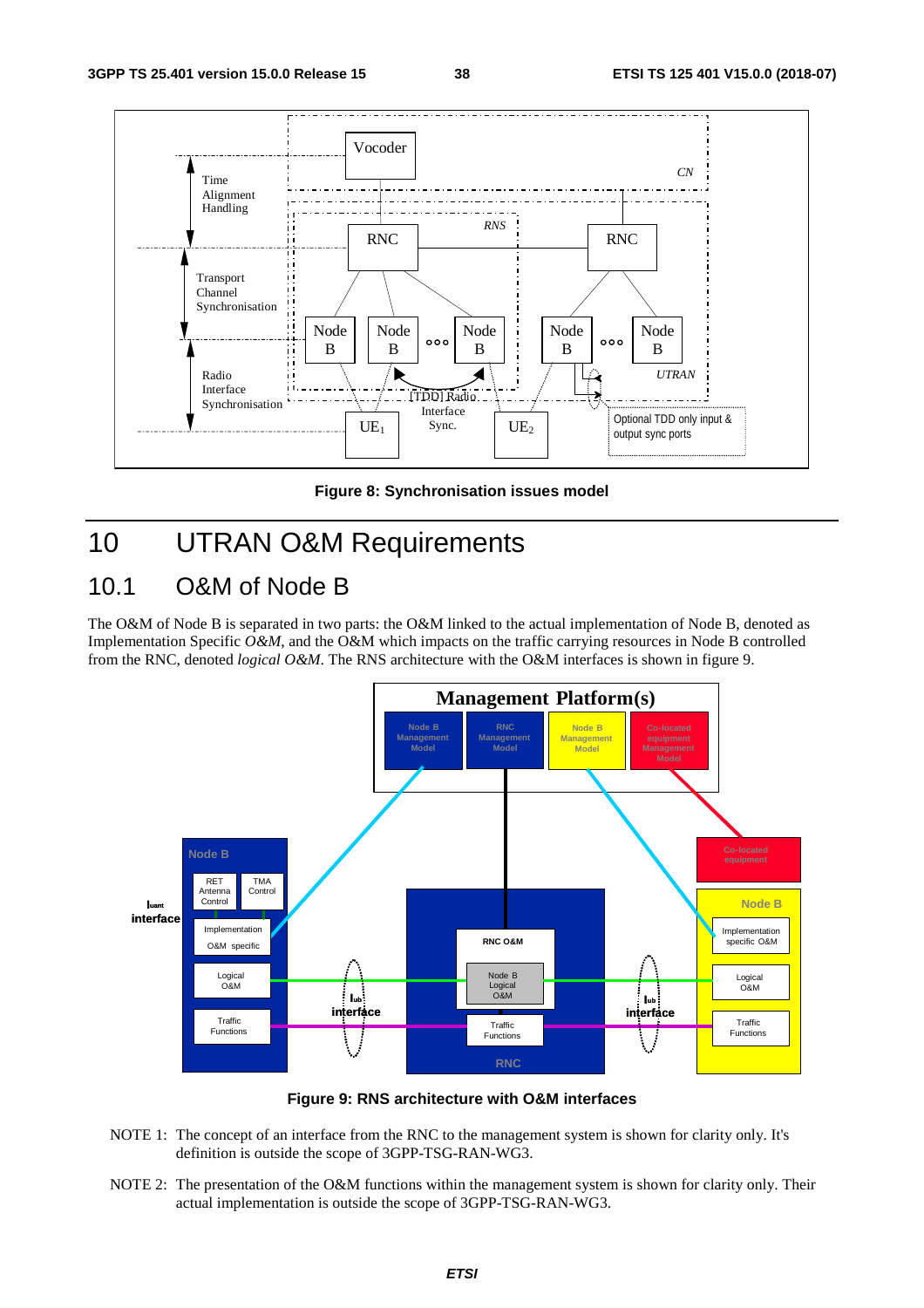- NOTE 3: The standardisation of the Implementation Specific O&M is outside the scope of 3GPP-TSG-RAN-WG3. The 3GPP-TSG-RAN-WG3 should only address the bearer for the Implementation Specific O&M.
- NOTE 4: The figure shows only logical connections and does not intend to mandate any physical interfaces.
- NOTE 5: The Iuant interface to the control unit of the RET antennas or TMAs is specified in the series of Technical Specifications 25.460 [24], 25.461 [25], 25.462 [26] and 25.466 [32]. An Implementation Specific O&M function is needed for the RET antennas or TMAs control to translate the control signalling from the Node B Element Manager into the control commands of the Iuant interface specified in TS 25.460 [24].

## 10.1.1 Implementation Specific O&M

The Implementation Specific O&M functions are heavily dependent on the implementation of Node B, both for its hardware components and for the management of the software components. It needs therefore to be implementation dependent, and be performed between Node B and the management system.

One solution for the transport of Implementation Specific O&M is to route from Node B to the management system via the RNC. In this case, the Implementation Specific O&M interface and Iub interface share the same physical bearer, and TS 25.442 [4] specifies the routing function and the transport bearer for this scenario. The deployment of the routing across the RNC in the UTRAN is optional. Where signalling between co-located equipment and its management system is required, this may be carried over the same bearer as Implementation Specific O&M.

## 10.1.2 Logical O&M

Logical O&M is the signalling associated with the control of logical resources (channels, cells,…) owned by the RNC but physically implemented in the Node B. The RNC controls these logical resources. A number of O&M procedures physically implemented in Node B impact on the logical resources and therefore require an information exchange between RNC and Node B. All messages needed to support this information exchange are classified as Logical O&M forming an integral part of NBAP.

## 10.2 O&M of RNC

### 10.2.1 O&M requirements

The O&M of an RNC shall, if supported, configure the UTRAN with reporting criteria for the Traffic Volume for RAN Sharing function. The O&M may configure the UTRAN to collect and report volume reports on a per cell basis.

## 11 UTRAN Interfaces

## 11.1 General Protocol Model for UTRAN Interfaces

### 11.1.1 General

The general protocol model for UTRAN Interfaces is depicted in figure 10, and described in detail in the following subclauses. The structure is based on the principle that the layers and planes are logically independent of each other. Therefore, as and when required, the standardisation body can easily alter protocol stacks and planes to fit future requirements.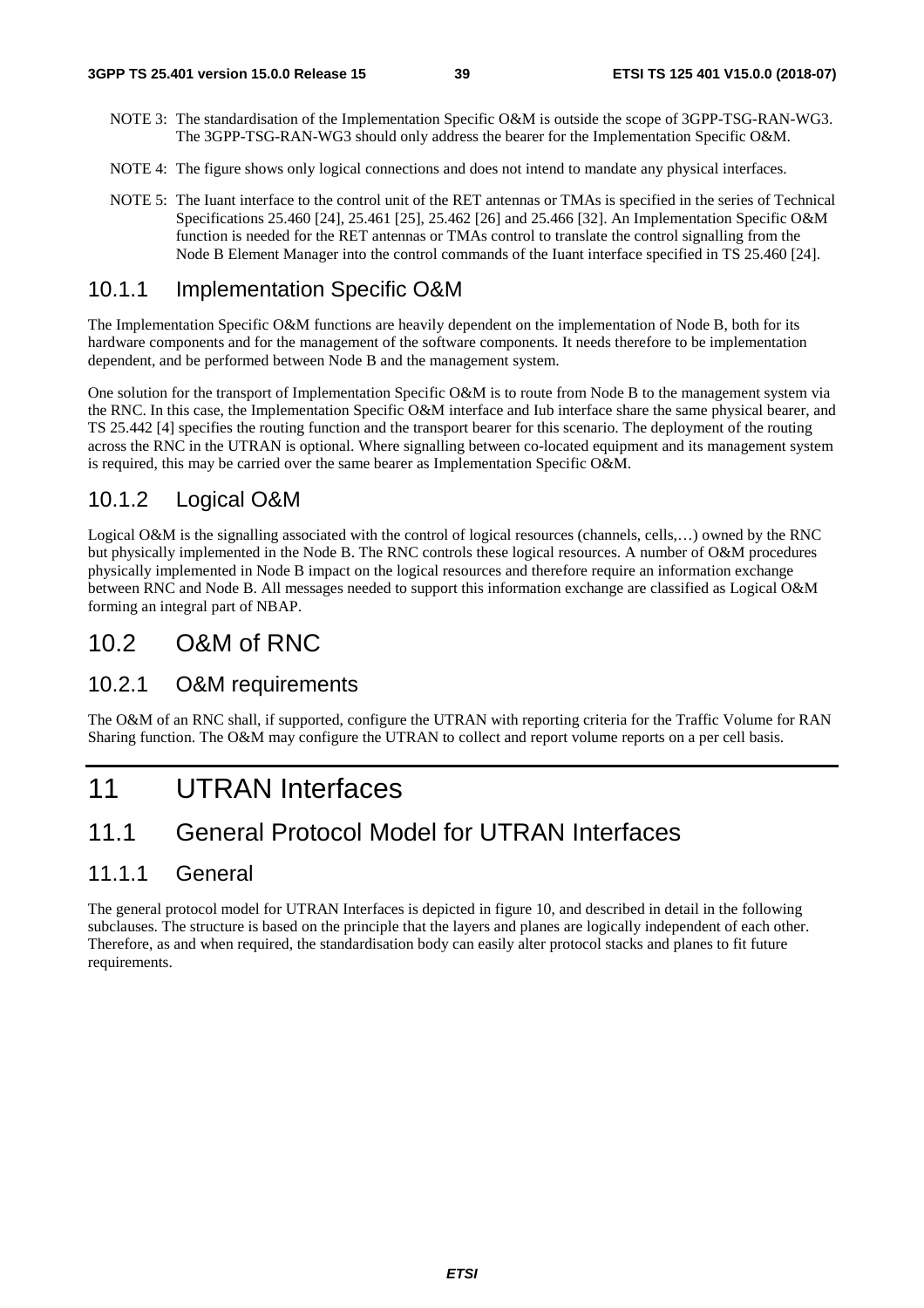

**Figure 10: General Protocol Model for UTRAN Interfaces** 

## 11.1.2 Horizontal Layers

The Protocol Structure consists of two main layers, Radio Network Layer, and Transport Network Layer. All UTRAN related issues are visible only in the Radio Network Layer, and the Transport Network Layer represents standard transport technology that is selected to be used for UTRAN, but without any UTRAN specific requirements.

### 11.1.3 Vertical Planes

#### 11.1.3.1 Control Plane

The Control Plane Includes the Application Protocol, i.e. RANAP, RNSAP or NBAP, and the Signalling Bearer for transporting the Application Protocol messages.

Among other things, the Application Protocol is used for setting up bearers for (i.e. Radio Access Bearer or Radio Link) in the Radio Network Layer. In the three plane structure the bearer parameters in the Application Protocol are not directly tied to the User Plane technology, but are rather general bearer parameters.

The Signalling Bearer for the Application Protocol may or may not be of the same type as the Signalling Protocol for the ALCAP. The Signalling Bearer is always set up by O&M actions.

#### 11.1.3.2 User Plane

The User Plane Includes the Data Stream(s) and the Data Bearer(s) for the Data Stream(s). The Data Stream(s) is/are characterised by one or more frame protocols specified for that interface.

#### 11.1.3.3 Transport Network Control Plane

The Transport Network Control Plane does not include any Radio Network Layer information, and is completely in the Transport Layer. It includes the ALCAP protocol(s) that is/are needed to set up the transport bearers (Data Bearer) for the User Plane. It also includes the appropriate Signalling Bearer(s) needed for the ALCAP protocol(s).

The Transport Network Control Plane is a plane that acts between the Control Plane and the User Plane. The introduction of Transport Network Control Plane is performed in a way that the Application Protocol in the Radio Network Control Plane is kept completely independent of the technology selected for Data Bearer in the User Plane. Indeed, the decision to actually use an ALCAP protocol is completely kept within the Transport Network Layer.

It should be noted that ALCAP might not be used for all types Data Bearers. If there is no ALCAP signalling transaction, the Transport Network Control Plane is not needed at all. This is the case when pre-configured Data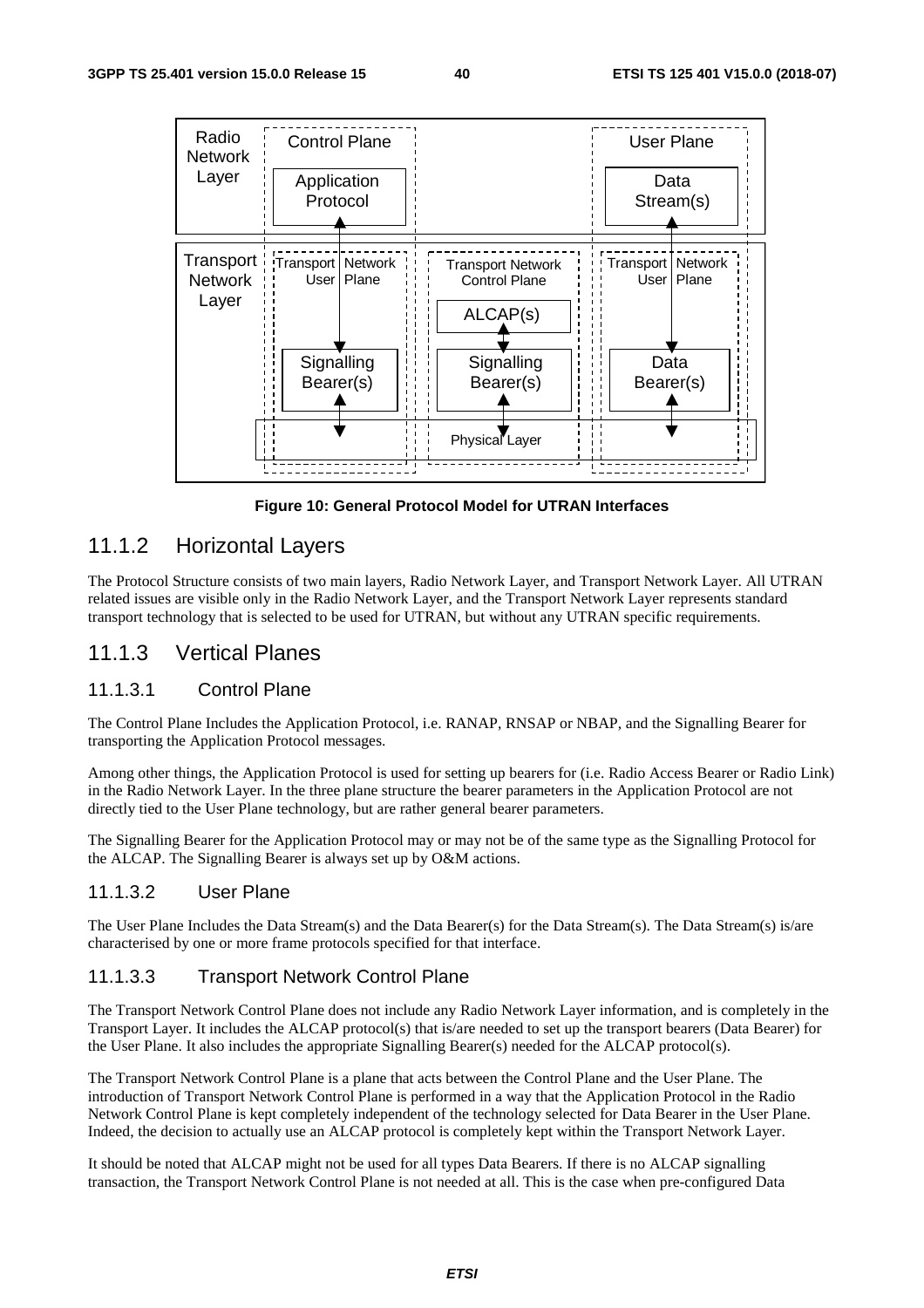Bearers are used or when the IP (IETF RFC 791 [17]) UTRAN option is used between two IP UTRAN nodes or between an IP UTRAN node and an IP CN node.

When Transport Network Control Plane is used, the transport bearers for the Data Bearer in the User Plane are set up in the following fashion. First there is a signalling transaction by the Application Protocol in the Control Plane, which triggers the set up of the Data Bearer by the ALCAP protocol that is specific for the User Plane technology.

The following interworking alternatives are specified for the IP-ATM interworking:

- 1) ATM/IP Dual Stack supported in the IP UTRAN node. When an ATM/IP dual stack is implemented in the IP UTRAN node, support of an IP ALCAP protocol is not required.
- Annex A of TS 25.414 [9] shows an example of protocols for the case the ATM&IP UTRAN/CN-node has no ATM connectivity.



2) An Interworking Function (IWF), either internal or external to the UTRAN/CN node.

Annex A of TS 25.414 [9] shows an example of a protocol stack for the case when the IWF is an external unit to the UTRAN/CN node. Other protocol stacks for this case are not precluded.

|                    | <b>Rel5 IP UTRAN node</b> |     |  |    |                                            |  |                         |  |
|--------------------|---------------------------|-----|--|----|--------------------------------------------|--|-------------------------|--|
| <b>IPtransport</b> |                           | RNI |  |    | <b>TNL Interworking</b><br><b>Function</b> |  |                         |  |
| option             | IP                        | IP  |  | IP | ATM                                        |  | ATM transport<br>option |  |
|                    |                           |     |  |    |                                            |  |                         |  |

#### 11.1.3.4 Transport Network User Plane

The Data Bearer(s) in the User Plane, and the Signalling Bearer(s) for Application Protocol, belong also to Transport Network User Plane. As described in the previous subclause, the Data Bearers in Transport Network User Plane are directly controlled by Transport Network Control Plane during real time operation, but the control actions required for setting up the Signalling Bearer(s) for Application Protocol are considered O&M actions.

## 11.2 Protocol Model (Informative)

The following subclause is a informative subclause which aim is to provide an overall picture of how the MAC layer is distributed over Uu, Iub and Iur for the RACH, FACH, DCH, [TDD – DSCH, USCH] and HS-DSCH.

## 11.2.1 RACH Transport Channel

Figure 11 shows the protocol stack model for the RACH transport channel when the Controlling and Serving RNC are co-incident.

For the RACH transport channel, Dedicated MAC (MAC-d) uses the services of Common MAC (MAC-c/sh).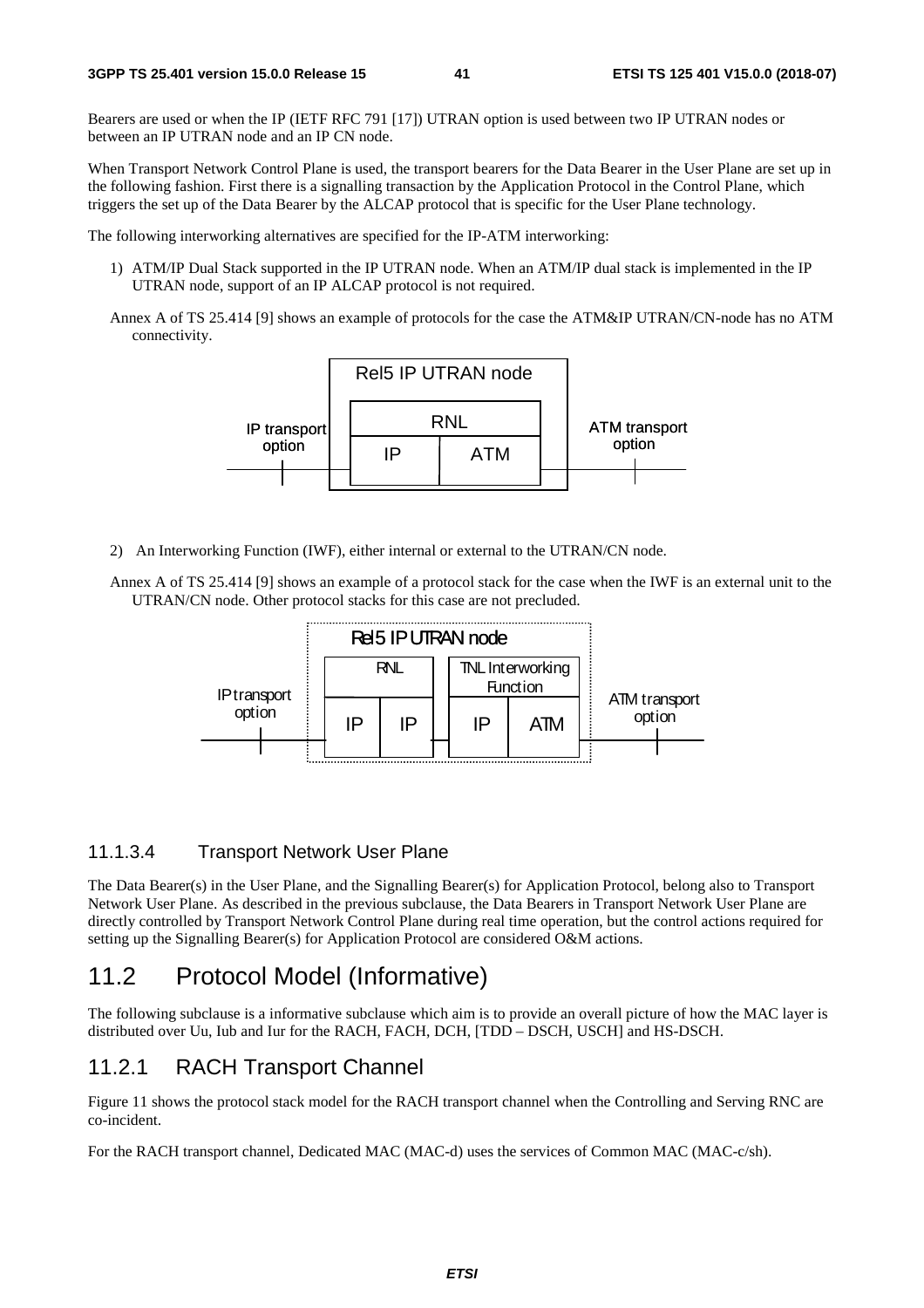

**Figure 11: RACH: Coincident Controlling and Serving RNC** 

The Common MAC (MAC-c/sh) entity in the UE transfers MAC-c/sh PDU to the peer MAC-c/sh entity in the RNC using the services of the Physical Layer.

An Interworking Function (IWF) in the Node B interworks the RACH frame received by the PHY entity into the RACH Frame Protocol (RACH FP) entity.

The RACH Frame Protocol entity adds header information to form a RACH FP PDU that is transported to the RNC over a transport bearer.

At the RNC, the RACH FP entity delivers the MAC-c/sh PDU to the MAC-c/sh entity.

Figure 12 shows the protocol model for the RACH transport channel with separate Controlling and Serving RNC. In this case, Iur RACH Frame Protocol (RACH FP) is used to interwork the Common MAC (MAC-c/sh) at the Controlling RNC with the Dedicated MAC (MAC-d) at the Serving RNC.



#### **Figure 12: RACH: Separate Controlling and Serving RNC**

## 11.2.2 CPCH [FDD] Transport Channel

Void.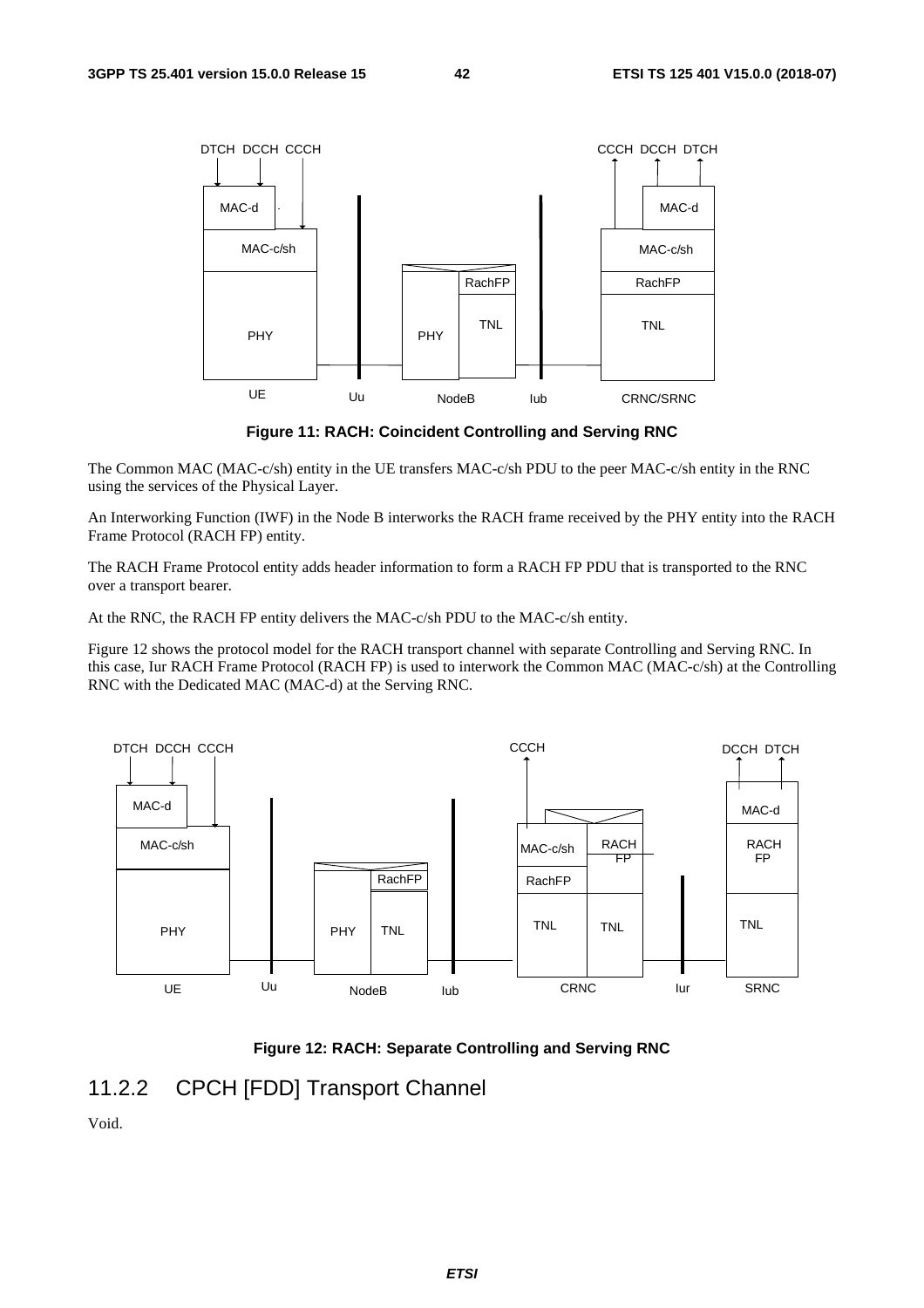## 11.2.3 FACH Transport Channel

Figure 15 shows the protocol model for the FACH transport channel when the Controlling and Serving RNC are coincident.



**Figure 15: FACH Co-incident Controlling and Serving RNC** 

The Common MAC (MAC-c/sh/m) entity in the RNC transfers MAC-c PDU to the peer MAC-c entity in the UE using the services of the FACH Frame Protocol (FACH FP) entity.

The FACH Frame Protocol entity adds header information to form a FACH FP PDU which is transported to the Node B over a transport bearer.

An Interworking Function (IWF) in the Node B interworks the FACH frame received by FACH Frame Protocol (FACH FP) entity into the PHY entity.

FACH scheduling is performed by MAC-c/sh/m in the CRNC.

Figure 16 shows the protocol model for the FACH transport channel with separate Controlling and Serving RNC. In this case, Iur FACH Frame Protocol is used to interwork the Common MAC (MAC-c) at the Controlling RNC with the Dedicated MAC (MAC-d) at the Serving RNC.



**Figure 16: FACH: Separate Controlling and Serving RNC**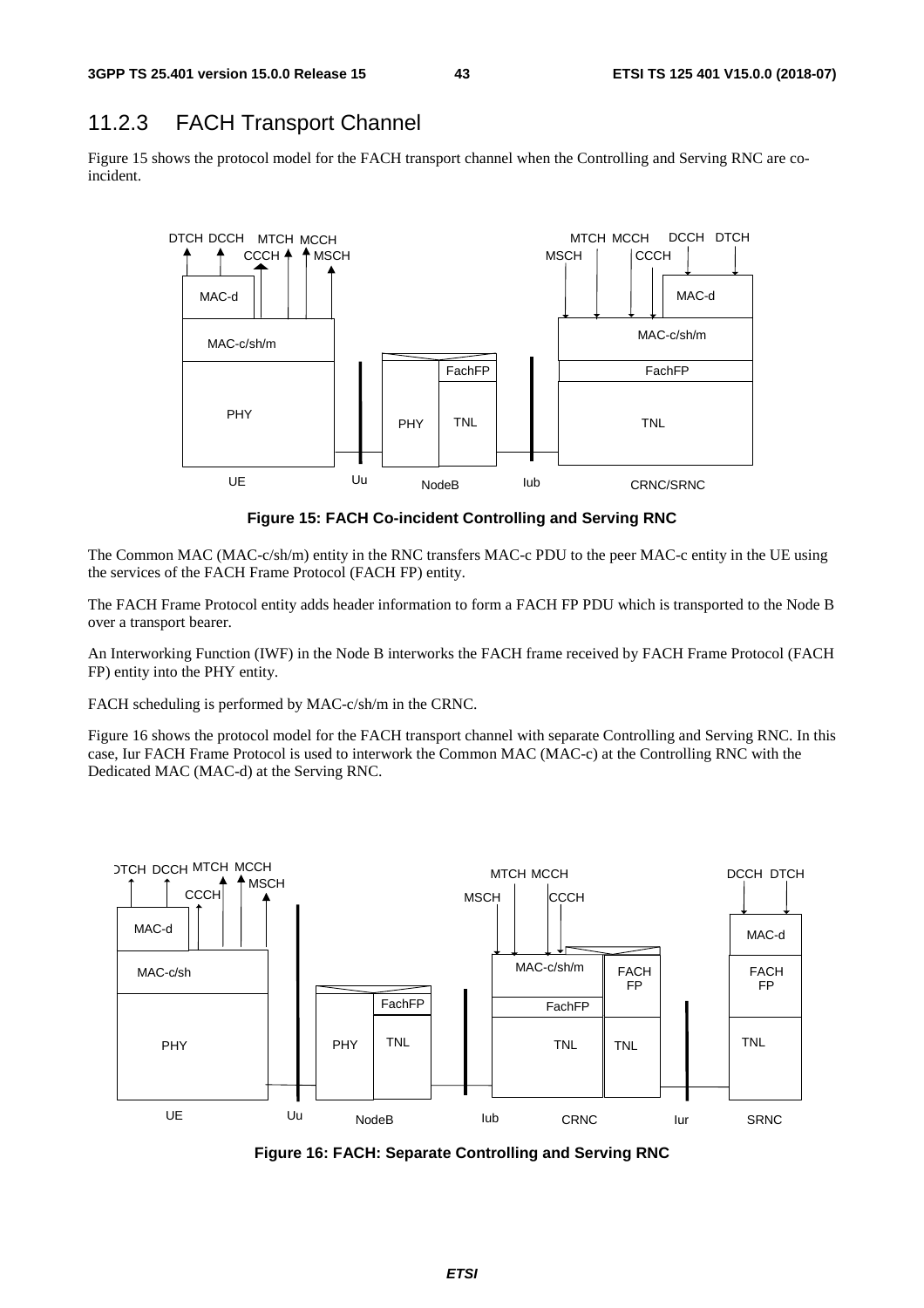## 11.2.4 DCH Transport Channel

Figure 17 shows the protocol model for the DCH transport channel when the Controlling and Serving RNC are coincident.



**Figure 17: DCH: Co-incident Controlling and Serving RNC** 

The DCH transport channel introduces the concept of distributed PHY layer.

An Interworking Function (IWF) in the Node B interworks between the DCH Frame Protocol (DCH FP) entity and the PHY entity.





Figure 18 shows the protocol model for the DCH transport channel with separate Controlling and Serving RNC. In this case, the Iub DCH FP is terminated in the CRNC and interworked with the Iur DCH FP through a PHY function. This function performs optional soft handover or can be a null function.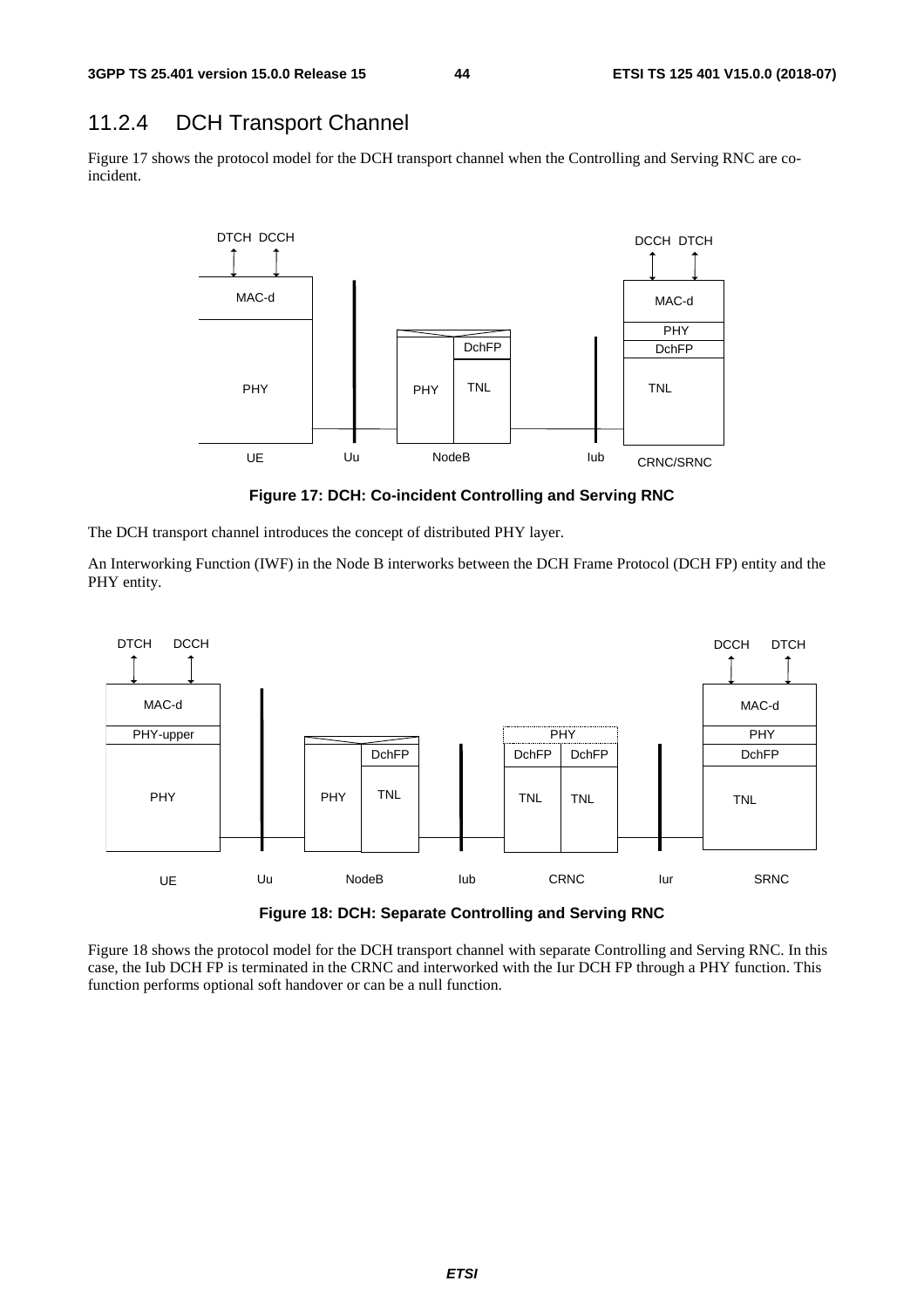## 11.2.5 DSCH Transport Channel [TDD]

Figure 19 shows the protocol model for the DSCH transport channel when the Controlling and Serving RNC are coincident.



**Figure 19: DSCH Co-incident Controlling and Serving RNC** 

The Shared MAC (MAC-c/sh) entity in the RNC transfers MAC-c/sh PDU to the peer MAC-c/sh entity in the UE using the services of the DSCH Frame Protocol (DSCH FP) entity. The DSCH FP entity adds header information to form a DSCH FP PDU that is transported to the Node B over a transport bearer.

An Interworking Function (IWF) in the Node B interworks the DSCH frame received by DSCH FP entity into the PHY entity. DSCH scheduling is performed by MAC-c/sh in the CRNC.

Figure 20 shows the protocol model for the DSCH transport channel with separate Controlling and Serving RNC. In this case, Iur DSCH Frame Protocol is used to interwork the MAC-c/sh at the Controlling RNC with the MAC-d at the Serving RNC.



**Figure 20: DSCH: Separate Controlling and Serving RNC**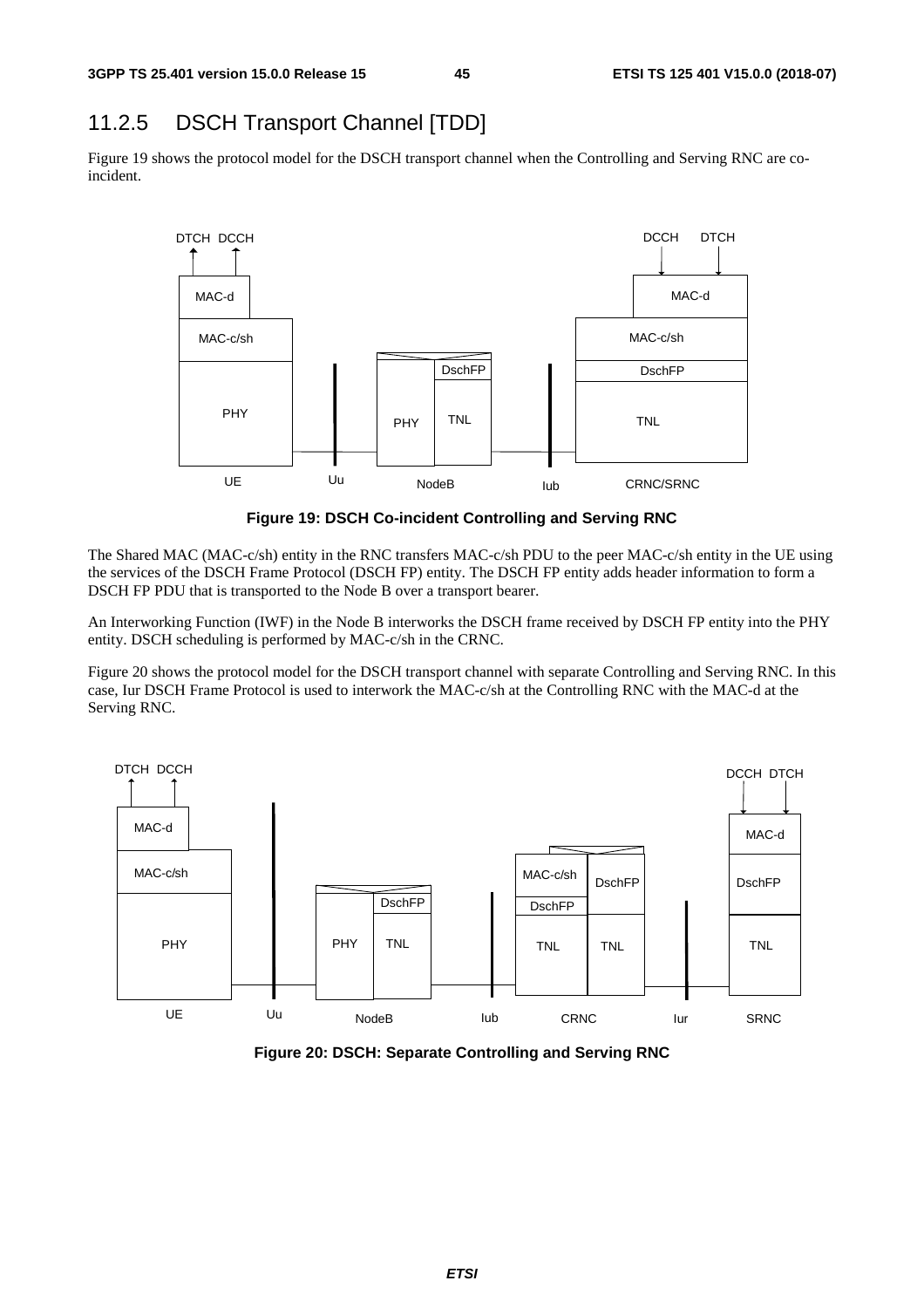## 11.2.6 USCH Transport Channel [TDD]

Figure 21 shows the protocol model for the USCH transport channel when the Controlling and Serving RNC are coincident.



**Figure 21: USCH Co-incident Controlling and Serving RNC** 

The Shared MAC (MAC-c/sh) entity in the RNC *receives* MAC-c/sh PDU *from* the peer MAC-c/sh entity in the UE using the services of the Interworking Function in the Node B, and the USCH Frame Protocol (USCH FP) entity. The USCH FP entity *in the Node B* adds header information to form a USCH FP PDU that is transported to the *RNC* over a transport bearer.

An Interworking Function (IWF) in the Node B interworks *the received USCH PHY entity into an USCH frame to be transmitted by the USCH FP entity over the Iub interface*. USCH scheduling is performed by MAC-c/sh in UE and by C-RRC in the CRNC.

Figure 22 shows the protocol model for the USCH transport channel with separate Controlling and Serving RNC. In this case, Iur USCH Frame Protocol is used to interwork the MAC-c/sh at the Controlling RNC with the MAC-d at the Serving RNC.



**Figure 22: USCH: Separate Controlling and Serving RNC**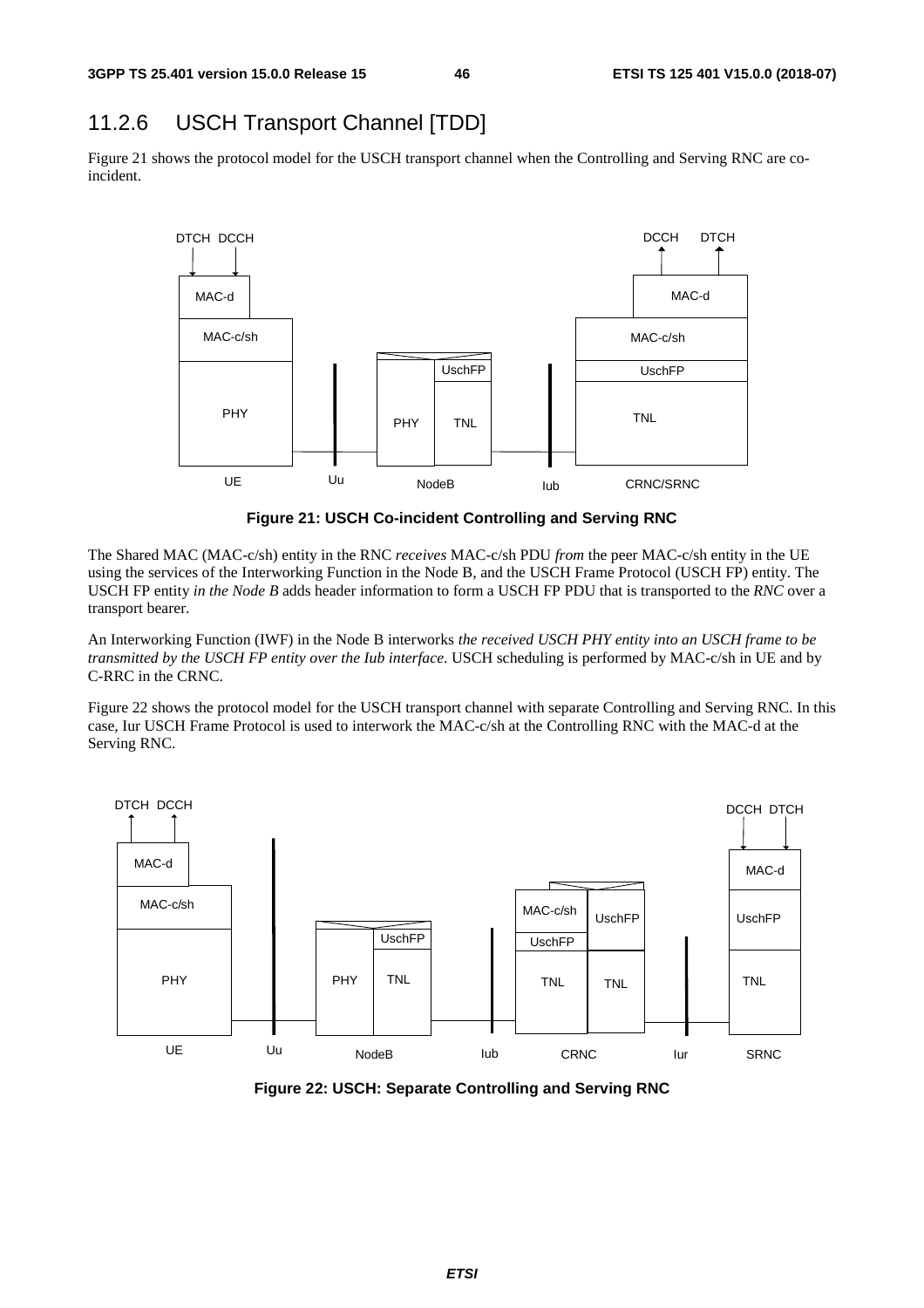## 11.2.7 HS-DSCH Transport Channel

Figure 23 shows the protocol model for the HS-DSCH transport channel when the Controlling and Serving RNC are coincident. [FDD and 1.28 Mcps TDD – The protocol model in Figure 23 is applied for HS-DSCH configured for UEs in Cell\_DCH.]



**Figure 23: HS-DSCH Co-incident Controlling and Serving RNC** 

The High Speed MAC (MAC-hs) or Enhanced High Speed MAC (MAC-ehs) entity in the Node B transfers MAC-hs (or MAC-ehs) PDU to the peer MAC-hs (or MAC-ehs) entity in the UE over the Uu interface. The Dedicated MAC (MAC-d) entity in the RNC transfers MAC-d PDUs to the MAC-hs or MAC-ehs in the Node B using the services of the HS-DSCH Frame Protocol (HS-DSCH FP) entity. The HS-DSCH FP entity adds header information to form a HS-DSCH FP PDU that is transported to the Node B over a transport bearer.

A Relaying Function in the Node B relays the HS-DSCH frame received by HS-DSCH FP entity to the MAC-hs (or MAC-ehs) entity. HS-DSCH scheduling is performed by MAC-hs (or MAC-ehs) in the Node B.

Figure 24 shows the protocol model for the HS-DSCH transport channel with separate Controlling and Serving RNC. [FDD and 1.28 Mcps TDD – The protocol model in Figure 24 is applied for HS-DSCH configured for UEs in Cell\_DCH.] In this case, Iur HS-DSCH Frame Protocol is used to interwork the Flow Control function at the Controlling RNC with the MAC-d at the Serving RNC. Also in this case, Iub HS-DSCH Frame Protocol is used to interwork the MAC-hs (or MAC-ehs) at the Node B with the Flow Control function at the Controlling RNC.



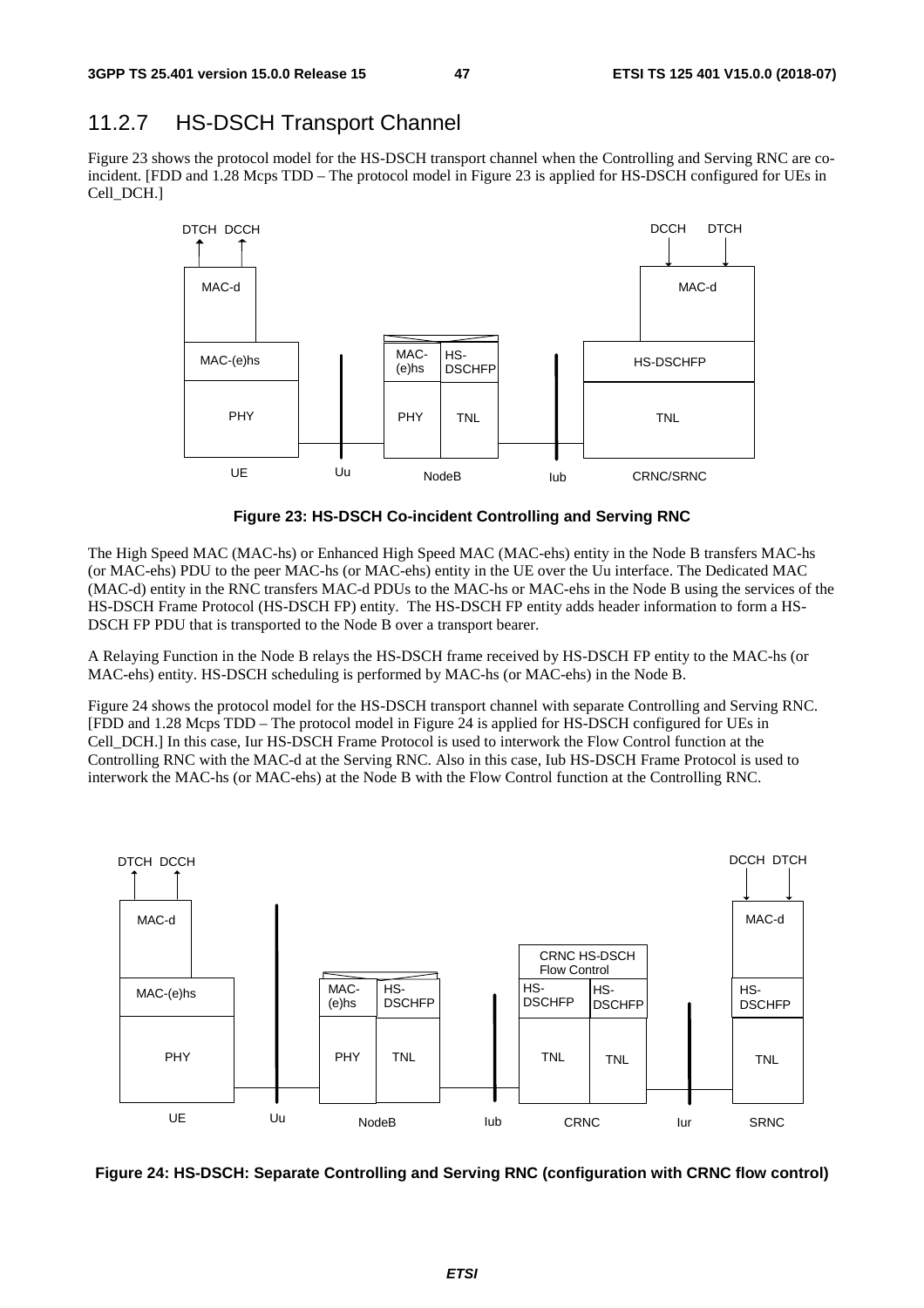Figure 25 shows the protocol model for the HS-DSCH transport channel with the Controlling RNC user plane RNL being bypassed. [FDD and 1.28 Mcps TDD – The protocol model in Figure 25 is applied for HS-DSCH configured for UEs in Cell\_DCH.] In this case, the CRNC does not have any user plane RNL function for the HS-DSCH. MAC-d in SRNC is located directly above MAC-hs (or MC-ehs) in Node B, i.e. in the HS-DSCH user plane RNL, the SRNC is directly connected to the Node B, thus bypassing the CRNC user plane RNL. The CRNC performs only user plane TNL functions.



#### **Figure 25: HS-DSCH: Serving RNC with bypassed Controlling RNC (configuration without CRNC flow control)**

[FDD and 1.28 Mcps TDD - Figure 25A shows the protocol model for the HS-DSCH transport channel configured for UE in Cell\_FACH, Cell\_PCH and URA\_PCH, when the Controlling and Serving RNC are co-incident.

The Common MAC (MAC-c/sh/m) entity in the RNC transfers MAC-c PDU to the peer MAC-c entity in the UE using the services of the HS-DSCH Frame Protocol (HS-DSCH FP) entity.

The HS-DSCH Frame Protocol entity adds header information to form a HS-DSCH FP PDU which is transported to the Node B over a transport bearer.

The Enhanced High Speed MAC (MAC-ehs) entity in the Node B transfers MAC-ehs PDU to the peer MAC-ehs entity in the UE over the Uu interface. ]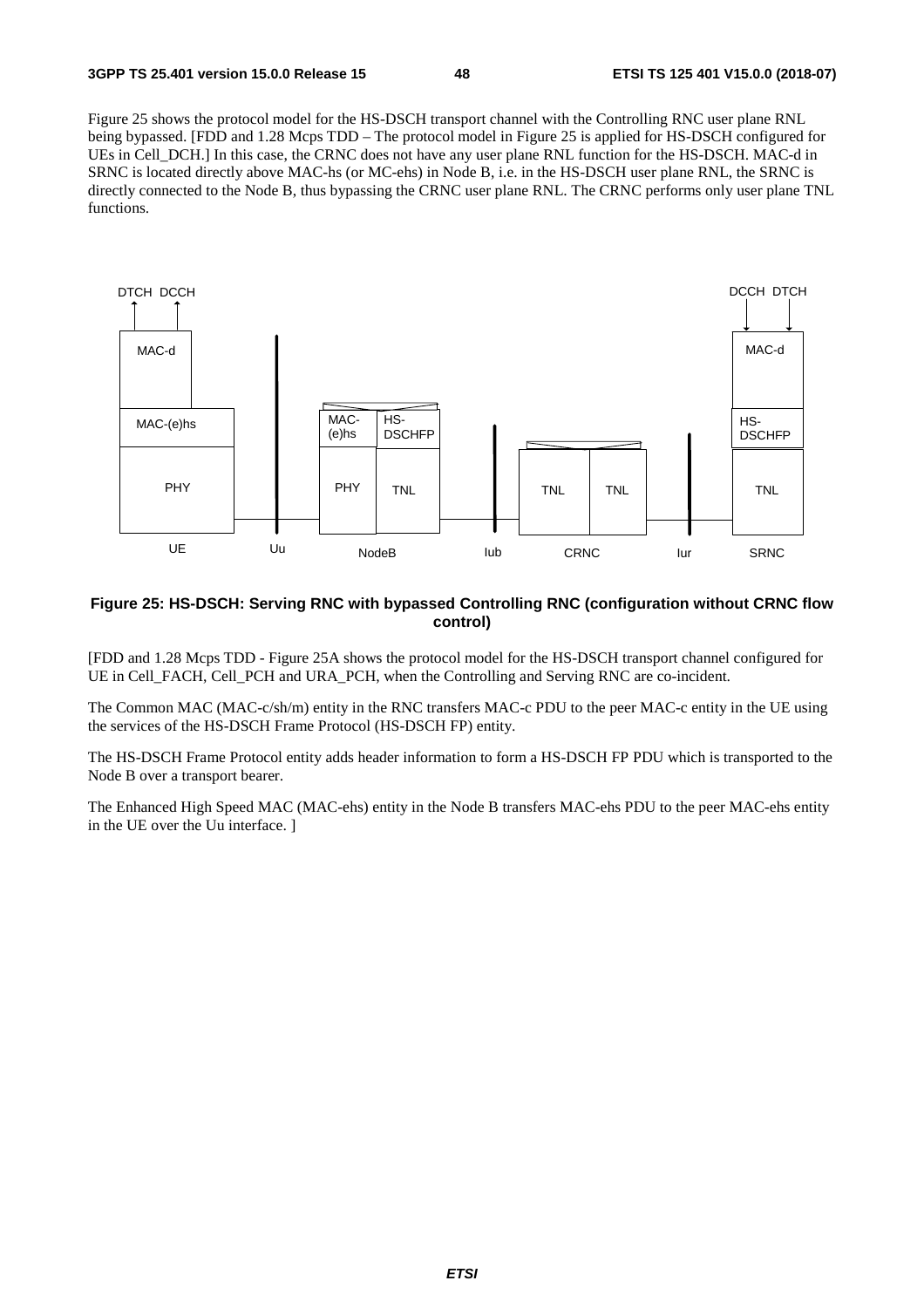

#### **Figure 25A: HS-DSCH configured for UE in Cell\_FACH, Cell\_PCH and URA\_PCH: Co-incident Controlling and Serving RNC (FDD and 1.28 Mcps TDD only)**

[FDD and 1.28 Mcps TDD - Figure 25B shows the protocol model for the HS-DSCH transport channel configured for UE in Cell\_FACH, Cell\_PCH and URA\_PCH, with separate Controlling and Serving RNC. In this case, Iur HS-DSCH Frame Protocol is used to interwork the Flow Control function at the MAC-c at Controlling RNC with the MAC-d at the Serving RNC. Also in this case, Iub HS-DSCH Frame Protocol is used to interwork the MAC-ehs at the Node B with the Flow Control function at the MAC-c at the Controlling RNC.]



**Figure 25B: HS-DSCH configured for UE in Cell\_FACH, Cell\_PCH and URA\_PCH: Serving RNC with Separate Controlling and Serving RNC (FDD and 1.28 Mcps TDD only)**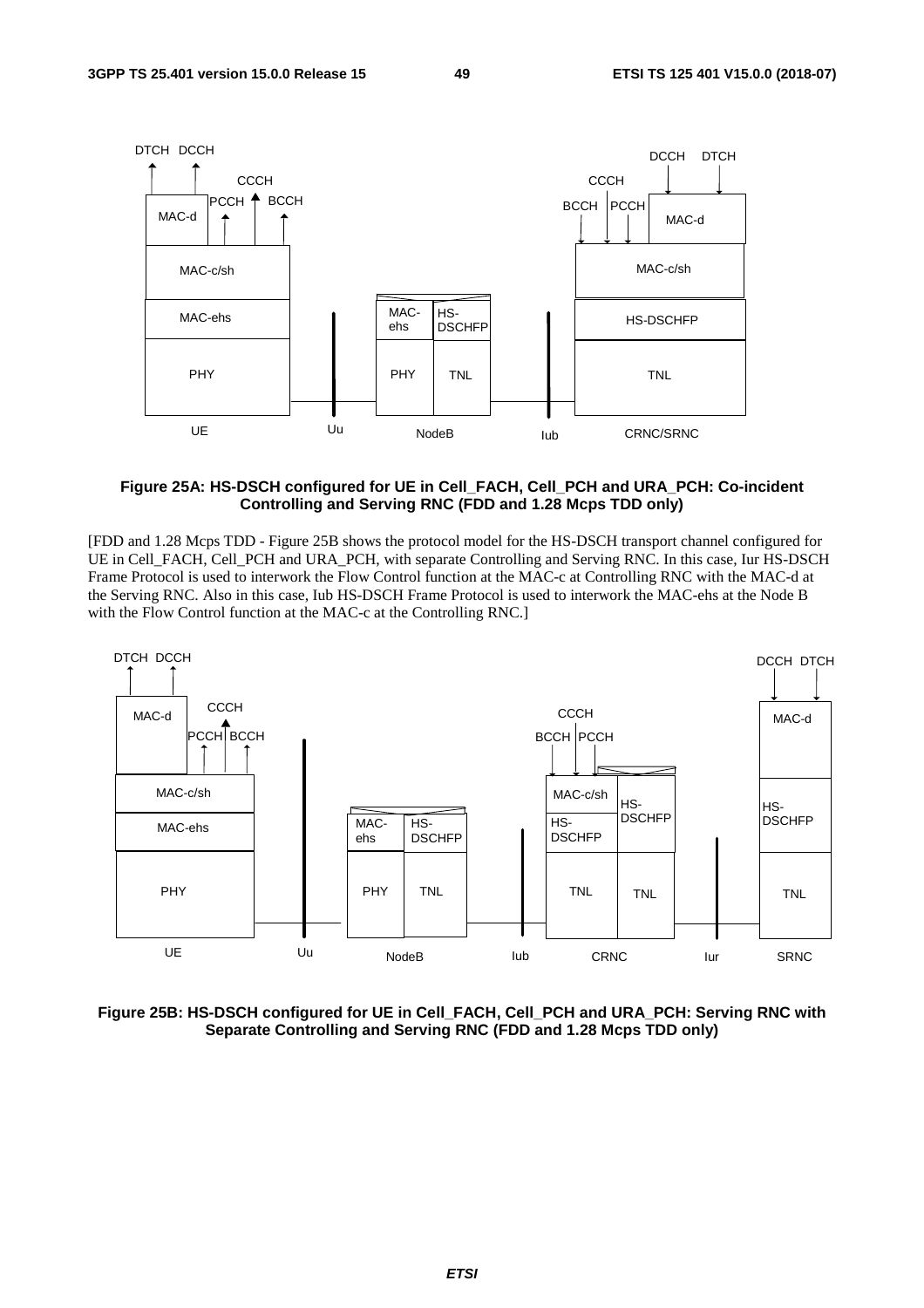## 11.2.8 E-DCH Transport Channel

Figure 26 shows the protocol model for the E-DCH transport channel when the Controlling and Serving RNC are coincident. [FDD and 1.28 Mcps TDD – The protocol model in Figure 26 is applied for E-DCH configured for UEs in Cell\_DCH.]



**Figure 26: E-DCH Co-incident Controlling and Serving RNC** 

The E-DCH MAC (MAC-e/MAC-es)/Enhanced E-DCH MAC (MAC-i/MAC-is) entity in the UE transfers MAC-e /MAC-i PDUs to the peer MAC-e/MAC-i entity in the Node B and MAC-es/MAC-is PDUs to the peer MAC-es /MACis entity in the RNC using the services of the Physical Layer.

The E-DCH FP entity adds header information to form a E-DCH FP PDU that is transported to the RNC over a transport bearer.

An Interworking Function (IWF) in the Node B interworks the E-DCH frame received by the MAC-e/MAC-i entity into the E-DCH Frame Protocol (E-DCH FP) entity. E-DCH scheduling is performed by MAC-e/MAC-i in the Node B and reordering is performed by MAC-es/MAC-is in the RNC.

Figure 27 shows the protocol model for the E-DCH transport channel with separate Controlling and Serving RNC. [FDD and 1.28 Mcps TDD – The protocol model in Figure 27 is applied for E-DCH configured for UEs in Cell\_DCH.] In this case, the CRNC does not have any user plane RNL function for the E-DCH. MAC-es/MAC-is in SRNC is located directly above MAC-e/MAC-is in Node B, i.e. in the E-DCH user plane RNL, the SRNC is directly connected to the Node B, thus bypassing the CRNC user plane RNL. The CRNC performs only user plane TNL functions.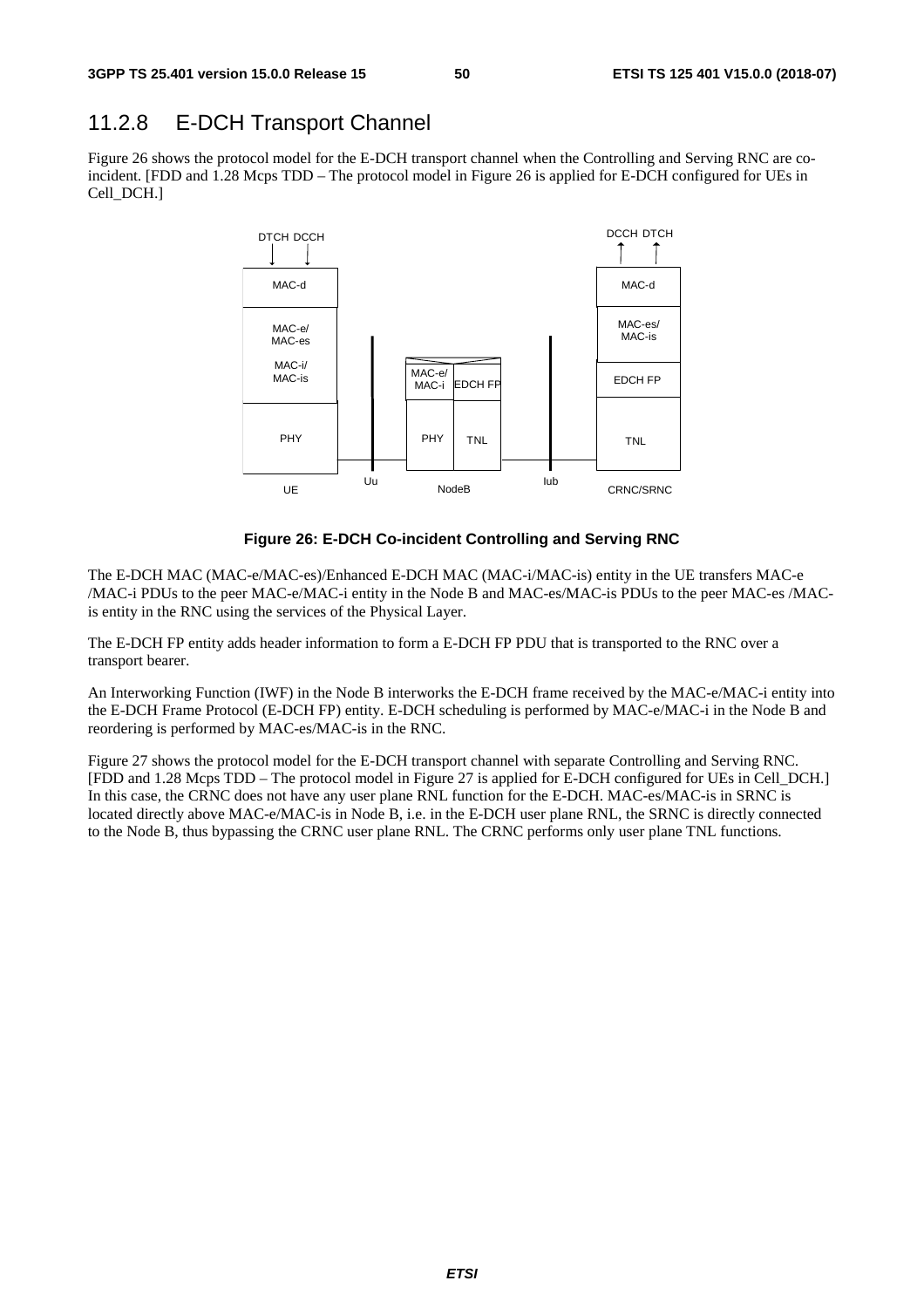

**Figure 27: E-DCH: Separate Controlling and Serving RNC**

[FDD and 1.28 Mcps TDD - Figure 28 shows the protocol model for the E-DCH transport channel configured for UE in Cell\_FACH for CCCH transmission.

The E-DCH MAC (MAC-i/MAC-is) entity in the UE transfers MAC-i and MAC-is PDUs to the peer MAC-i in the Node B and and MAC-is entity in the CRNC.

The E-DCH FP entity adds header information to form a E-DCH FP PDU that is transported to the RNC over a transport bearer.]



#### **Figure 28: E-DCH configured for UE in Cell\_FACH(CCCH case)(FDD and 1.28 Mcps TDD only)**

[FDD and 1.28 Mcps TDD - Figure 29 shows the protocol model for the E-DCH transport channel configured for UE in Cell FACH for DCCH and DTCH transmission when the Controlling and Serving RNC are co-incident.

The E-DCH MAC (MAC-i/MAC-is) entity in the UE transfers MAC-i PDUs to the peer MAC-i entity in the Node B and MAC-is PDUs to the peer MAC-is entity in the RNC using the services of the Physical Layer.

The E-DCH FP entity adds header information to form anE-DCH FP PDU that is transported to the RNC over a transport bearer.

An Interworking Function (IWF) in the Node B interworks the E-DCH frame received by the MAC-i entity into the E-DCH Frame Protocol (E-DCH FP) entity. E-DCH scheduling is performed by MAC-i in the Node B and reordering is performed by MAC-is in the RNC.]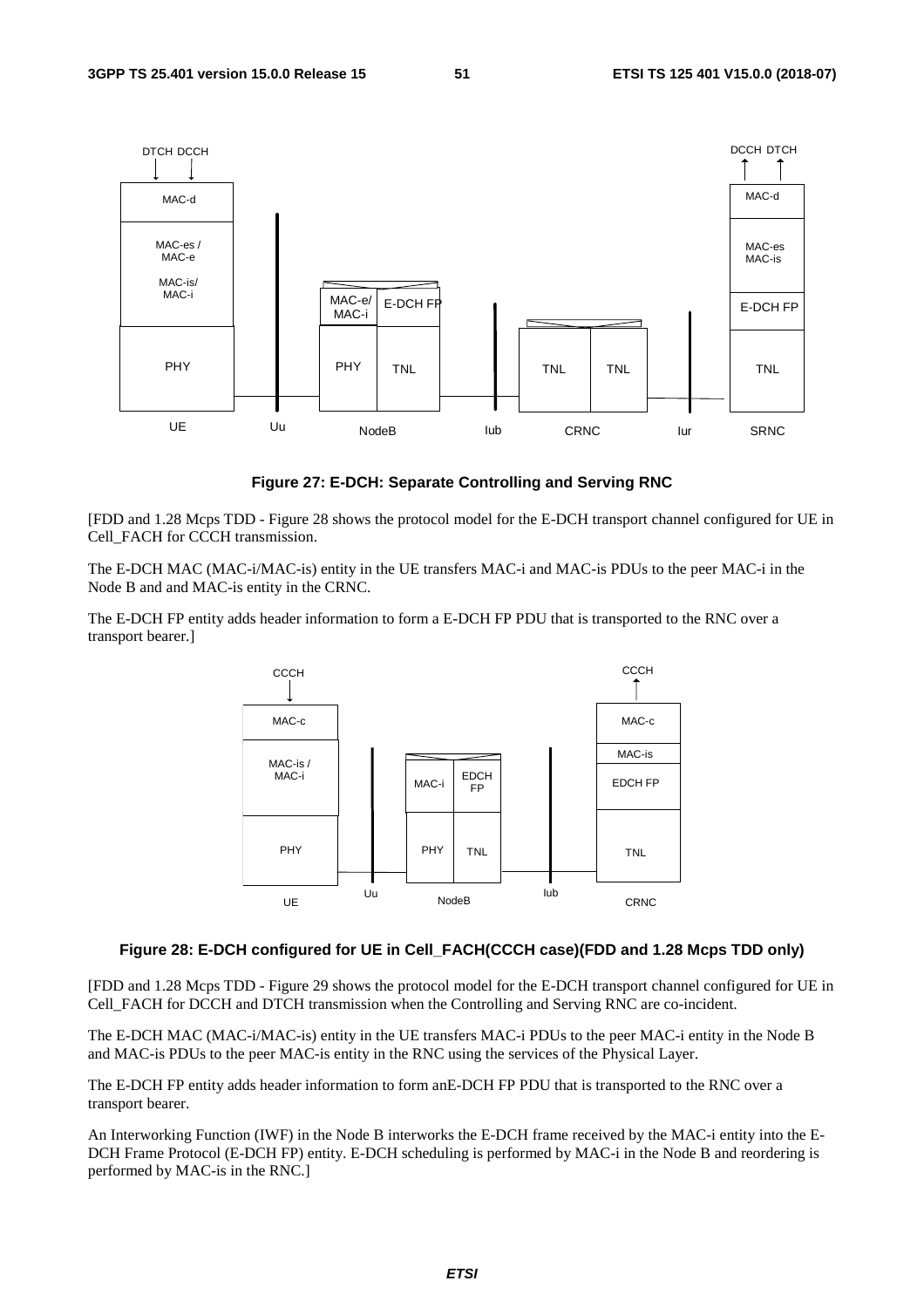

#### **Figure 29: E-DCH configured for UE in Cell\_FACH (DCCH/DTCH case) :Co-incident Controlling and Serving RNC (FDD and 1.28 Mcps TDD only)**

[FDD and 1.28 Mcps TDD - Figure 30 shows the protocol model for the E-DCH transport channel configured for UE in Cell\_FACH for DCCH and DTCH transmission, with separate Controlling and Serving RNC.

An Interworking Function (IWF) in the CRNC interworks the E-DCH data frame received from Node B into the Iur E-DCH Frame Protocol (E-DCH FP) entity.]



#### **Figure 30: E-DCH configured for UE in Cell\_FACH (DCCH/DTCH case): Separate Controlling and Serving RNC (FDD and 1.28 Mcps TDD only)**

## 12 UTRAN Performance Requirements

12.1 UTRAN delay requirements

Void.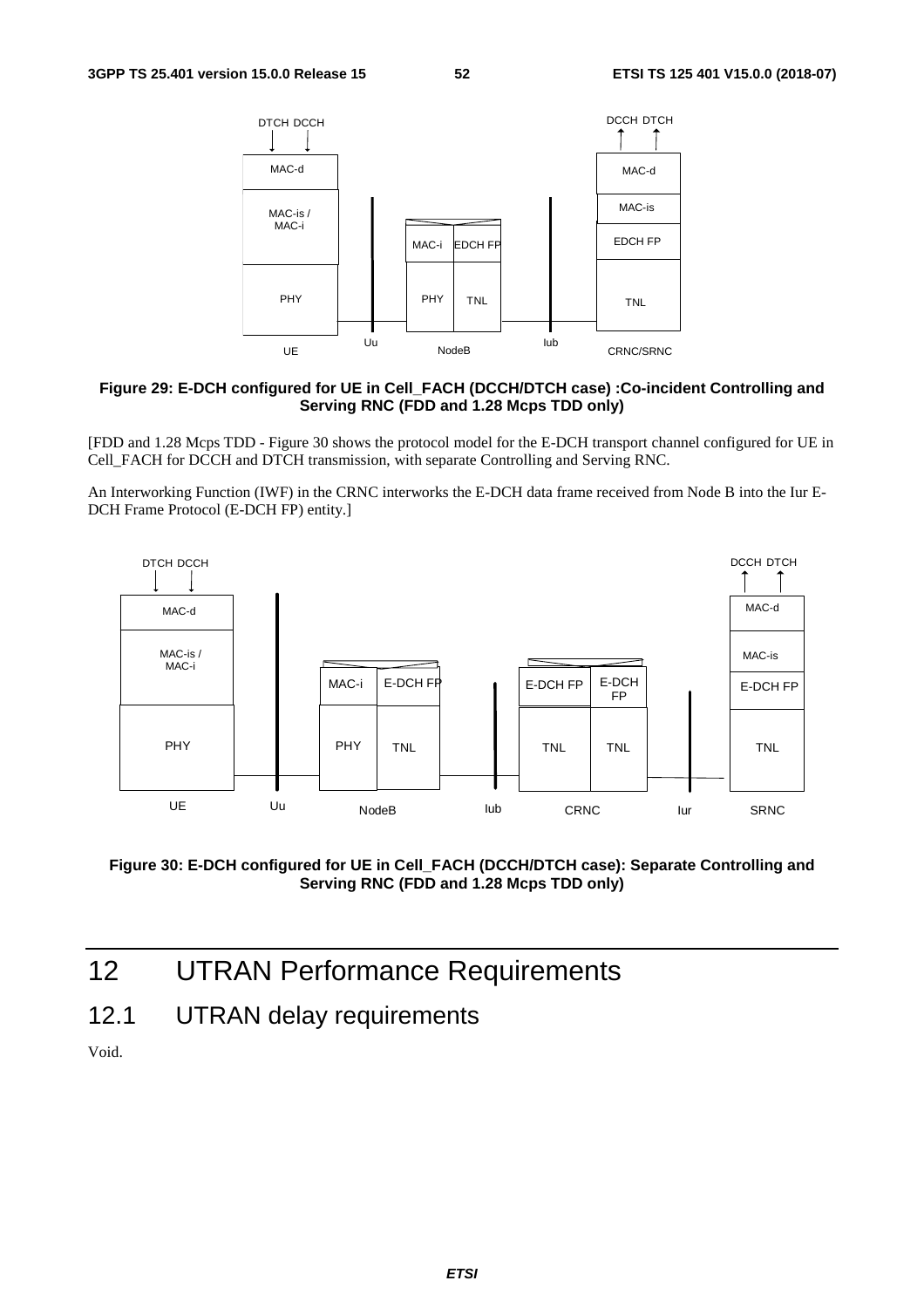## Annex A (informative): SPID ranges and mapping of SPID values to cell reselection and inter-RAT/inter frequency handover priorities

Ranges of SPID (Subscriber Profile ID for RAT/Frequency Priority) values, respectively Operator Specific and Reference values and the mapping at RNS of Reference SPID values to cell reselection and inter-RAT/inter frequency handover priorities are defined in TS 36.300 [35].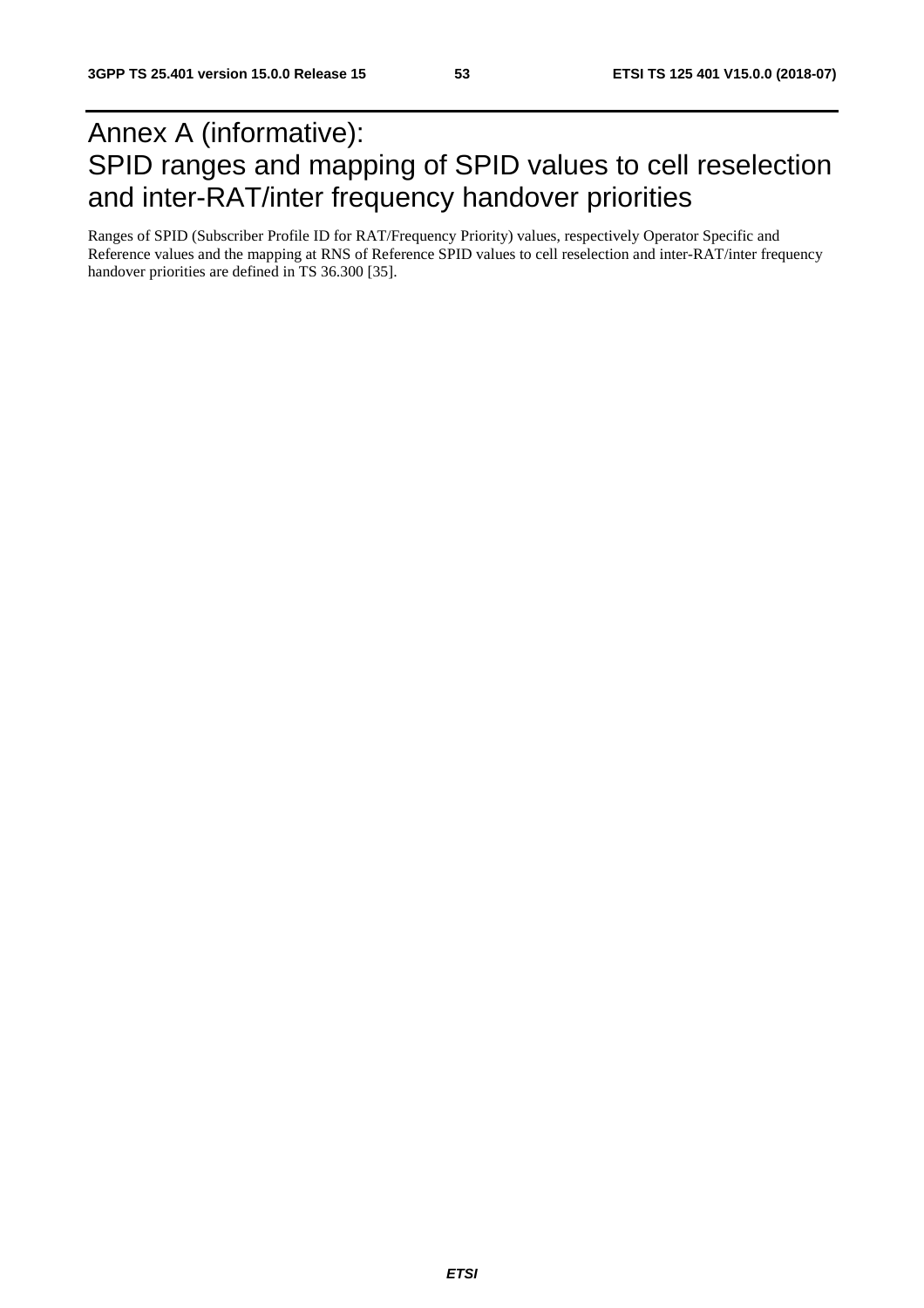## Annex A2 (Informative): Deployment of Extended Identifiers

## A2.1 RNC Sizing Changes

## A2.1.1 U-RNTI Considerations

The U-RNTI of 32 bits is normally divided in the following way:

| RNC-ID 12 bits | S-RNTI 20bits                                                          |  |
|----------------|------------------------------------------------------------------------|--|
|                | Figure A2.1.1.1: RNC Side, normal split of U-RNTI in RNC-ID and S-RNTI |  |

When a large number of small RNCs were considered (HSPA+ cells), then extended RNC-ID was added, this took bits from the S-RNTI reducing this to 16bits thus:

| RNC-ID 16 bits | S-RNTI 16bits |
|----------------|---------------|
|                |               |

#### **Figure A2.1.1.2: RNC-Side, split of U-RNTI in RNC-ID and S-RNTI in the case of many small RNCs deployed**

Whilst this limited the S-RNTIs available to a RNC to 65k, as the RNCs were smaller this was acceptable, and allowed the addressing of 65k RNCs (per PLMN).

Also related is the cell identity, containing the cell id and the RNC-ID



#### **Figure A2.1.1.3: RNC Side, normal split of Cell identity in RNC-ID and Cell id.**

Or for extended RNC-ID

| RNC-ID 16 bits | Cell id 12bits |
|----------------|----------------|
|                |                |

#### Figure A2.1.1.4: RNC Side, split of Cell identity in RNC-ID and CELL I in case of extended RNC-ID **(many smell RNCs deployed)**  20 bits

Rules are applied to handle extended RNC–ID in relation to the addressing of RNCs in Clause A2,2.

For extending the S-RNTI to handle larger number of UEs.

The UE side is unchanged:

| RNC-ID 12 bits | <b>S-RNTI 20bits</b> |
|----------------|----------------------|
|                |                      |

#### **Figure A2.1.1.5: UE Side, Normal split of U-RNTI in RNC-ID and S-RNTI**

The RAN side uses a shorter RNC-ID and extended S-RNTI to give 4x increase in the number of UEs that can be supported on a RNC.

| $RNC$ -ID $10$<br><b>bits</b> | <b>S-RNTI 22bits</b> |
|-------------------------------|----------------------|
|                               |                      |

**Figure A2.1.1.6: UE Side, Split of U-RNTI in RNC-ID and S-RNTI in case of large number of UEs deployed.**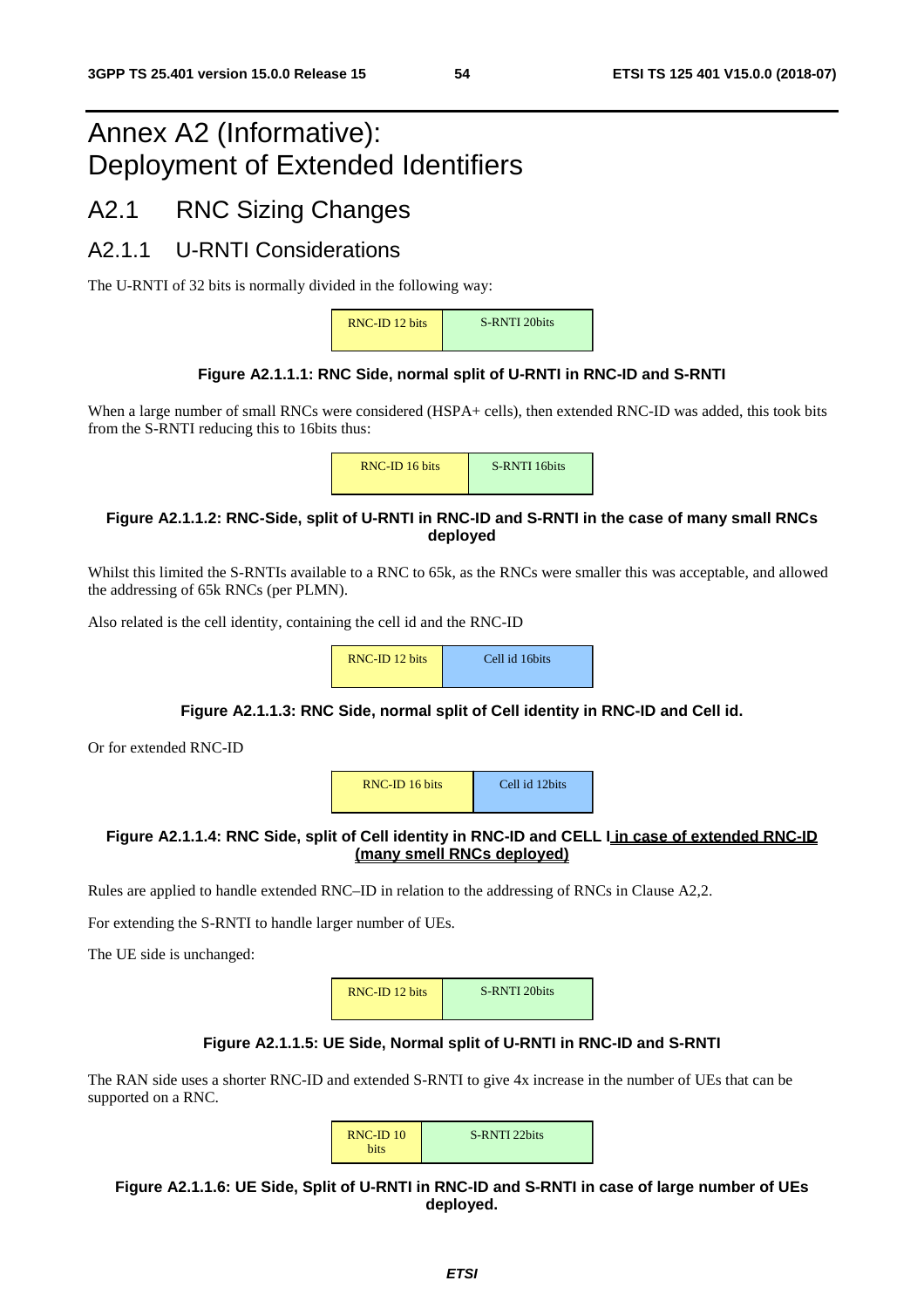Rules and methods to achieve this extension are in Clause A2.1.2 and A2.1.3.

## A2.1.2 Extend S-RNTI and reduce RNC-ID: Solution 1

In this solution the S-RNTI is extended by 2 bits and the RNC-ID reduced by 2 bits. This gives an increased number of UE supported to 2^22, but a reduced number of RNC-IDs available at 1024 (2^10).

UE Side



#### **Figure A2.1.2.1: UE Side, Normal split of U-RNTI in RNC-ID and S-RNTI**

RAN Side



#### **Figure A2.1.2.2: RNC Side, Extended S-RNTI and reduced RNC-ID ranges**

Although this approach increases by 4 the number of SRNTIs available, new rules are needed to handle addressing large RNCs with 10bit RNC-IDs. It is also incompatible with extended RNC-ID. The co-existence of extended RNC-ID and extended S-RNTI in one network may not be possible or the rules would become exceedingly complex.

#### **Reallocation of U-RNTI to allow more S-RNTI**

Initially we look at the current restrictions in the standards.

In TS25.331 Section 8.1.1.6.5 (System Information Block type 5 and 5bis), UE checks the 12bits of RNC-ID for performing URA update. Therefore the UE is using the 12bits of the RNC-Id in the U\_RNTI to check for change in RNC and perform URA update.

2> if the UE is in CELL\_PCH or URA\_PCH state:

3> for FDD and for 1.28 Mcps TDD, if the UE supports HS-DSCH reception in CELL\_PCH and URA\_PCH state; and

3> if IE "HS-DSCH paging system information" is included:

4> if this IE is not currently stored; and

4> if the value of the IE "SRNC identity" in the variable U\_RNTI is not equal to the 12 MSBs of the received IE "Cell identity" in System Information Block type 3; and

4> if the UE is in URA\_PCH state:

5> initiate the URA update procedure as specified in subclause 8.3.1, using the cause "periodic URA update".

Due to this, RNC with Extended S-RNTI implementation would make sure to design the U-RNTI, to avoid unnecessary URA updates. This can be done by ensuring that the 2 MSB of the extended the S-RNTI are the same for UEs in the same area.

## A2.1.3 Pooled RNCs: Solution 2

In this solution a large RNC consists of 4 (or 2) RNCs each with a 12 bit RNC-ID. This could be considered a version of Solution 1, but here the large RNC is handled as a single RNC where the 2 LSBs of the RNC-ID are zero.

UE Side



**Figure A2.1.3.1: UE Side, Normal split of U-RNTI in RNC-ID and S-RNTI** 

RAN Side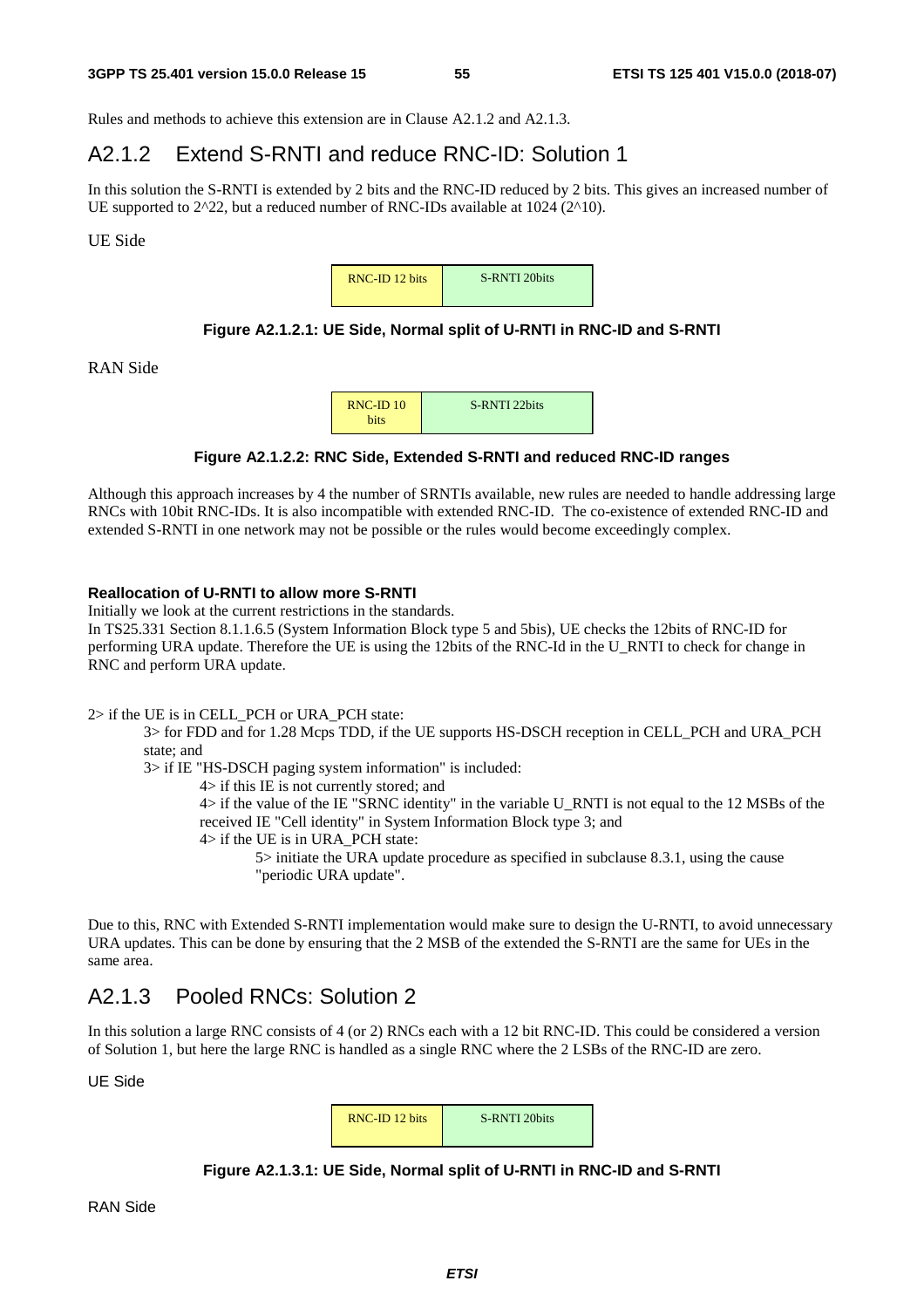

#### **Figure A2.1.3.1: RNC Side, RNC-ID split into extended RNC-ID and sub-RNC indicator.**

On the RAN side only the 10 MSBs are used for routing/addressing RNCs. Large RNC RNC-IDs are identified by RNC ID range and the 2 LSBs of RNC-ID being zero. CN routing and RNC routing would need updating to ensure that the mobility to the correct RNC occurs based on 10 bit RNC-ID. Other non-pooled RNCs will be routed in the normal way. This has perhaps more impact on the network than solution 1 but the large RNC would support the extended number of UEs, as it acts like 4 RNCs.

## A2.2 RNC ID Extension

The problem of insufficient RNC ID number space was identified and it was agreed to extend the range of the RNC ID. As a solution for the extension of the number space, it was agreed to increase the bit length of the RNC-ID from 12bits to 16bits by introducing a new ID with 16bits-length , and to introduce an *Extended RNC ID* IE into the relevant specifications. While the maximum number of RNCs within one PLMN in the current specification is 4096, the introduction of the new IE allows a maximum of 65536 (4096:legacy RNC ID + 61440: extended RNC-ID) RNCs to be deployed in one PLMN in the future.

### A2.2.1 Solution for RNC-ID Extension

The Extended RNC-ID is only introduced into the network internal signalling specifications, e.g. RANAP between RNC and CN and does not require any changes to the RRC protocol so that legacy UEs can operate in an RNS which is configured to use an extended RNC ID.

This is possible by partitioning the 32bits of the U-RNTI in a different manner in RNS which is configured to use the extended RNC-ID. Thus some bits of the S-RNTI (20bits) part of the U-RNTI are used to extend the SRNC-ID part in the RNS using the extended RNC-ID. Therefore, the extension for the SRNC-ID in the network is not visible for the UE. As specified today, the UE always treats the 32 bit together as U-RNTI.



#### **Figure A2.2.1.1: Interpretation of U-RNTI in UE side and RAN side is configured to use the extended RNC ID**

As the same logic is applied for Cell Identity, 4MSB of the 16bit C-ID are used as an extension of RNC-ID. Thus under the RNC using the extended RNC-ID, the bits available for the C-ID are reduced to 12bits (4096).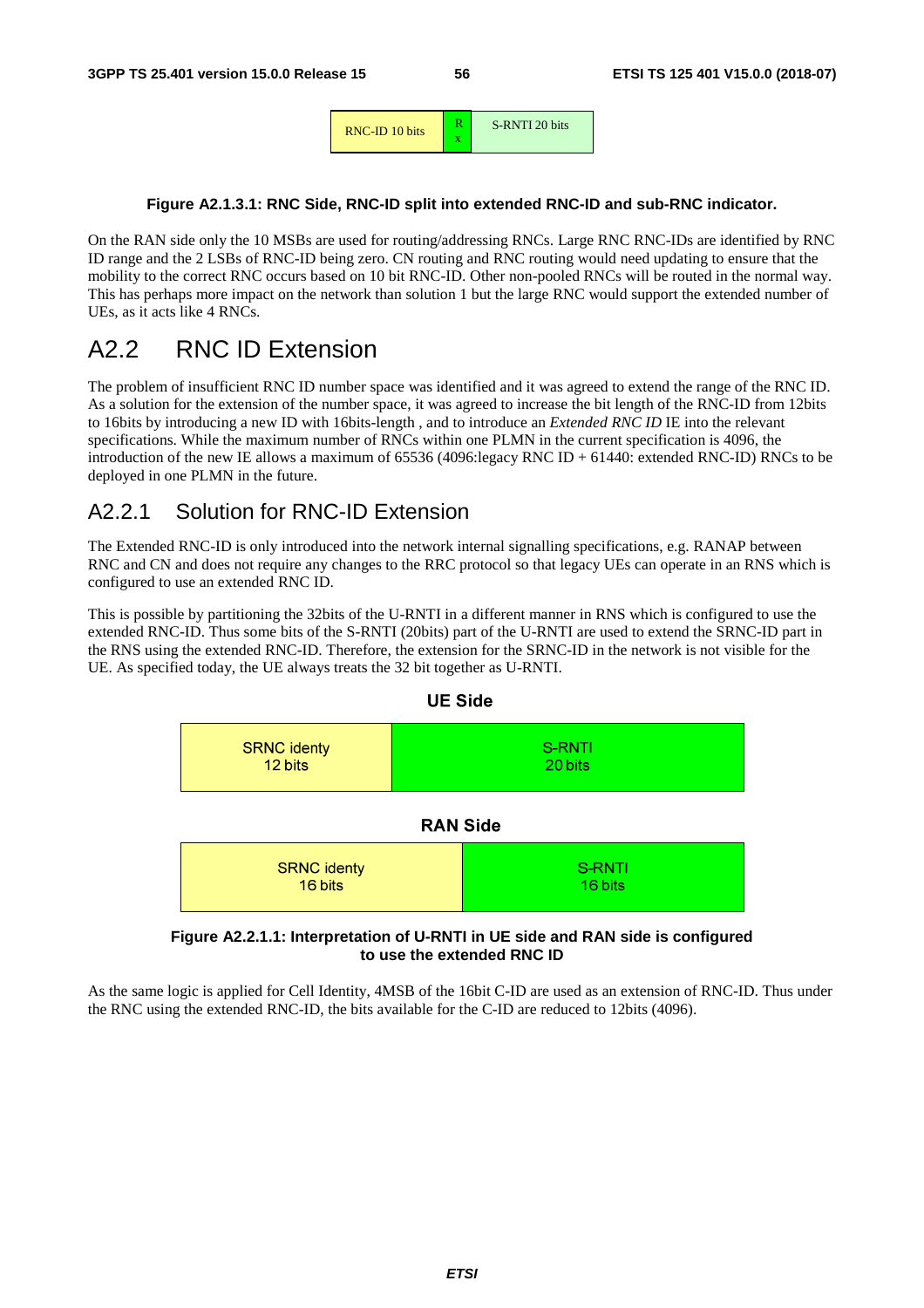

#### **Figure A2.2.1.2: Interpretation of Cell identity (= UC-ID) in UE side and RAN side is configured to use the extended RNC ID**

The number of UEs and cells in one RNS using the extended RNC-ID are different from the one using the current RNC ID as shown in the table below since the 4bits used for the S-RNTI and Cell ID are used as part of extended RNC-ID in the RNS.

|                                                      | <b>Current RNC-ID</b> | <b>Extended RNC-ID</b> |
|------------------------------------------------------|-----------------------|------------------------|
| The number of UEs in RNS                             | 1 048 576             | 65 536                 |
| The number of UEs for Inter-RAT HO<br>at once in RNS | 1 024                 | 64                     |
| The number of cells in RNS                           | 65 536                | 4 0 9 6                |

## A2.2.2 Rules for Configuration

There are some limitations for configuring network when the extended RNC-ID scheme is used. The network configuration shall follow all four rules as stated below together.

#### **Explanation of terms**

**Legacy RNC/CN**: RNC/CN do not comprehend/support the extended RNC-ID IE/Scheme, e.g. Pre-Rel7 RNC/CN.

**Upgraded RNC/CN**: RNC/CN comprehend/support the extended RNC-ID IE/Scheme and can distinguish which RNC-ID scheme are used in the received message or sending message based on the stored configuration data.

#### **Rule1):**

 In case relocation needs to be supported to/from an RNC using the extended RNC-ID, it is recommended to connect the source and target RNCs to the same upgraded CN to reduce the number of upgraded CN. In case CN cannot be upgraded, it is recommended to use legacy RNC-ID under that CN. (Example in Figure A2.2.2.1).

#### **Rule2):**

Not configure the Iur interface connection between legacy RNC and upgraded RNC using the extended RNC-ID.

#### **Rule3):**

 In case RNCs with legacy RNC-ID and RNCs with extended RNC-ID co-exist in the network, configure the legacy RNC-ID so that legacy RNC-ID will not be the same as the 12 bit of MSB of any of extended RNC-ID to which the legacy RNC may have Iur connection. (See the Figure A2.2.2.3 and A2.2.2.4).

#### **Rule4):**

 In case a URA spanned over multiple RNCs with extended RNC-ID and the RNCs have different capability on HS-DSCH reception in URA\_PCH state, the RNCs capable of HS-DSCH reception in URA\_PCH state shall not have the same 12bit MSB in their extended RNC-ID compared to the RNCs not capable of HS-DSCH reception in URA\_PCH. (See Figures A2.2.2.5 and A2.2.2.6).

#### **Depiction of Configuration Rules**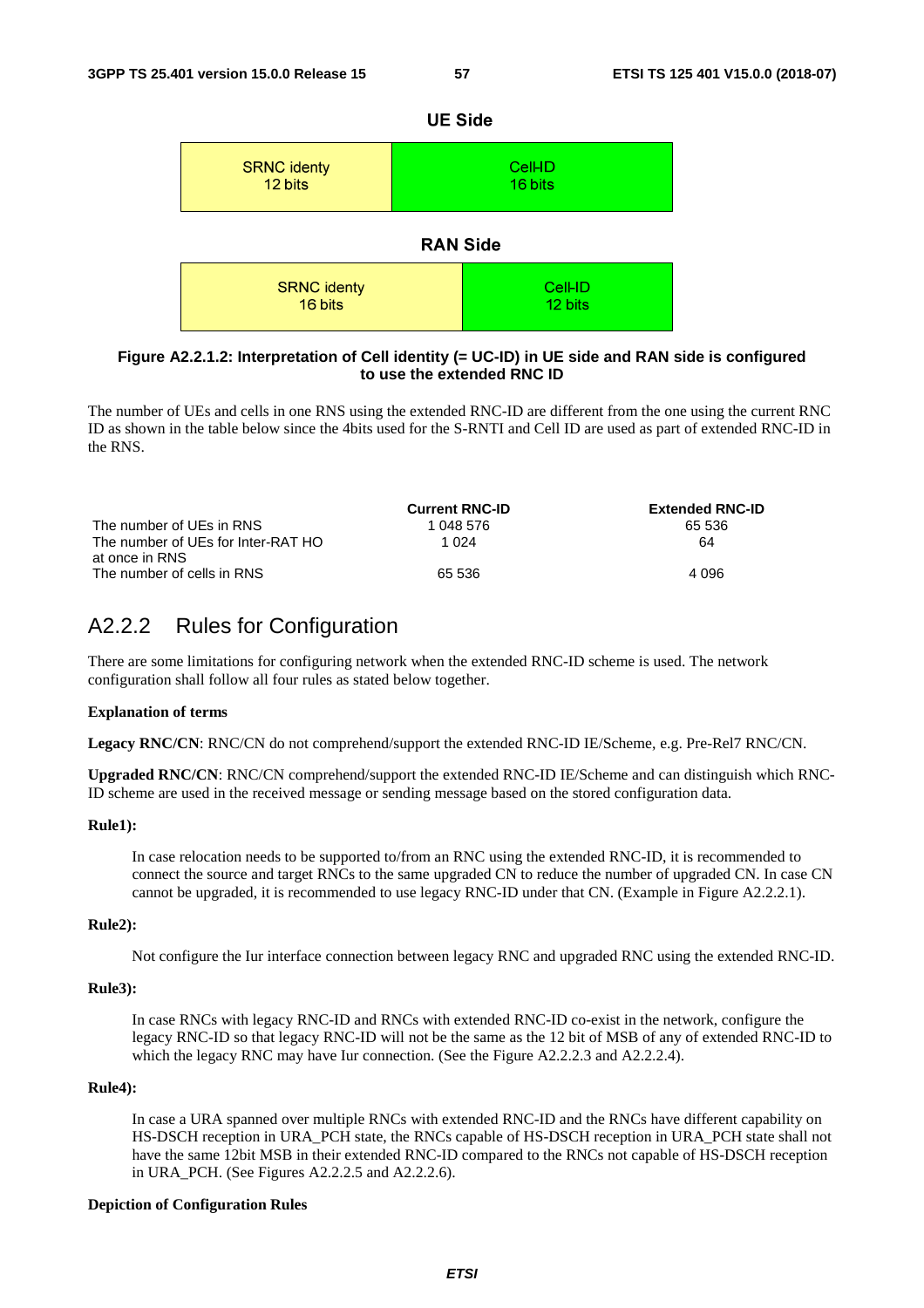

**Figure A2.2.2.1: Configuration example for Rule 1 and 2** 



**Figure A2.2.2.2: Configuration example for Rule 1 and 2.**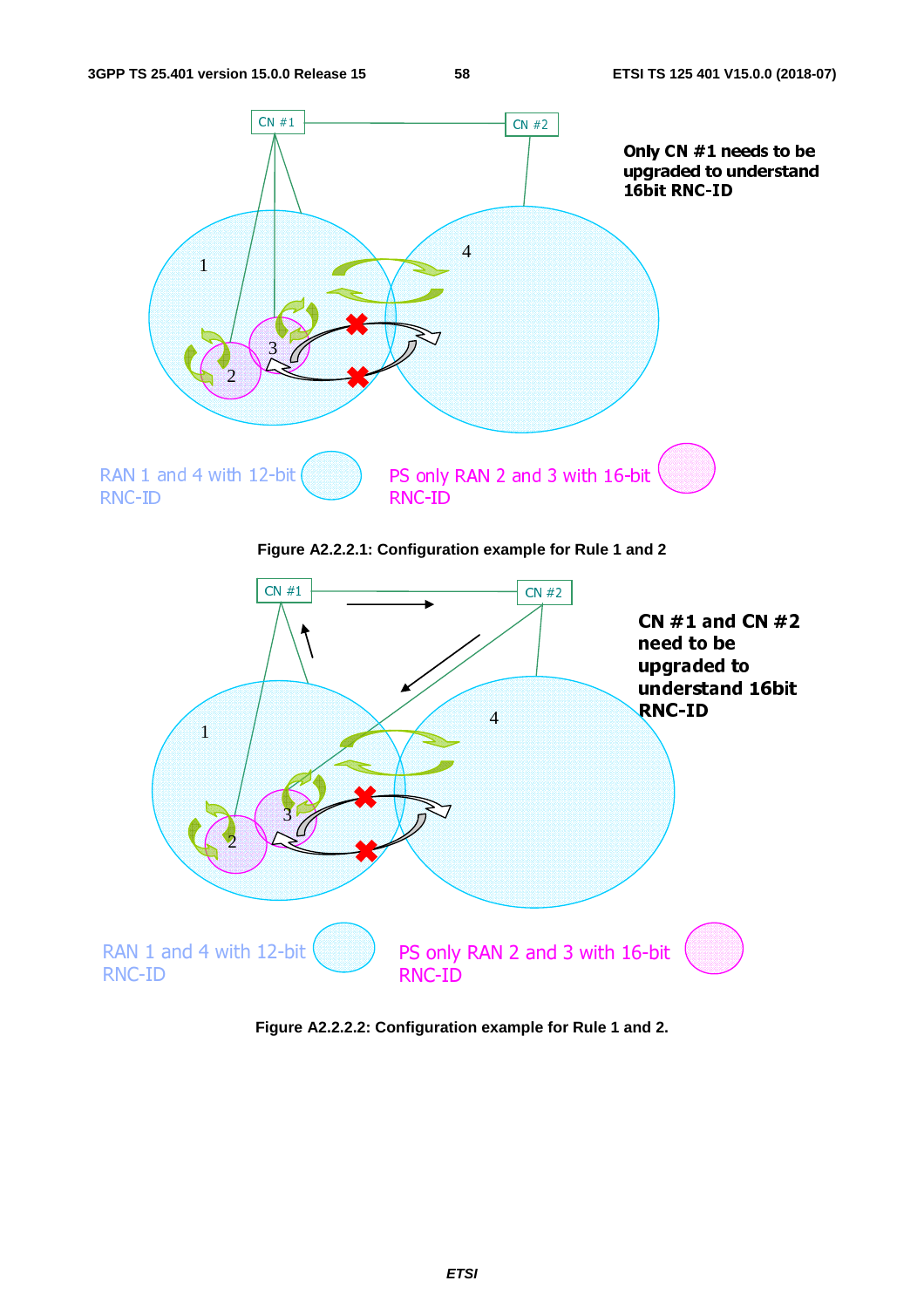

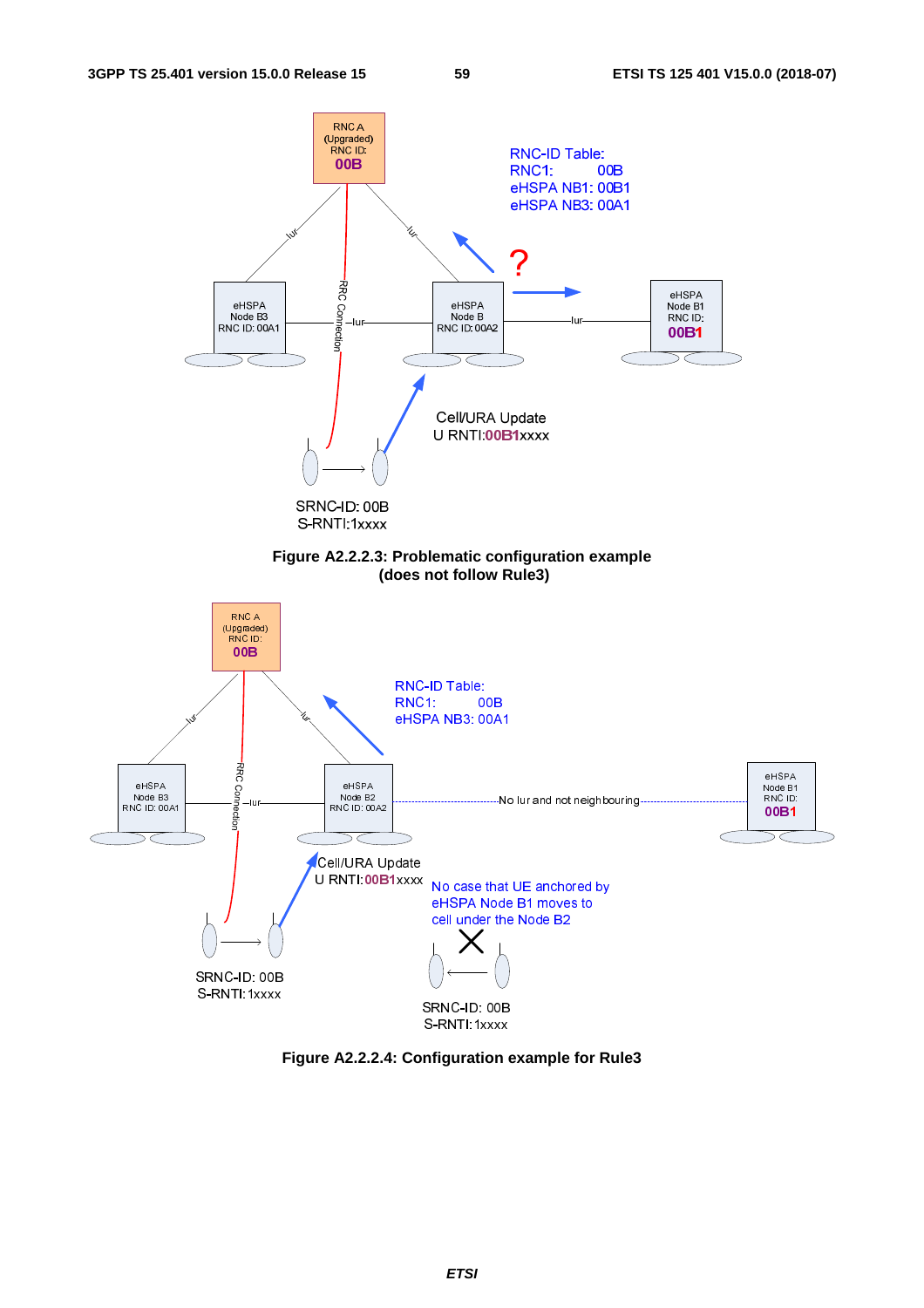

**Figure A2.2.2.5 Problematic configuration example (does not follow Rule4)** 



**Figure A2.2.2.6 Configuration example for Rule4** 

## A2.2.3 Configuration Example

The RNC ID configuration example below is following the rules listed in A2.2.2 and showing the configuration in Figure A2.2.2.2 in a large scale.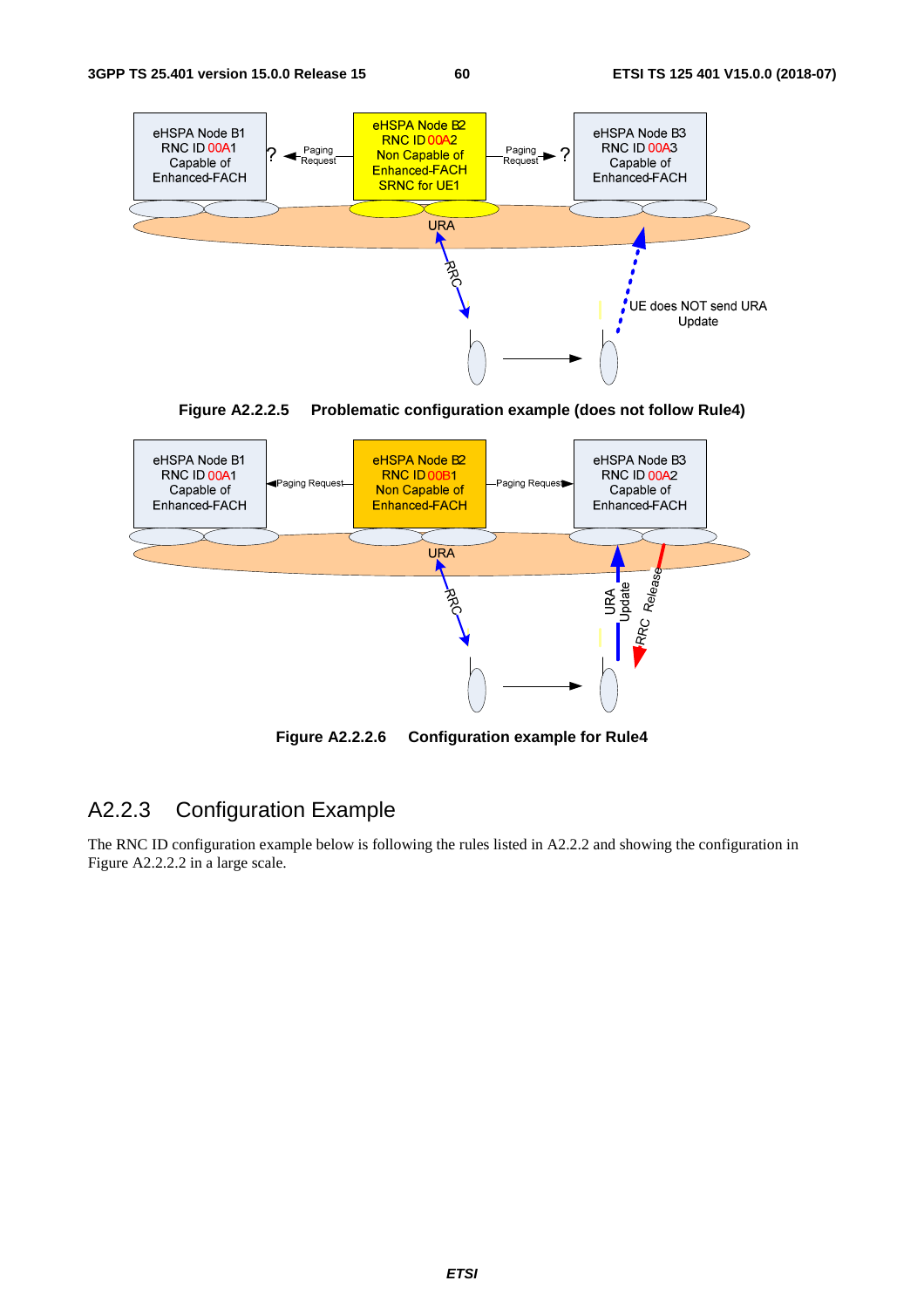

**Figure A2.2.3.1: Valid RNC ID Configuration Example**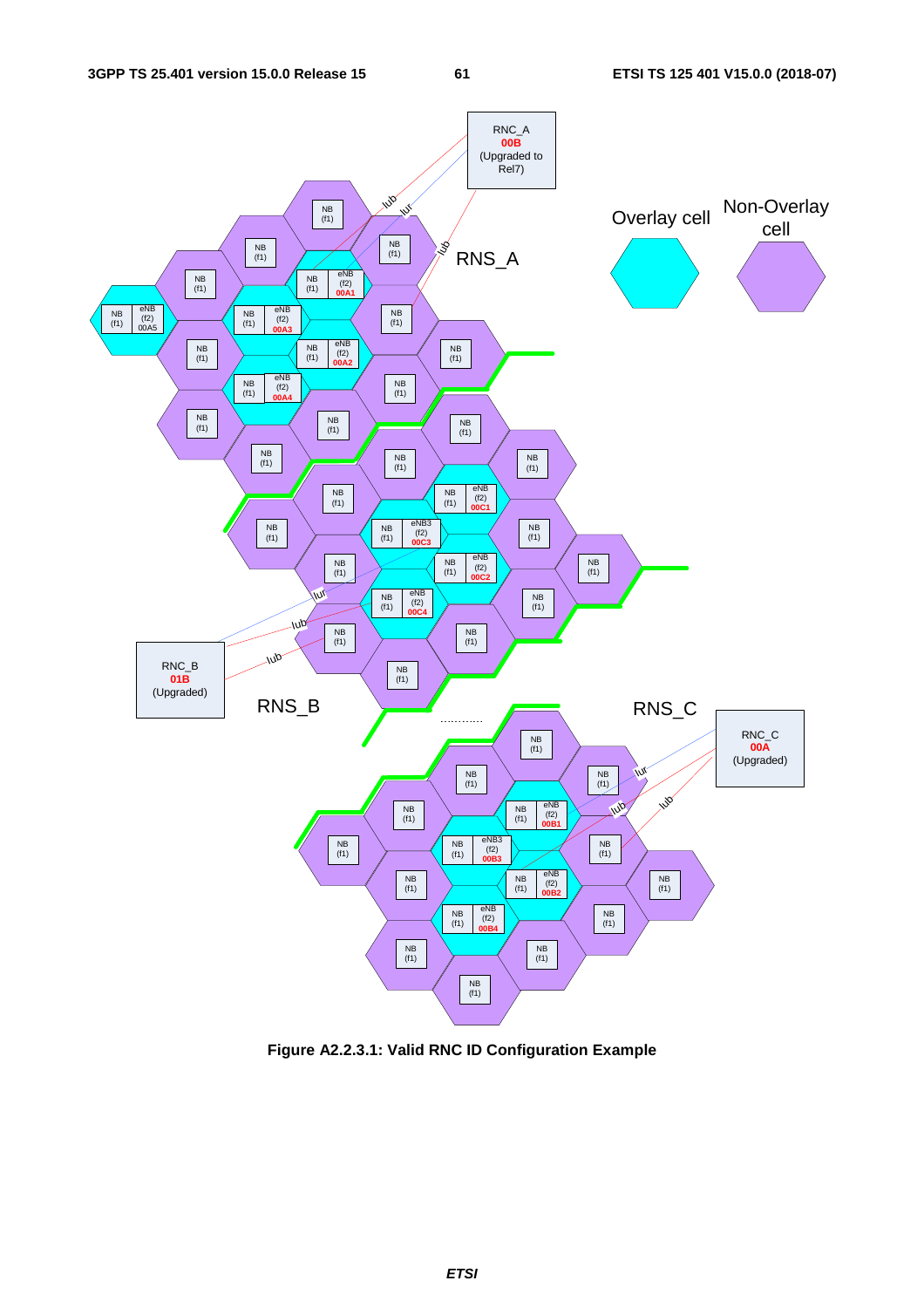## Annex B (informative): Change history

|               | <b>Change history</b>    |                                 |           |                       |                                                        |  |  |  |
|---------------|--------------------------|---------------------------------|-----------|-----------------------|--------------------------------------------------------|--|--|--|
| TSG RAN#      | Version                  | CR.                             | Tdoc RAN  | <b>New</b><br>Version | Subject/Comment                                        |  |  |  |
| <b>RAN 05</b> | $\overline{\phantom{a}}$ | -                               | ٠         | 3.0.0                 | Approved at TSG RAN #5 and placed under Change Control |  |  |  |
| <b>RAN 06</b> | 3.0.0                    | $\overline{\phantom{a}}$        | RP-99735  | 3.1.0                 | Approved at TSG RAN #6                                 |  |  |  |
| <b>RAN 06</b> | 3.0.0                    | ۰                               | RP-99736  | 3.1.0                 | Approved at TSG RAN #6                                 |  |  |  |
| <b>RAN 06</b> | 3.0.0                    | -                               | RP-99737  | 3.1.0                 | Approved at TSG RAN #6                                 |  |  |  |
| <b>RAN 06</b> | 3.0.0                    | $\blacksquare$                  | RP-99738  | 3.1.0                 | Approved at TSG RAN #6                                 |  |  |  |
| <b>RAN 07</b> | 3.1.0                    | ۰                               | RP-000073 | 3.2.0                 | Approved at TSG RAN #7                                 |  |  |  |
| <b>RAN 08</b> | 3.2.0                    | $\overline{\phantom{0}}$        | RP-000231 | 3.3.0                 | Approved at TSG RAN #8                                 |  |  |  |
| <b>RAN 09</b> | 3.3.0                    | 013<br>014<br>015<br>016<br>017 | RP-000370 | 3.4.0                 | Approved at TSG RAN #9                                 |  |  |  |
| <b>RAN 10</b> | 3.4.0                    | 018<br>019                      | RP-000607 | 3.5.0                 | Approved at TSG RAN #10                                |  |  |  |
| <b>RAN 11</b> | 3.5.0                    | 020<br>021                      | RP-010107 | 3.6.0                 | Approved at TSG RAN #11                                |  |  |  |
|               |                          |                                 |           |                       |                                                        |  |  |  |

| <b>Change history</b> |                 |                 |           |                |                                                                    |                    |            |
|-----------------------|-----------------|-----------------|-----------|----------------|--------------------------------------------------------------------|--------------------|------------|
| Date                  | TSG#            | <b>TSG Doc.</b> | <b>CR</b> | Rev            | Subject/Comment                                                    | Old                | <b>New</b> |
| March 01              | 11              | RP-010164 23    |           | $\mathbf{1}$   | Approved at TSG RAN #11 and placed under Change Control            |                    | 4.0.0      |
| June 01               | 12              | RP-010370 025,  |           |                | Approved at TSG RAN #12                                            | 4.0.0              | 4.1.0      |
|                       |                 |                 | 028,      |                |                                                                    |                    |            |
|                       |                 |                 | 032       |                |                                                                    |                    |            |
| June 01               | 12              | RP-010389       | 026,      |                | Approved at TSG RAN #12                                            | 4.0.0              | 4.1.0      |
|                       |                 |                 | 029       |                |                                                                    |                    |            |
| June 01               | 12              | RP-010403 030   |           |                | Approved at TSG RAN #12 and placed under Change Control            | 4.1.0              | 5.0.0      |
| 09/2001               | 13              | RP-010575 033   |           |                | Uplink power control for LCR TDD                                   | 5.0.0              | 5.1.0      |
| 09/2001               | 13              | RP-010575 038   |           |                | Clarification of coordinated DCHs                                  | 5.0.0              | 5.1.0      |
| 03/2002               | $\overline{15}$ | RP-020221 046   |           |                | New UE identifier for MAC-c/sh multiplexing for DSCH               | 5.1.0              | 5.2.0      |
| 03/2002               | 15              | RP-020189 044   |           | $\overline{2}$ | Introduction of IP Transport in UTRAN                              | 5.1.0              | 5.2.0      |
| 03/2002               | $\overline{15}$ | RP-020190 039   |           | $\overline{2}$ | <b>HSDPA Additions for REL-5</b>                                   | 5.1.0              | 5.2.0      |
| 03/2002               | 15              | RP-020195 045   |           | 1              | <b>NNSF Functional Description</b>                                 | 5.1.0              | 5.2.0      |
| 06/2002               | 16              | RP-020422 047   |           |                | <b>HSDPA-related changes</b>                                       | 5.2.0              | 5.3.0      |
| 06/2002               | 16              | RP-020421 048   |           |                | Corrections on ATM-IP interoperability scenarios                   | 5.2.0              | 5.3.0      |
| 06/2002               | 16              | RP-020399 051   |           |                | New UE identifier for Shared Channel handling for TDD              | 5.2.0              | 5.3.0      |
|                       |                 |                 |           |                | <b>DSCH/USCH</b>                                                   |                    |            |
| 06/2002               | 16              | RP-020421 052   |           |                | Introduction of IP transport in UTRAN                              | 5.2.0              | 5.3.0      |
| 06/2002               | $\overline{16}$ | RP-020421 053   |           | $\overline{2}$ | Independence of RNL and TNL                                        | 5.2.0              | 5.3.0      |
| 09/2002               | 17              | RP-020605 055   |           | $\mathbf{1}$   | Clarification on ALCAP Indentifiers                                | 5.3.0              | 5.4.0      |
| 09/2002               | 17              | RP-020627 056   |           | 1              | Introduction of lur-q                                              | $\overline{5.3.0}$ | 5.4.0      |
| 09/2002               | 17              | RP-020625 057   |           | 1              | Introduction of the Access Control Function: SNA                   | 5.3.0              | 5.4.0      |
| 09/2002               | $\overline{17}$ | RP-020628 059   |           |                | Introduction of HS-DSCH RNTI in TS25.401                           | 5.3.0              | 5.4.0      |
| 12/2002               | 18              | RP-020750 062   |           |                | Definition of URA                                                  | 5.4.0              | 5.5.0      |
| 12/2002               | 18              | RP-020764 064   |           | 1              | Corrections to the SNA Access Control Function                     | 5.4.0              | 5.5.0      |
| 03/2003               | 19              | RP-030084 065   |           |                | CR on revising the definition of SAS to support all REL-4 UE       | 5.5.0              | 6.0.0      |
|                       |                 |                 |           |                | positioning methods                                                |                    |            |
| 06/2003               | $\overline{20}$ | RP-030317 068   |           | $\mathbf{1}$   | Correction to HS-DSCH transport in case of SRNC not coincident     | 6.0.0              | 6.1.0      |
|                       |                 |                 |           |                | with DRNC and without flow control in the DRNC                     |                    |            |
| 12/2003               | 22              | RP-030675 076   |           | 1              | NAS/AS issue for shared networks in connected mode                 | 6.1.0              | 6.2.0      |
| 06/2004               | $\overline{24}$ | RP-040182 084   |           | 1              | Introduction of Iu and Iur support of Network Assisted Cell Change | 6.2.0              | 6.3.0      |
|                       |                 |                 |           |                | from UTRAN to GERAN                                                |                    |            |
| 06/2004               | 24              | RP-040254 086   |           |                | Completion of the REL-5 IP Transport WI                            | 6.2.0              | 6.3.0      |
| 09/2004               | $\overline{25}$ | RP-040303 087   |           | $\mathbf{1}$   | Introduction of luant into UTRAN architecture for control of RET   | 6.3.0              | 6.4.0      |
|                       |                 |                 |           |                | Antennas                                                           |                    |            |
| 09/2004               | $\overline{25}$ | RP-040297 091   |           |                | Terminology correction of IP ALCAP CR                              | 6.3.0              | 6.4.0      |
| 12/2004               | 26              | RP-040439 92    |           |                | Support of MOCN and GWCN configurations in UTRAN                   | 6.4.0              | 6.5.0      |
| 12/2004               | 26              | RP-040440 94    |           | 1              | Introduction of E-DCH in 25.401                                    | 6.4.0              | 6.5.0      |
| 12/2004               | 26              | RP-040437 95    |           | 1              | CR for Introducing MBMS in 25.401                                  | 6.4.0              | 6.5.0      |
| 06/2005               | 28              | RP-050225 97    |           |                | Feature Cleanup: Removal of CPCH                                   | 6.5.0              | 6.6.0      |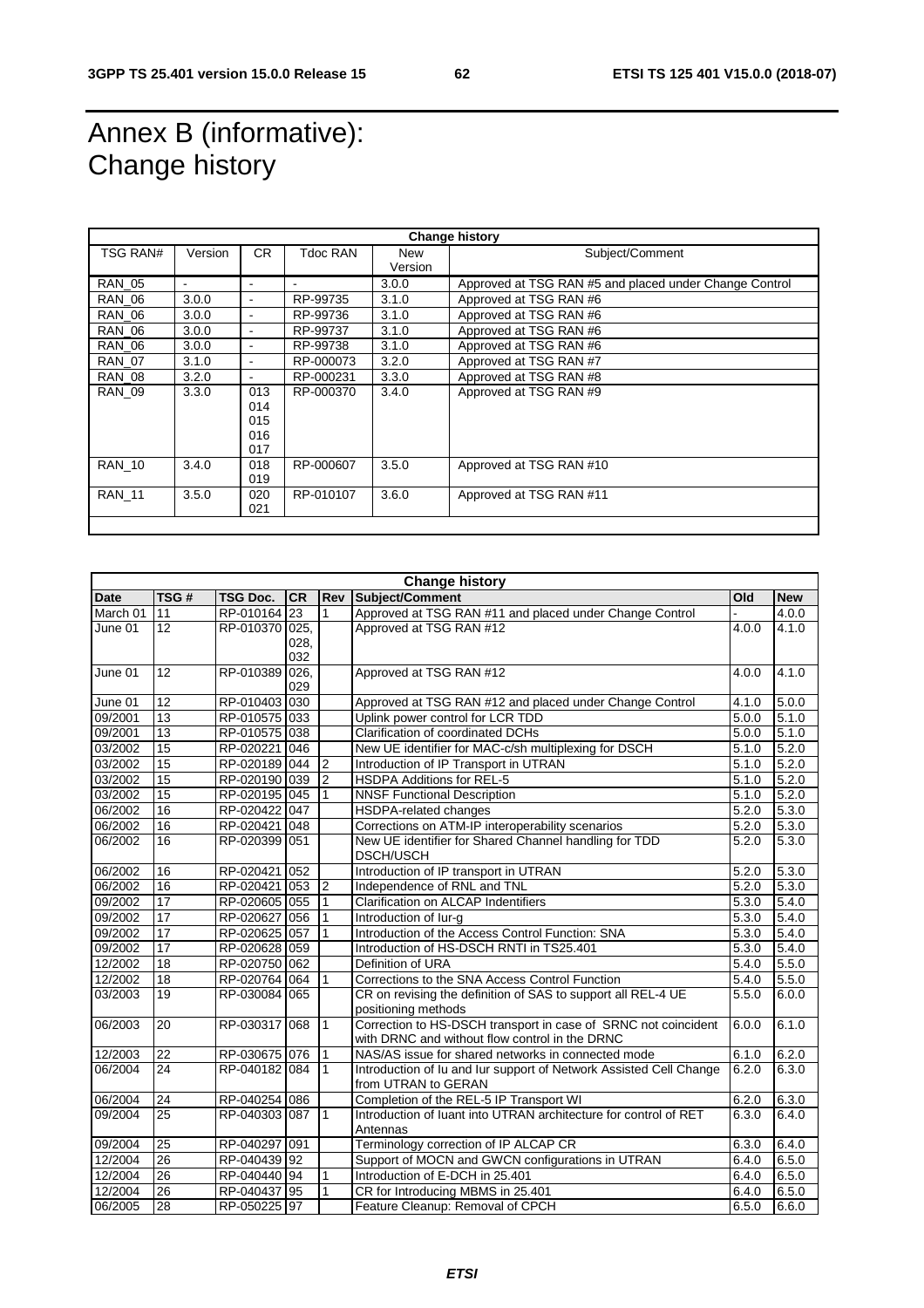| 06/2005 | 28    | RP-050222 99    |     |                | Feature clean-up: Removal of DSCH (FDD mode)                                   | 6.5.0  | 6.6.0  |
|---------|-------|-----------------|-----|----------------|--------------------------------------------------------------------------------|--------|--------|
| 09/2005 | 29    | RP-050435 101   |     |                | <b>E-DCH Protocol Model</b>                                                    | 6.6.0  | 6.7.0  |
| 03/2006 | 31    | RP-060072   100 |     | $\overline{2}$ | Enabling the Providing of Velocity                                             | 6.7.0  | 7.0.0  |
| 03/2006 | 31    | RP-060073 102   |     | 1              | Introduction of 7.68Mcps TDD option                                            | 6.7.0  | 7.0.0  |
| 09/2006 | 33    | RP-060511       | 105 |                | Introduction of 3.84 Mcps and 7.68Mcps TDD Enhanced Uplink                     | 7.0.0  | 7.1.0  |
| 09/2006 | 33    | RP-060499       | 107 | $\overline{2}$ | <b>MBMS</b> Transport Identifiers                                              | 7.0.0  | 7.1.0  |
| 12/2006 | 34    | RP-060698       | 109 |                | Delete reference to "MBMS UTRAN Cell Group Identifier"                         | 7.1.0  | 7.2.0  |
| 12/2006 | 34    | RP-060837       | 110 |                | <b>Consistency of Specification Notations</b>                                  | 7.1.0  | 7.2.0  |
| 03/2007 | 35    | RP-070058 111   |     |                | Introduction of TMA                                                            | 7.2.0  | 7.3.0  |
| 03/2007 | 35    | RP-070062 112   |     |                | Introduction of 1.28 Mcps TDD Enhanced Uplink                                  | 7.2.0  | 7.3.0  |
| 06/2007 | 36    | RP-070328 113   |     | <sup>2</sup>   | Introduction of Enhanced Cell FACH state feature                               | 7.3.0  | 7.4.0  |
| 09/2007 | 37    | RP-070568 114   |     | $\mathbf{1}$   | Introduction of GANSS (Galileo and Additional Navigation Satellite<br>Systems) | 7.4.0  | 7.5.0  |
| 09/2007 | 37    | RP-070650 115   |     | 1              | Introduction of multi-frequency for 1.28Mcps TDD in 25.401                     | 7.4.0  | 7.5.0  |
| 06/2008 | 40    | RP-080297 116   |     |                | MAC-ehs in CELL DCH                                                            | 7.5.0  | 7.6.0  |
| 06/2008 | 40    | RP-080306 118   |     |                | Introduction of Improved L2 for Uplink                                         | 7.6.0  | 8.0.0  |
| 09/2008 | 41    | RP-080590 122   |     |                | The supplement of IPv4 encoding in NSAP structure                              | 8.0.0  | 8.1.0  |
| 09/2008 | 41    | RP-080587 123   |     |                | Introduction of Enhanced Uplink in Cell_FACH                                   | 8.0.0  | 8.1.0  |
| 12/2008 | 42    | RP-080849 124   |     | $\mathbf{1}$   | Enable to dynamically control the MBMS services in MBSFN                       | 8.1.0  | 8.2.0  |
| 12/2008 | 42    | RP-080850 125   |     | $\mathbf{1}$   | Introduction of the Enhanced CELL FACH, CELL PCH, URA PCH                      | 8.1.0  | 8.2.0  |
|         |       |                 |     |                | state for 1.28Mcps TDD                                                         |        |        |
| 12/2008 | 42    | RP-080840 126   |     |                | Introduction of Enhanced Relocation                                            | 8.1.0  | 8.2.0  |
| 12/2009 |       |                 |     |                | Created version 9.0.0 based on version 8.2.0                                   | 8.2.0  | 9.0.0  |
| 03/2010 | 47    | RP-100229 128   |     | 1              | SPID description and implementation guidelines in UTRAN                        | 9.0.0  | 9.1.0  |
| 12/2010 | 50    | RP-101389 131   |     |                | Introduction of the SIPTO at Iu-PS Function                                    | 9.1.0  | 10.0.0 |
| 12/2010 | 50    | RP-101272 133   |     |                | Adding support for ECN in UTRA                                                 | 9.1.0  | 10.0.0 |
| 03/2011 | SP-49 | SP-100629       |     |                | Clarification on the use of References (TS 21.801 CR#0030)                     | 10.0.0 | 10.1.0 |
| 03/2011 | 51    | RP-110230 136   |     |                | Support for MDT                                                                | 10.0.0 | 10.1.0 |
| 06/2011 | 52    | RP-110684 137   |     | $\mathbf{1}$   | Correction of references                                                       | 10.1.0 | 10.2.0 |
| 06/2011 | 52    | RP-110694 138   |     | 3              | Introduction of Enhancements of lur-g Interface                                | 10.1.0 | 10.2.0 |
| 09/2012 | 57    | RP-121140 139   |     | $\mathbf{3}$   | <b>EAB for CN Overload Control</b>                                             | 10.2.0 | 11.0.0 |
| 12/2012 | 58    | RP-121736 140   |     | $\overline{2}$ | Documenting the Description of Extended S-RNTI and RNC-ID                      | 11.0.0 | 11.1.0 |
|         |       |                 |     |                | operation                                                                      |        |        |
| 12/2013 | 62    | RP-131909 141   |     | 3              | Introduction of Standalone GW for SIPTO@LN                                     | 11.1.0 | 12.0.0 |
| 12/2015 | 70    | RP-152096 145   |     | $\overline{2}$ | Introduction of DECOR feature                                                  | 12.0.0 | 13.0.0 |
| 12/2015 | 70    | RP-152090 146   |     | $\overline{2}$ | Introduction of DL enhancements                                                | 12.0.0 | 13.0.0 |
| 12/2015 | 70    | RP-152091 149   |     |                | Introduction of Traffic Volume measurement for RAN Sharing                     | 12.0.0 | 13.0.0 |

|             | <b>Change history</b> |             |            |                |   |                                                  |                       |  |
|-------------|-----------------------|-------------|------------|----------------|---|--------------------------------------------------|-----------------------|--|
| <b>Date</b> | Meeting               | <b>TDoc</b> | <b>ICR</b> | <b>Rev Cat</b> |   | Subject/Comment                                  | <b>New</b><br>version |  |
| 03/2017     | <b>RP-75</b>          | RP-170544   | 015        | 4              | в | Introduction of eDECOR in RAN                    | 14.0.0                |  |
| 03/2017     | RP-75                 | RP-170545   | 015<br>3   |                | В | Introduction of QMC for streaming services       | 14.0.0                |  |
| 2018-06     | SA#80                 |             |            |                |   | Promotion to Release 15 without technical change | 15.0.0                |  |